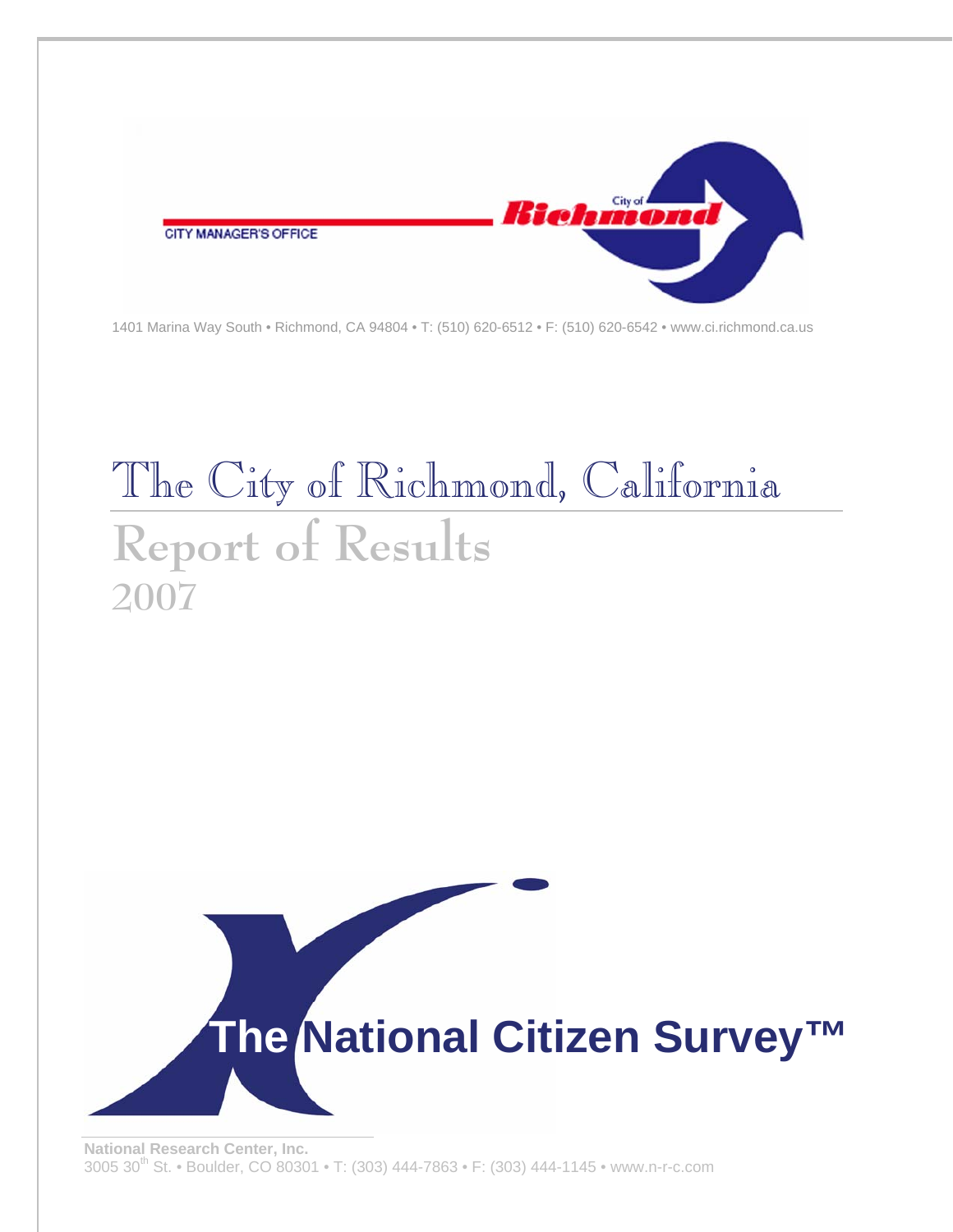# **TABLE OF CONTENTS**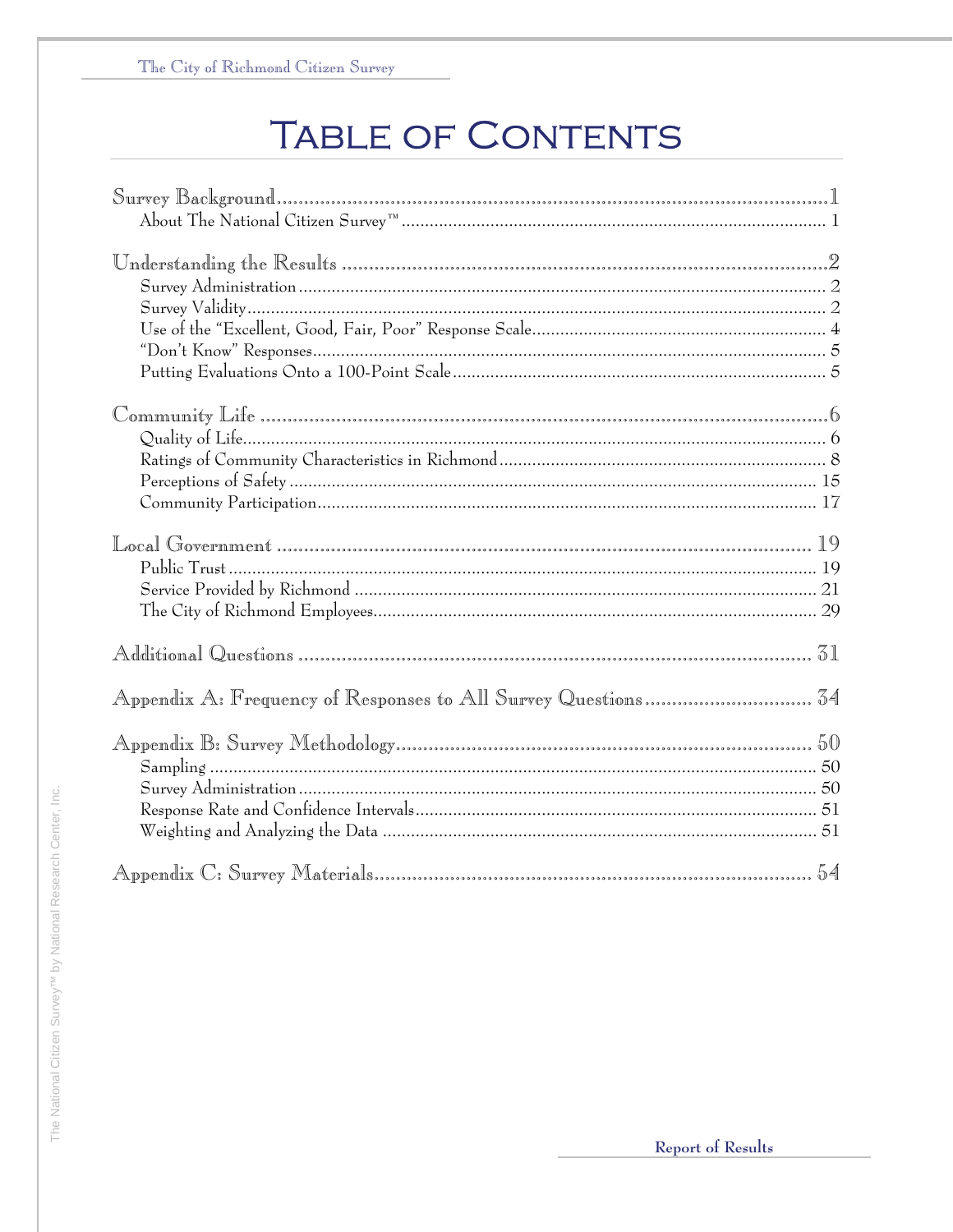# Survey Background

## About The National Citizen Survey™

The National Citizen Survey™ (The NCS™) is a collaborative effort between National Research Center, Inc. (NRC) and the International City/County Management Association (ICMA).

The survey and its administration are standardized to assure high quality survey methods and comparable results across The National Citizen Survey™ jurisdictions. Participating households are selected at random and the household member who responds is selected without bias. Multiple mailings give each household more than one chance to participate with self-addressed and postage paid envelopes. Results are statistically weighted to reflect the proper demographic composition of the entire community.

The National Citizen Survey™ customized for this jurisdiction was developed in close cooperation with local jurisdiction staff. The City of Richmond staff selected items from a menu of questions about services and community problems; they defined the jurisdiction boundaries NRC used for sampling; and they provided the appropriate letterhead and signatures for mailings. City of Richmond staff also determined local interest in a variety of add-on options to The National Citizen Survey™ Basic Service.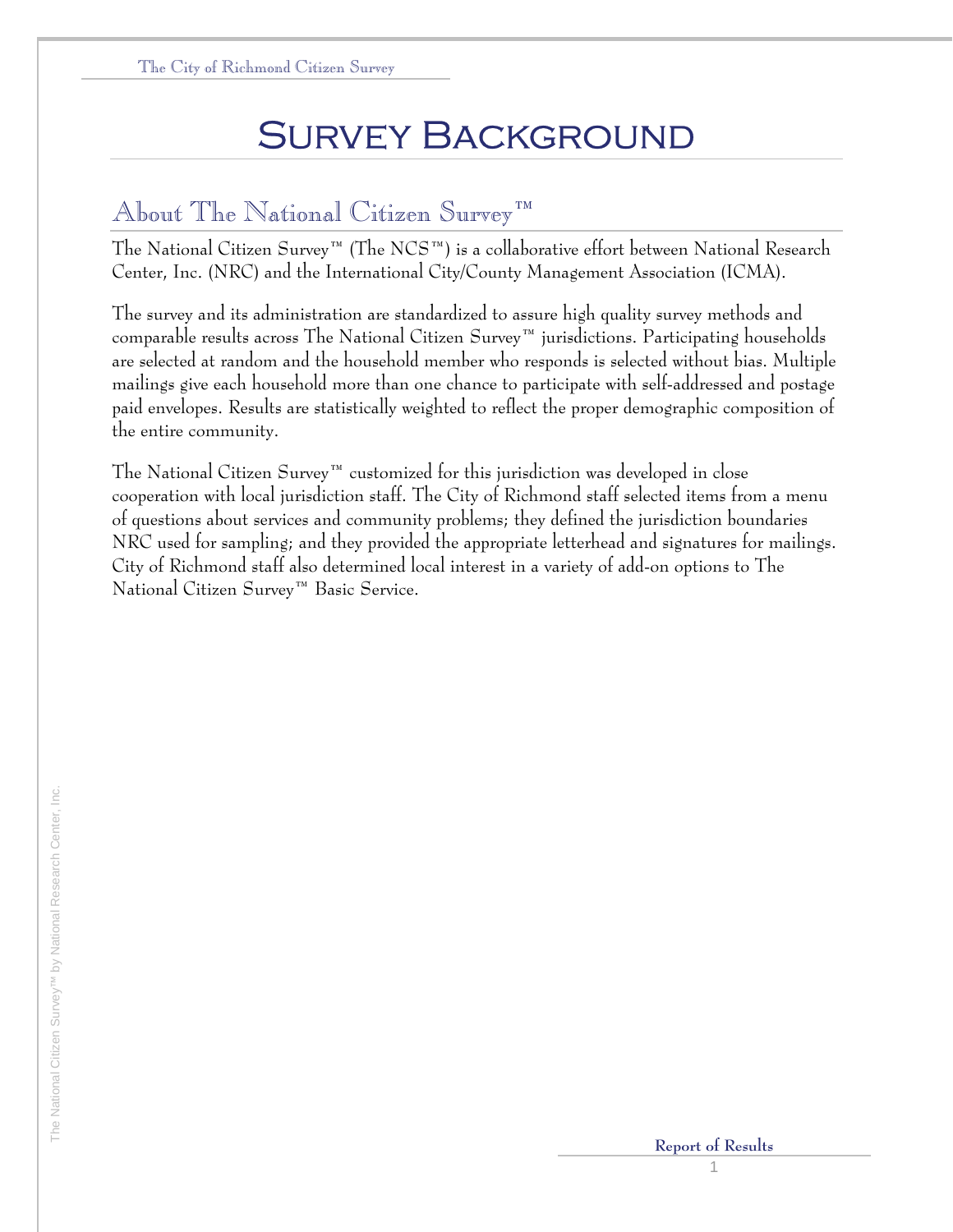# Understanding the Results

## Survey Administration

Following the mailing of a pre-survey notification postcard to a random sample of 3,000 households, surveys were mailed to the same residences approximately one week later. A reminder letter and a new survey were sent to the same households after two weeks. Residents were also able to complete the survey on the Internet. Approximately 141 postcards were undeliverable due to "vacant" or "not found" addresses. Of the 2,859 eligible households, 610 completed the survey providing a response rate of 21%. Of the 610, 594 written surveys were received and 16 surveys were completed online. Typically, the response rates obtained on citizen surveys range from 20% to 40%.

Selected households received three mailings, one week apart, beginning March 19, 2007. The first mailing was a prenotification postcard announcing the upcoming survey. The next mailing contained a letter from the city manager inviting the household to participate, a questionnaire and postage-paid return envelope. The final mailing contained a reminder letter and another survey and postage-paid return envelope. Completed surveys were collected over the following 6 weeks. Households were also able to participate in the survey on the Internet. The City of Richmond elected to make reminder telephone calls to households that did not respond to the survey. On a few occasions, as requested, the City sent a replacement questionnaire for completion.

It is customary to describe the precision of estimates made from surveys by a "level of confidence" (or margin of error). The 95 percent confidence level for this survey of 610 residents is generally no greater than plus or minus 4 percentage points around any given percent reported for the entire sample. In theory, in 95 cases out of 100, the results based on such samples will differ by no more than 4 percentage points in either direction from what would have been obtained had responses been collected from all Richmond adults.

The results were weighted to reflect the demographic profile of all residents in the City of Richmond. (For more information on the survey methodology, see Appendix B. A copy of the survey materials can be found in Appendix C.)

## Survey Validity

The question of survey validity has two parts: 1) how can we be confident that the results from our sample are representative of the results we would have gotten had we administered the survey to the entire population? and 2) how closely do the perspectives recorded on the survey reflect what residents really believe or do?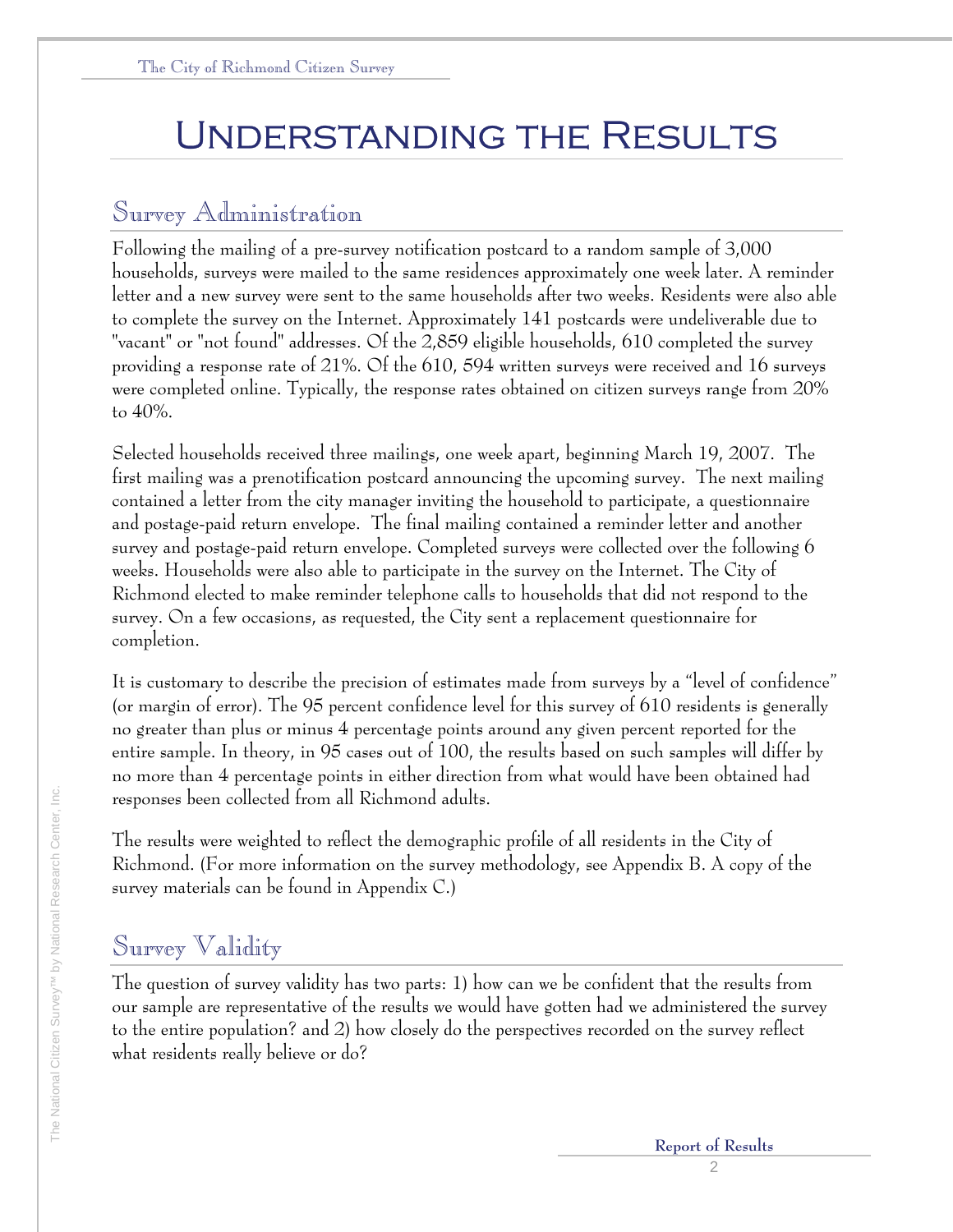Understanding the Results

To answer the first question, we use the best survey research practices for the resources spent to assure that the results from the sample reflect the opinions of residents in the entire jurisdiction. These practices include:

- 1. Using a mail-out/mail-back methodology, which typically gets a higher response rate than phone for the same dollars spent.
- 2. Selecting households at random within the jurisdiction.
- 3. Over-sampling attached units to improve response from hard-to-reach, lower income, or younger apartment dwellers.
- 4. Selecting the respondent within the household using an unbiased sampling procedure<sup>1</sup>.
- 5. Contacting potential respondents three times to encourage response from people who may have different opinions or habits than those who would respond with only a single prompt.
- 6. Soliciting response on jurisdiction letterhead signed by the highest ranking elected official or staff member.
- 7. Providing a self-addressed, postage-paid return envelope.
- 8. Offering the survey in Spanish when appropriate and requested by City officials.
- 9. Using the most recent available information about the characteristics of jurisdiction residents to weight the data to reflect the demographics of the population.

The answer to the second question about how closely the perspectives recorded on the survey reflect what residents really believe or do is more complex. Resident responses to surveys are influenced by a variety of factors. For questions about service quality, residents' expectations for service quality play a role as well as the "objective" quality of the service provided, the way the resident perceives the entire community (that is, the context in which the service is provided), the scale on which the resident is asked to record her opinion and, of course, the opinion, itself, that a resident holds about the service. Similarly a resident's report of certain behaviors is colored by what he or she believes is the socially desirable response (e.g. reporting tolerant behaviors toward "oppressed groups," likelihood of voting a tax increase for services to poor people, use of alternative modes of travel to work besides the single occupancy vehicle), her memory of the actual behavior (if it is not a question speculating about future actions, like a vote), her confidence that she can be honest without suffering any negative consequences (thus the need for anonymity) as well as the actual behavior itself.

How closely survey results come to recording the way a person really feels or behaves often is measured by the coincidence of reported behavior with observed current behavior (e.g. driving

 1 The birthday method requests that the respondent in the household be the adult (18 years old or older) who most recently had a birthday, irrespective of year of birth.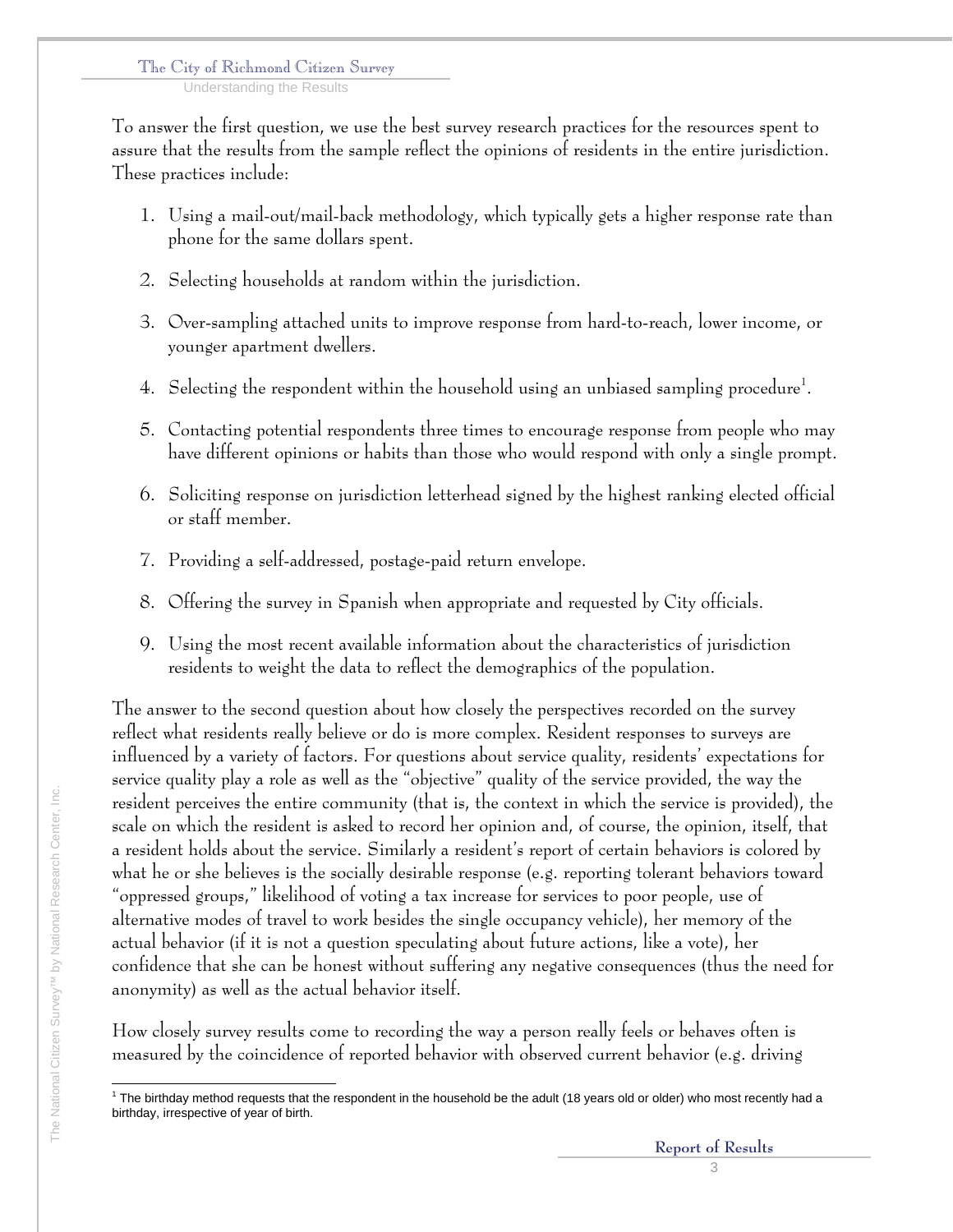Understanding the Results

habits), reported intentions to behave with observed future behavior (e.g. voting choices) or reported opinions about current community quality with objective characteristics of the community (e.g. feelings of safety correlated with rates of crime). There is a body of scientific literature that has investigated the relationship between reported behaviors and actual behaviors. Well-conducted surveys, by and large, do capture true respondent behaviors or intentions to act with great accuracy. Predictions of voting outcomes tend to be quite accurate using survey research, as do reported behaviors that are not about highly sensitive issues (e.g. family abuse or other illegal or morally sanctioned activities). For self-reports about highly sensitive issues, statistical adjustments can be made to correct for the respondents' tendency to report what they think the "correct" response should be.

Research on the correlation of resident opinion about service quality and "objective" ratings of service quality tend to be ambiguous, some showing stronger relationships than others. NRC's own research has demonstrated that residents who report the lowest ratings of street repair live in communities with objectively worse street conditions than those who report high ratings of street repair (based on road quality, delay in street repair, number of road repair employees). Similarly, the lowest rated fire services appear to be "objectively" worse than the highest rated fire services (expenditures per capita, response time, "professional" status of fire fighters, breadth of services and training provided). Whether some research confirms or disconfirms that relationship between what residents think about a community and what can be seen "objectively" in a community, we have argued that resident opinion is a perspective that cannot be ignored by government administrators. Elsewhere we have written, "If you collect trash three times a day but residents think that your trash haul is lousy, you still have a problem."

## Use of the "Excellent, Good, Fair, Poor" Response Scale

The scale on which respondents are asked to record their opinions about service and community quality is "excellent," "good," "fair" or "poor" (EGFP). This scale has important advantages over other scale possibilities (very good to very bad; very satisfied to very dissatisfied; strongly agree to strongly disagree, as examples). EGFP is used by the plurality of jurisdictions conducting citizen surveys across the U.S. The advantage of familiarity is one we did not want to dismiss because elected officials, staff and residents already are acquainted with opinion surveys measured this way. EGFP also has the advantage of offering three positive options, rather than only two, over which a resident can offer an opinion. While symmetrical scales often are the right choice in other measurement tasks, we have found that ratings of almost every local government service in almost every jurisdiction tend, on average, to be positive (that is, above the scale midpoint). Therefore, to permit finer distinctions among positively rated services, EGFP offers three options across which to spread those ratings. EGFP is more neutral because it requires no positive statement of service quality to judge (as agree-disagree scales require) and, finally, EGFP intends to measure absolute quality of service delivery or community quality (unlike satisfaction scales which ignore residents' perceptions of quality in favor of their report on the acceptability of the level of service offered).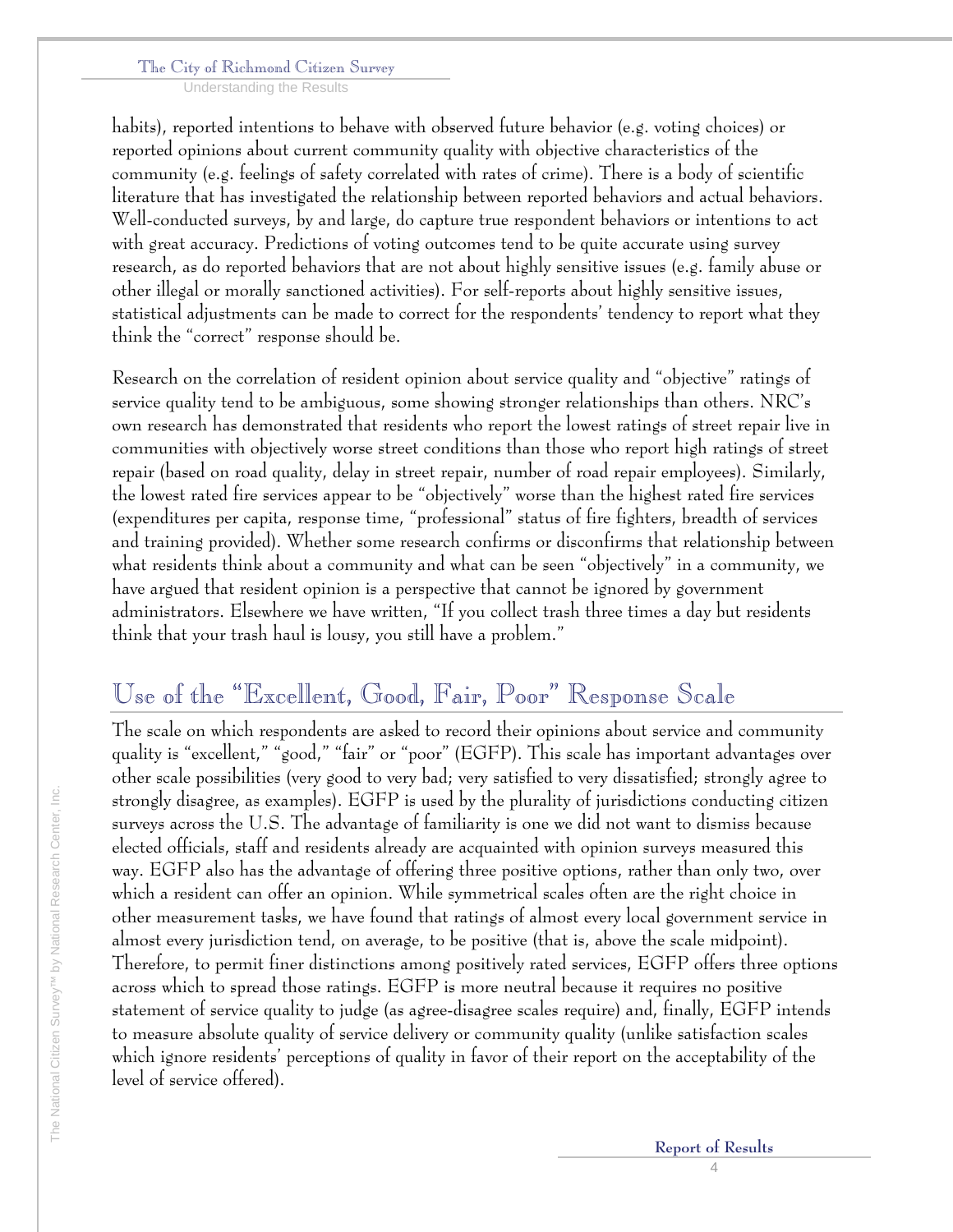Understanding the Results

## "Don't Know" Responses

On many of the questions in the survey respondents may answer "don't know." The proportion of respondents giving this reply is shown in the full set of responses included in Appendix A. However, these responses have been removed from the analyses presented in the body of the report. In other words, the tables and graphs display the responses from respondents who had an opinion about a specific item.

For two of the items related to crime victimization and crime reporting, "don't know" responses were not removed. These questions were not evaluative; rather, respondents were asked if they or any member of their household had been a victim of a crime within the last year. If they were, they were then asked whether the crime had been reported to police.

# Putting Evaluations Onto a 100-Point Scale

Although responses to many of the evaluative questions were made on a 4 point scale with 1 representing the best rating and 4 the worst, many of the results in this summary are reported on a common scale where 0 is the worst possible rating and 100 is the best possible rating. If everyone reported "excellent," then the result would be 100 on the 100-point scale. Likewise, if all respondents gave a "poor" rating, the result would be 0 on the 100-point scale. If the average rating for quality of life was "good," then the result would be 67 on a 100-point scale; "fair" would be 33 on the 100-point scale. The 95 percent confidence interval around an average score on the 100-point scale is no greater than plus or minus 2 points based on all respondents.

The average captures the lowest and the highest ratings and everything in between. As a single summary of results, the average—converted to the 100 point scale to make for easier understanding—is better than reporting the sum of percentages in the positive rating options.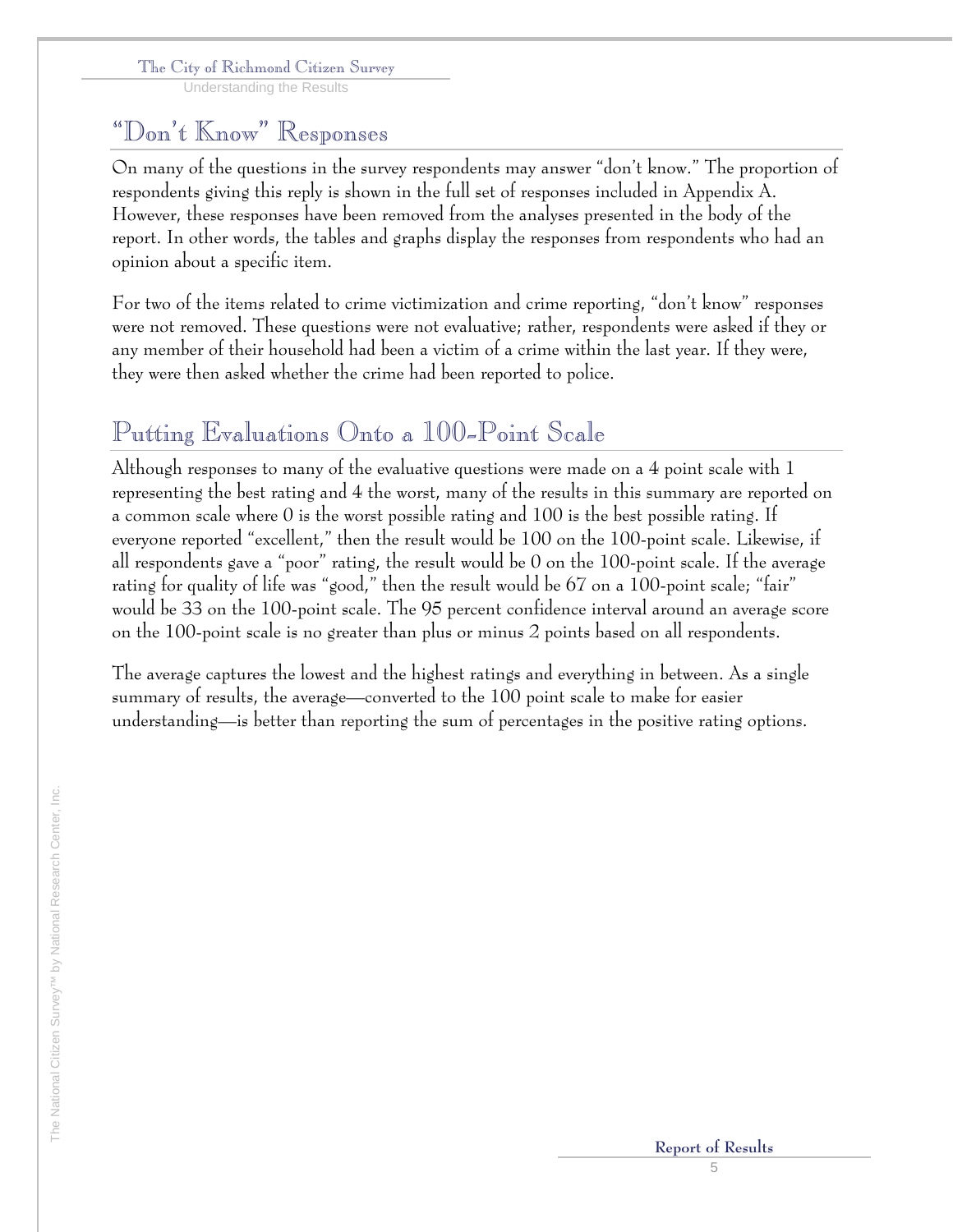# **COMMUNITY LIFE**

The National Citizen Survey™ contained many questions related to the life of residents in the community. Survey participants were asked to rate their overall quality of life, as well as other aspects of quality of life in Richmond. They also evaluated characteristics of the community, and gave their perceptions of safety in the City of Richmond. The questionnaire assessed use of the amenities of the community and involvement by respondents in the civic and economic life of Richmond.

## Quality of Life

When asked to rate the overall quality of life in Richmond, 1% of respondents thought it was "excellent." Thirty-six percent rated overall quality of life as "poor." All of the responses of residents who had an opinion about the overall quality of life in Richmond are shown in Figure 1 below. Other ratings can be seen in the figures on the following page.



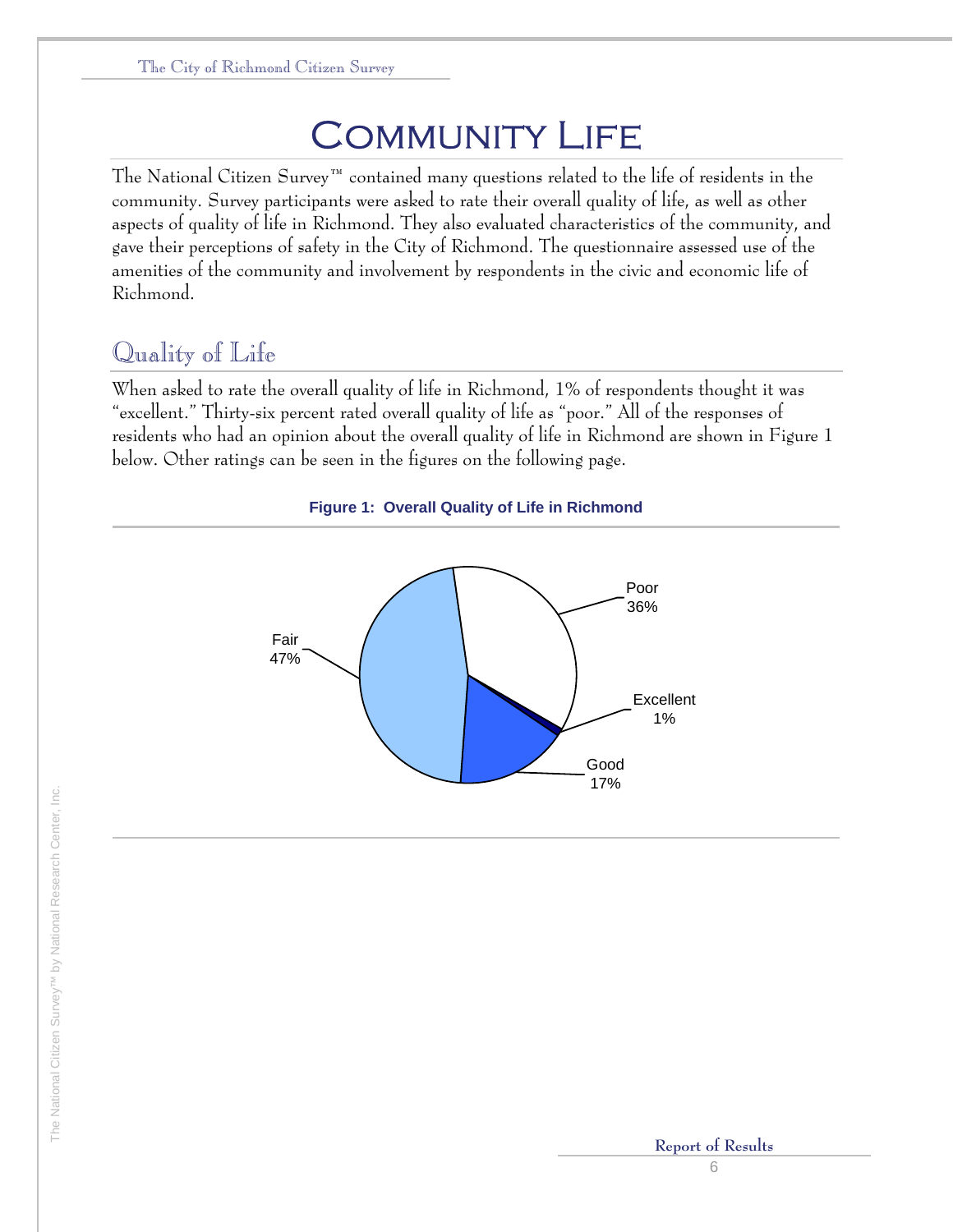Community Life



| <b>Quality of Life Ratings</b>                               |                                                 |      |      |             |       |                                                                |  |  |  |  |  |
|--------------------------------------------------------------|-------------------------------------------------|------|------|-------------|-------|----------------------------------------------------------------|--|--|--|--|--|
|                                                              | <b>Excellent</b>                                | Good | Fair | <b>Poor</b> | Total | Average rating on a 100-point<br>scale (100=Excellent, 0=Poor) |  |  |  |  |  |
| How do you rate Richmond<br>as a place to live?              | 2%                                              | 18%  | 48%  | 32%         | 100%  | 30                                                             |  |  |  |  |  |
| How do you rate your<br>neighborhood as a place to<br>live?  | 12%                                             | 38%  | 32%  | 18%         | 100%  | 48                                                             |  |  |  |  |  |
| How do you rate Richmond<br>as a place to raise<br>children? | 1%                                              | 8%   | 25%  | 66%         | 100%  | 15                                                             |  |  |  |  |  |
| How do you rate Richmond<br>as a place to work?              | 2%                                              | 22%  | 42%  | 34%         | 100%  | 31                                                             |  |  |  |  |  |
| How do you rate Richmond<br>as a place to retire?            | 2%                                              | 13%  | 28%  | 57%         | 100%  | 20                                                             |  |  |  |  |  |
| How do you rate the overall<br>quality of life in Richmond?  | 1%                                              | 17%  | 47%  | 36%         | 100%  | 27                                                             |  |  |  |  |  |
|                                                              | Note: "don't know" responses have been removed. |      |      |             |       |                                                                |  |  |  |  |  |

## **Figure 2: Quality of Life Ratings**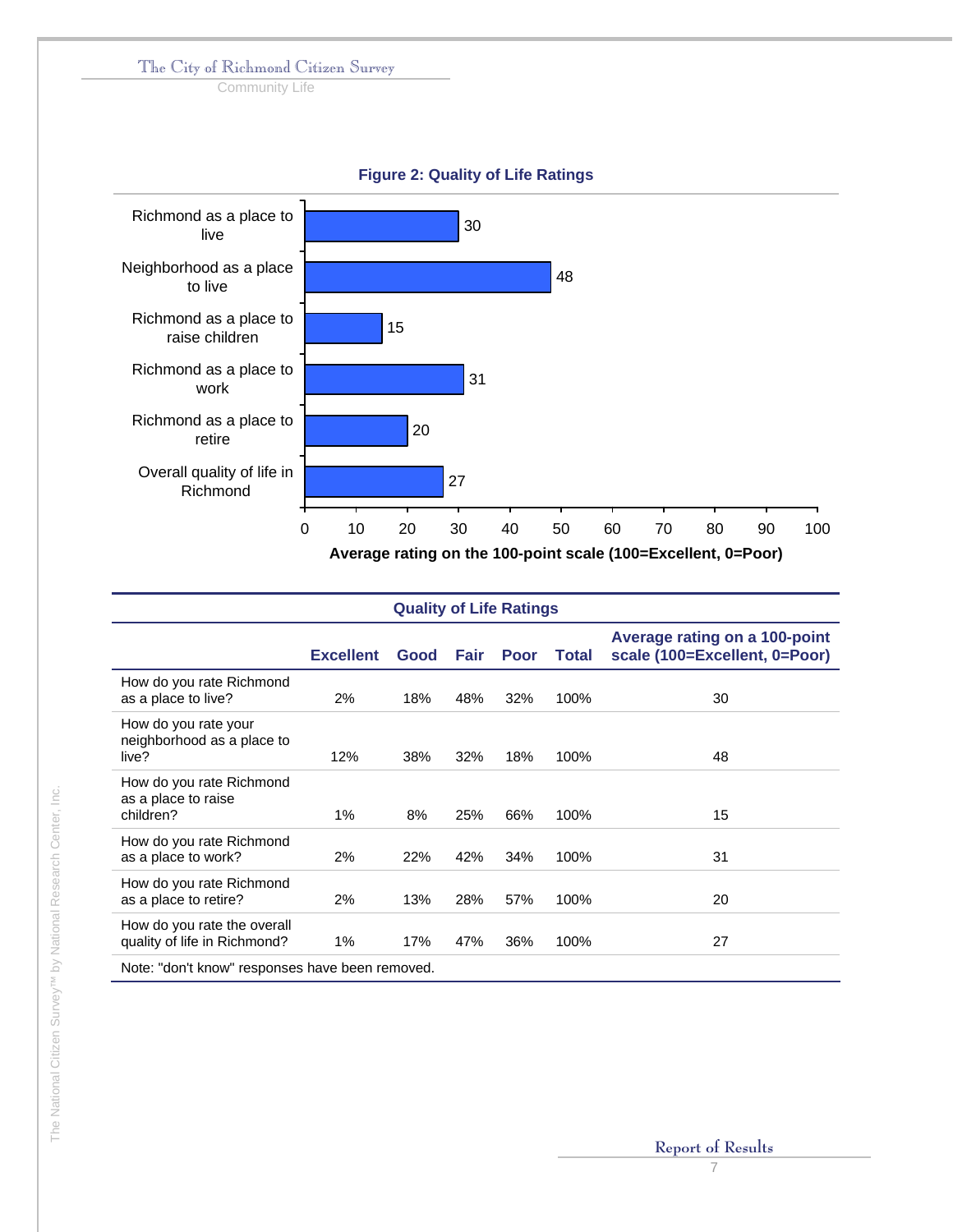Community Life

## Ratings of Community Characteristics in Richmond

The highest rated characteristics of Richmond were openness and acceptance, overall quality of new development, and opportunities to attend cultural activities. When asked about potential problems in Richmond, the three concerns rated by the highest proportion of respondents as a "major problem" were quality of public school education, unsupervised youth, and quality of school facilities. The rate of population growth in Richmond was viewed as "too fast" by 50% of respondents, while 11% thought it was "too slow."



## **Figure 3: Characteristics of the Community: General and Opportunities**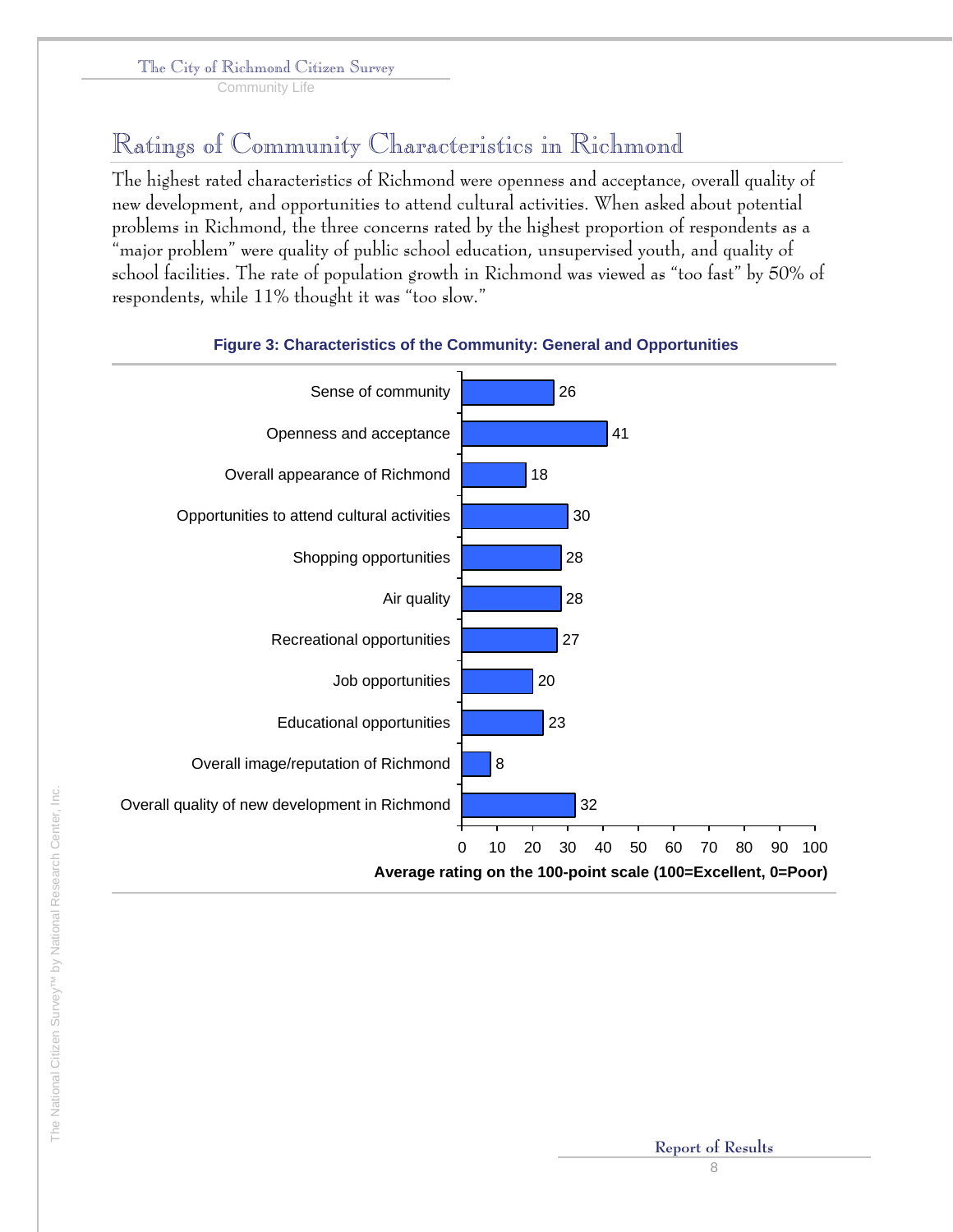Community Life

| <b>Characteristics of the Community: General and Opportunities</b>                                |                  |      |      |      |              |                                                                           |  |  |  |
|---------------------------------------------------------------------------------------------------|------------------|------|------|------|--------------|---------------------------------------------------------------------------|--|--|--|
| Please rate each of the<br>following characteristics as<br>they relate to Richmond as a<br>whole: | <b>Excellent</b> | Good | Fair | Poor | <b>Total</b> | Average rating on a<br>100-point scale<br>(100=Excellent,<br>$0 = Poor$ ) |  |  |  |
| Sense of community                                                                                | 1%               | 16%  | 41%  | 41%  | 100%         | 26                                                                        |  |  |  |
| Openness and acceptance of<br>the community towards people<br>of diverse backgrounds              | 5%               | 32%  | 42%  | 20%  | 100%         | 41                                                                        |  |  |  |
| Overall appearance of<br>Richmond                                                                 | 0%               | 7%   | 38%  | 54%  | 100%         | 18                                                                        |  |  |  |
| Opportunities to attend cultural<br>activities                                                    | 2%               | 21%  | 42%  | 35%  | 100%         | 30                                                                        |  |  |  |
| Shopping opportunities                                                                            | 3%               | 17%  | 42%  | 38%  | 100%         | 28                                                                        |  |  |  |
| Air quality                                                                                       | 3%               | 17%  | 40%  | 39%  | 100%         | 28                                                                        |  |  |  |
| Recreational opportunities                                                                        | 2%               | 18%  | 37%  | 43%  | 100%         | 27                                                                        |  |  |  |
| Job opportunities                                                                                 | 2%               | 9%   | 38%  | 51%  | 100%         | 20                                                                        |  |  |  |
| Educational opportunities                                                                         | 2%               | 14%  | 36%  | 48%  | 100%         | 23                                                                        |  |  |  |
| Overall image/reputation of<br>Richmond                                                           | $0\%$            | 4%   | 14%  | 81%  | 100%         | 8                                                                         |  |  |  |
| Overall quality of new<br>development in Richmond                                                 | 3%               | 22%  | 45%  | 30%  | 100%         | 32                                                                        |  |  |  |
| Note: "don't know" responses have been removed.                                                   |                  |      |      |      |              |                                                                           |  |  |  |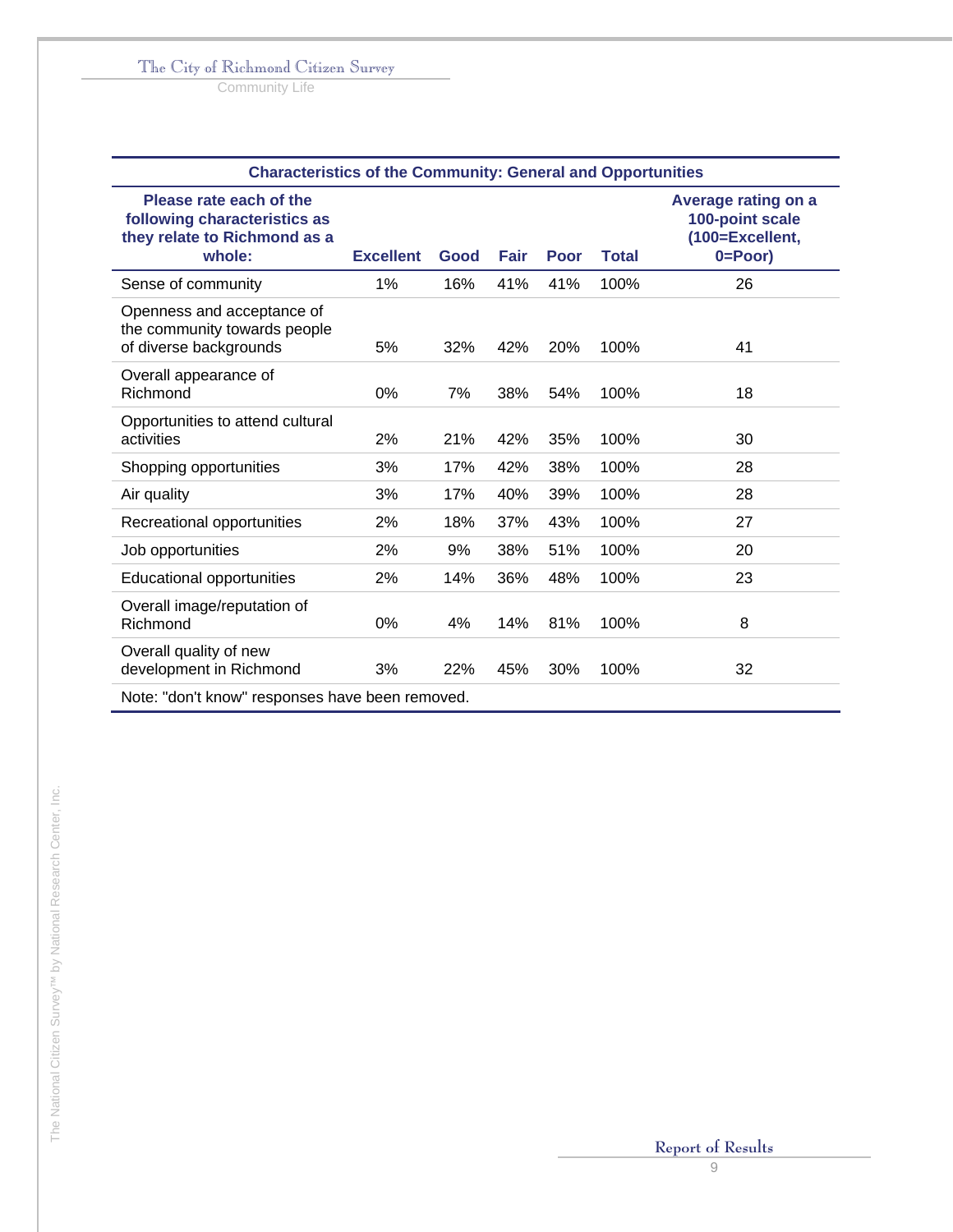Community Life

## **Figure 4: Characteristics of the Community: Access**



| <b>Characteristics of the Community: Access</b>                                                   |                  |      |             |      |       |                                                                           |  |  |  |  |
|---------------------------------------------------------------------------------------------------|------------------|------|-------------|------|-------|---------------------------------------------------------------------------|--|--|--|--|
| Please rate each of the<br>following characteristics as<br>they relate to Richmond as a<br>whole: | <b>Excellent</b> | Good | <b>Fair</b> | Poor | Total | Average rating on a<br>100-point scale<br>(100=Excellent,<br>$0 = Poor$ ) |  |  |  |  |
| Access to affordable quality<br>housing                                                           | 1%               | 18%  | 45%         | 36%  | 100%  | 28                                                                        |  |  |  |  |
| Access to affordable quality<br>child care                                                        | 2%               | 21%  | 41%         | 36%  | 100%  | 29                                                                        |  |  |  |  |
| Access to affordable quality<br>health care                                                       | 3%               | 22%  | 45%         | 30%  | 100%  | 32                                                                        |  |  |  |  |
| Access to affordable quality<br>food                                                              | 5%               | 27%  | 46%         | 22%  | 100%  | 38                                                                        |  |  |  |  |
| Note: "don't know" responses have been removed.                                                   |                  |      |             |      |       |                                                                           |  |  |  |  |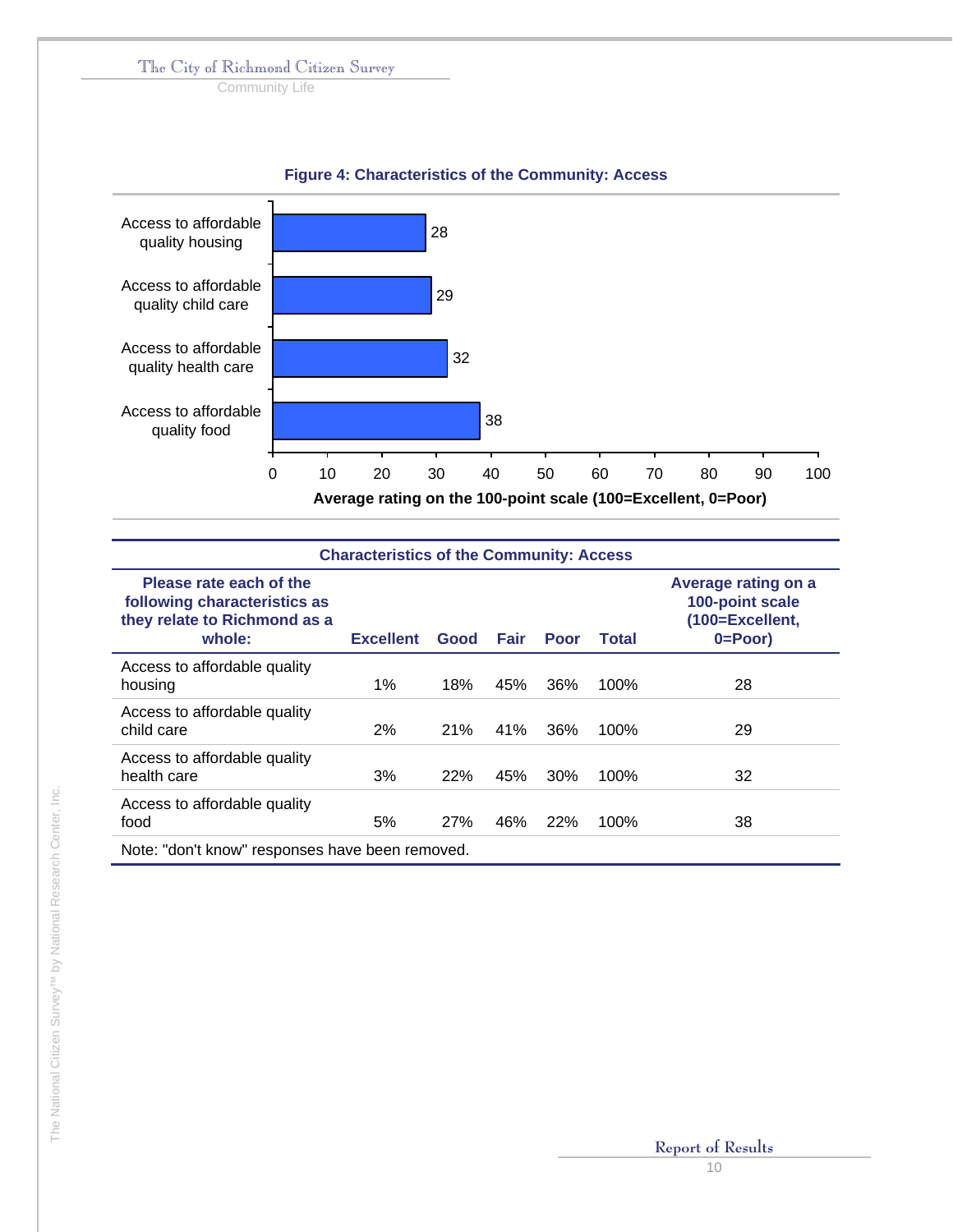Community Life



## **Figure 5: Characteristics of the Community: Mobility**

| <b>Characteristics of the Community: Mobility</b>                                                 |                  |      |      |      |       |                                                                           |  |  |  |  |
|---------------------------------------------------------------------------------------------------|------------------|------|------|------|-------|---------------------------------------------------------------------------|--|--|--|--|
| Please rate each of the<br>following characteristics as<br>they relate to Richmond as a<br>whole: | <b>Excellent</b> | Good | Fair | Poor | Total | Average rating on a<br>100-point scale<br>(100=Excellent,<br>$0 = Poor$ ) |  |  |  |  |
| Ease of car travel in Richmond                                                                    | 4%               | 37%  | 47%  | 12%  | 100%  | 44                                                                        |  |  |  |  |
| Ease of bus travel in<br>Richmond                                                                 | 7%               | 33%  | 43%  | 17%  | 100%  | 44                                                                        |  |  |  |  |
| Ease of rail/subway travel in<br>Richmond                                                         | 8%               | 41%  | 38%  | 13%  | 100%  | 48                                                                        |  |  |  |  |
| Ease of bicycle travel in<br>Richmond                                                             | 3%               | 25%  | 43%  | 28%  | 100%  | 34                                                                        |  |  |  |  |
| Ease of walking in Richmond                                                                       | 3%               | 17%  | 34%  | 46%  | 100%  | 26                                                                        |  |  |  |  |
| Note: "don't know" responses have been removed.                                                   |                  |      |      |      |       |                                                                           |  |  |  |  |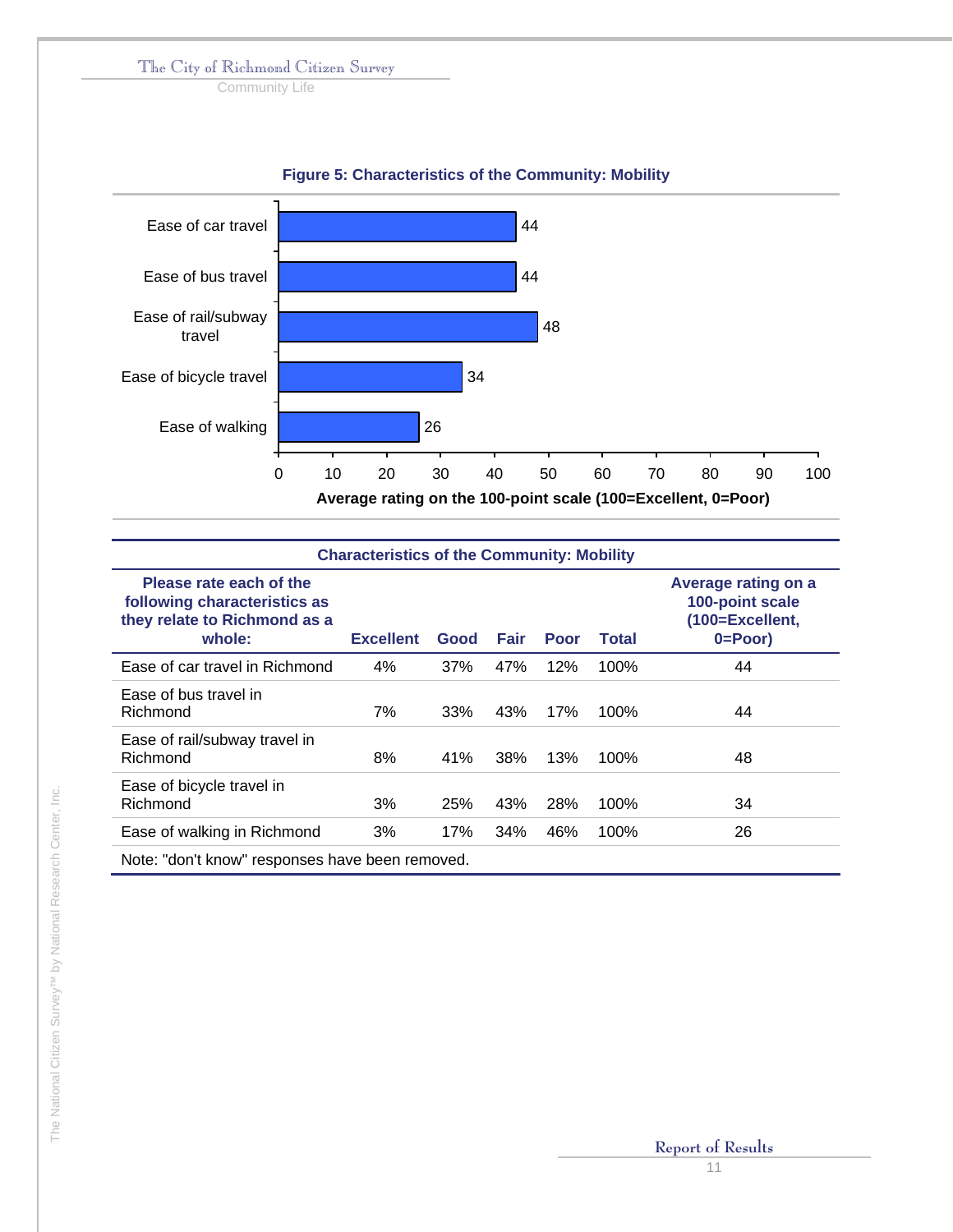Community Life



### **Figure 6: Ratings of Potential Problems in Richmond**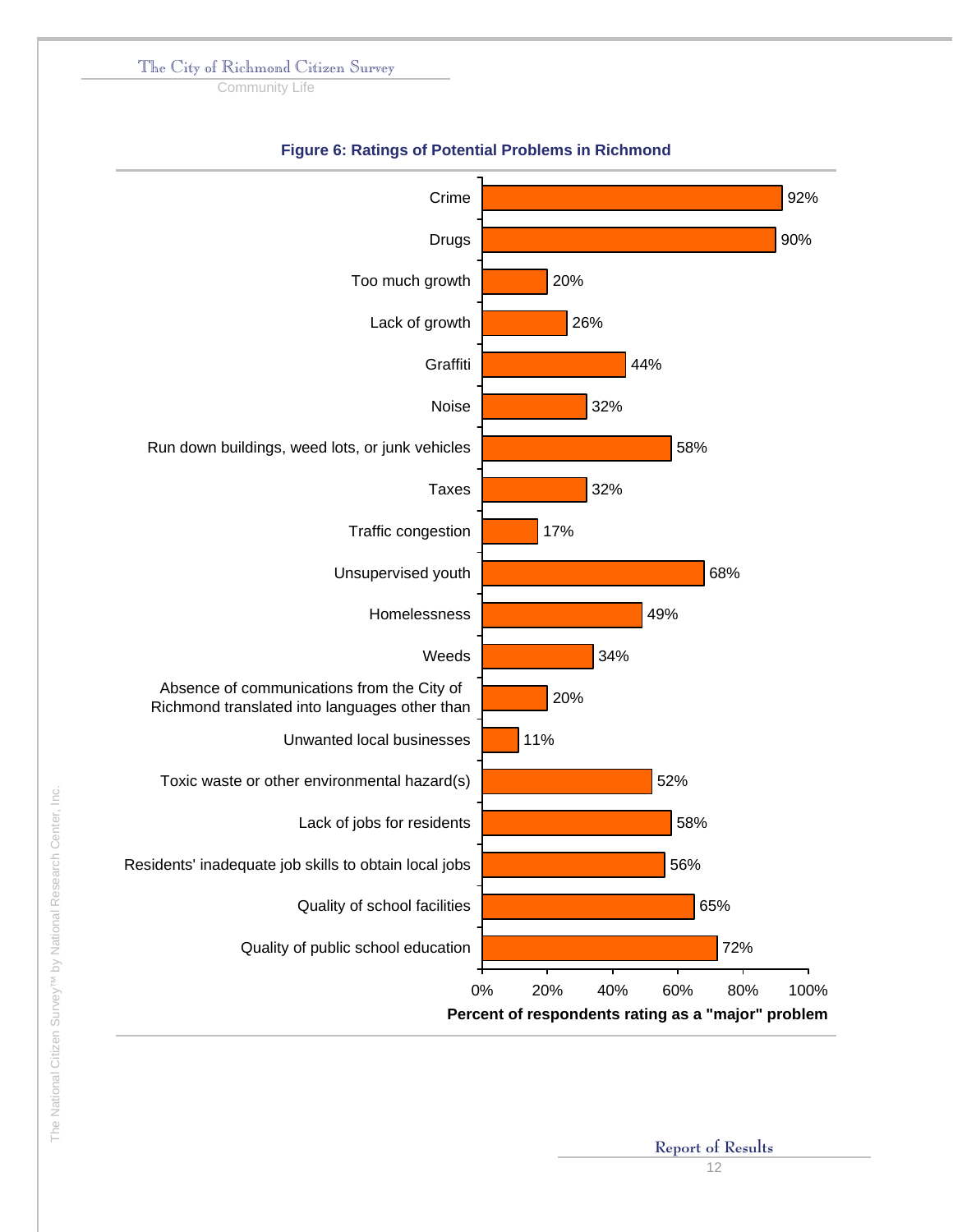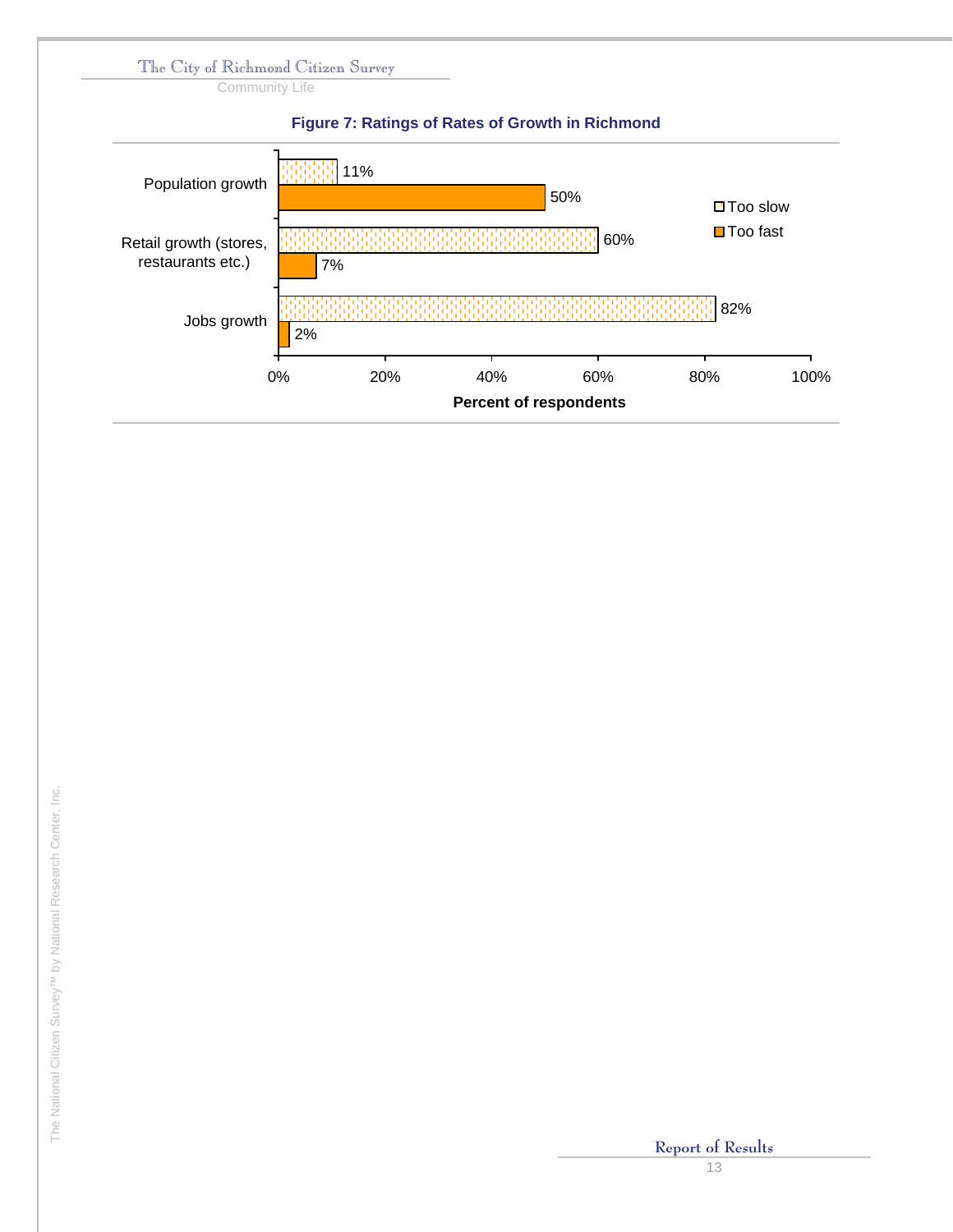Community Life

Sixteen percent of Richmond residents expected that the coming six months would have a somewhat or very positive impact on their family, while 35% felt that the economic future would be somewhat or very negative.

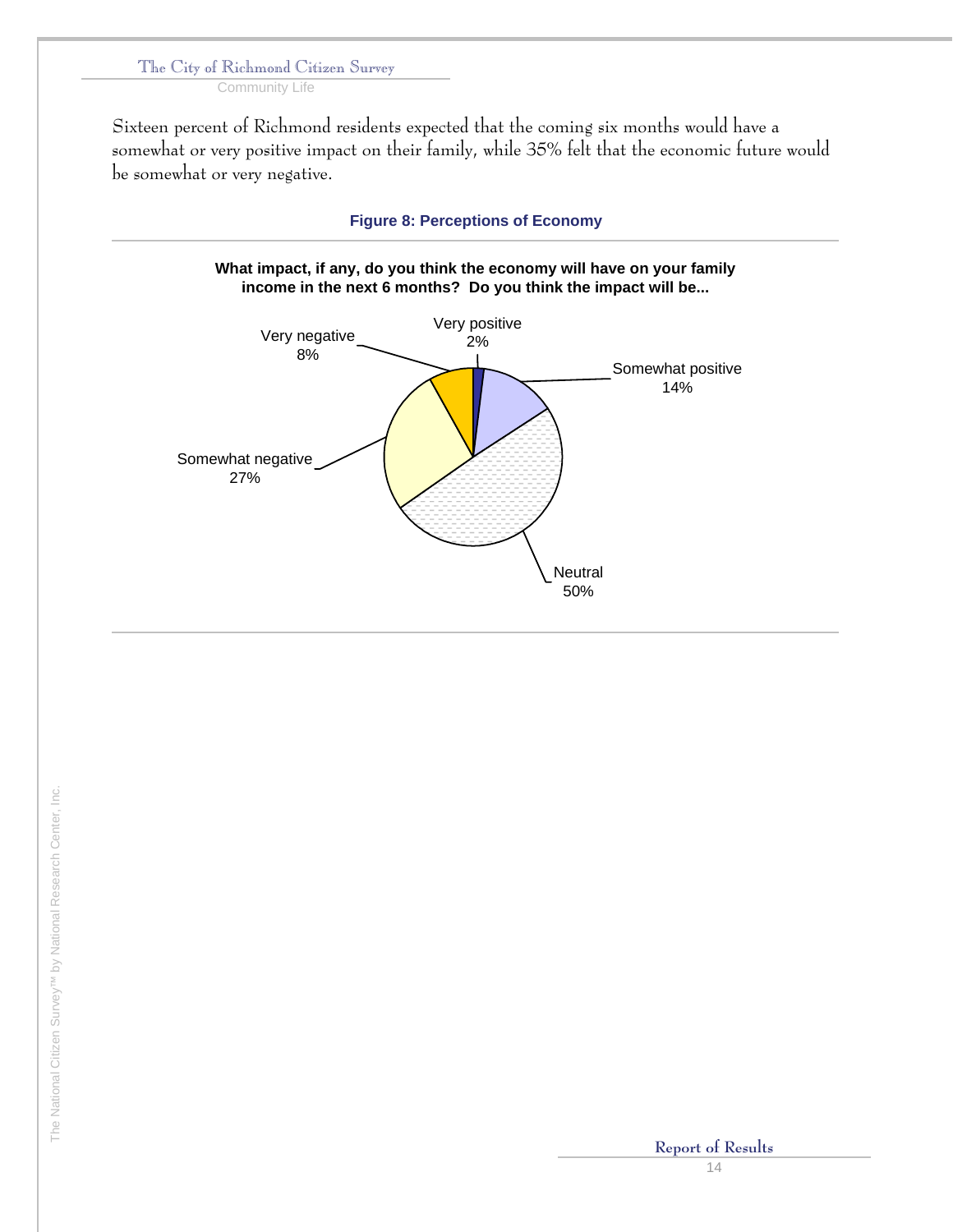Community Life

# Perceptions of Safety

When evaluating safety in the community, 13% of respondents felt "somewhat" or "very safe" from violent crimes in Richmond. In their neighborhood after dark, 34% of survey participants felt "somewhat" or "very safe."

As assessed by the survey, 30% of households reported that at least one member had been the victim of one or more crimes in the past year. Of those who had been the victim of a crime, 76% had reported it to police.



## **Figure 9: Ratings of Safety from Various Problems in Richmond**

## **Figure 10: Ratings of Safety in Various Areas in Richmond**

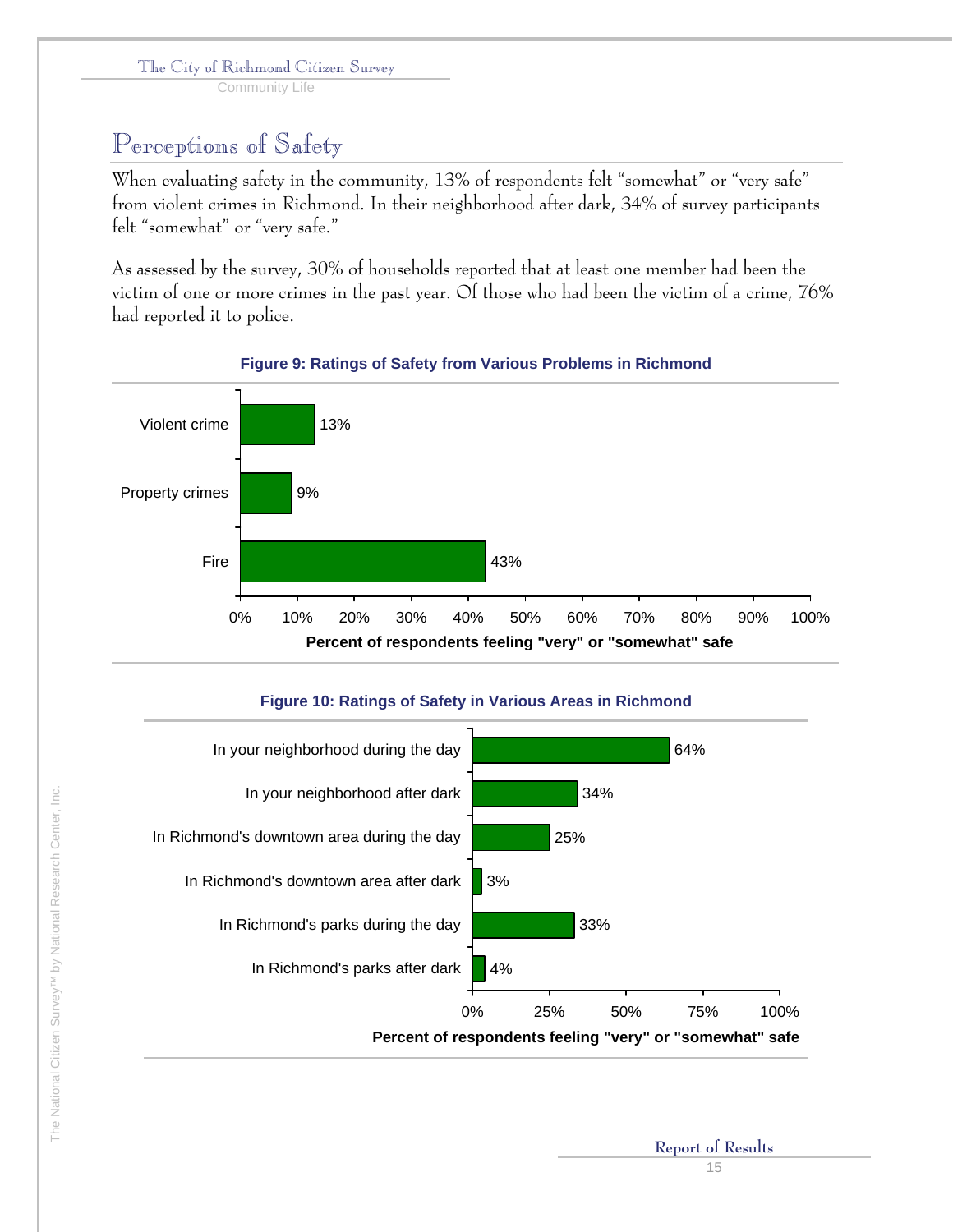Community Life

## **Figure 11: Percent of Respondents' Households That Were Victim of a Crime in the Last 12 Months**





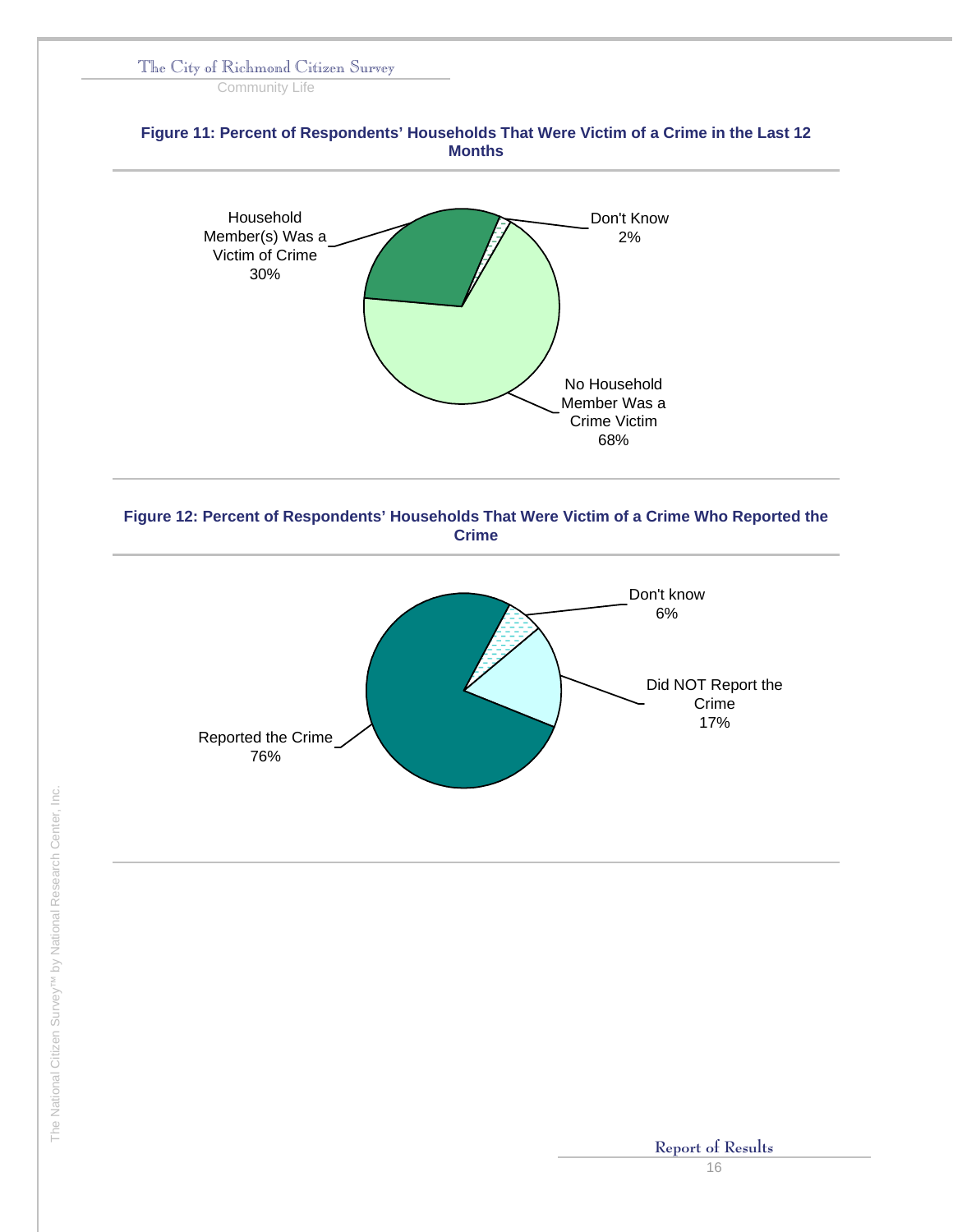Community Life

## Community Participation

Participation in the civic, social and economic life of Richmond during the past year was assessed on the survey. The proportion of respondents engaging in various activities is shown in the chart below. Among those completing the questionnaire, 76% reported visiting a park in Richmond in the past year and 36% had attended a meeting of elected officials or other local public meeting.





**Report of Results**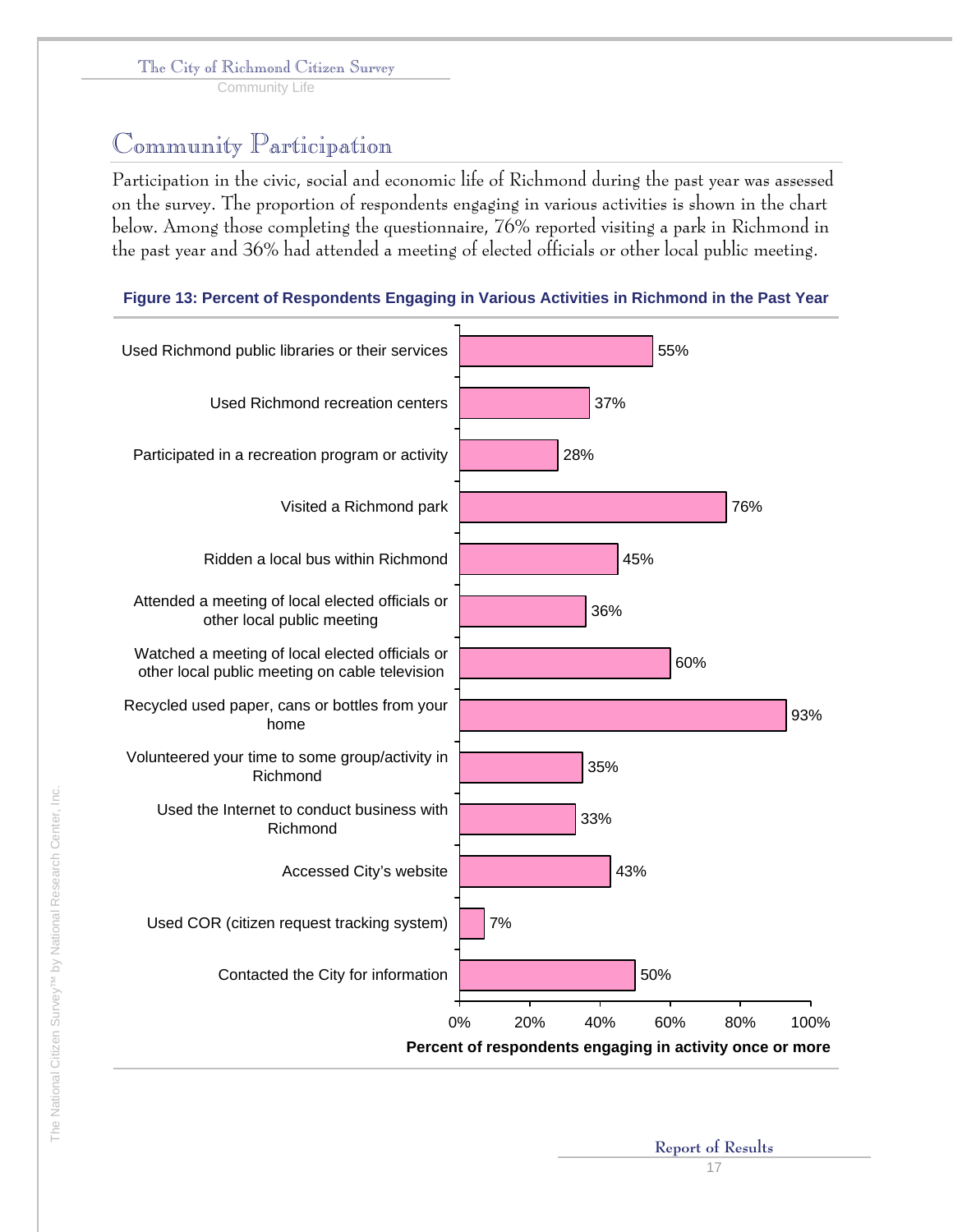Community Life

Voter status was also estimated, $^2$  with 73% saying that they had voted in the last election.



## **Figure 14: Voter Status and Activity**

Are you registered to vote in your jurisdiction? 21% 79% 100% Did you vote in the last election? The contraction of the last election? The contraction of the contraction of the contraction of the contraction of the contraction of the contraction of the contraction of the contraction Are you likely to vote in the next election? 10% 10% 90% 100%

 2 In general on a survey, a greater proportion of people will report having voted, than actual voting records verify.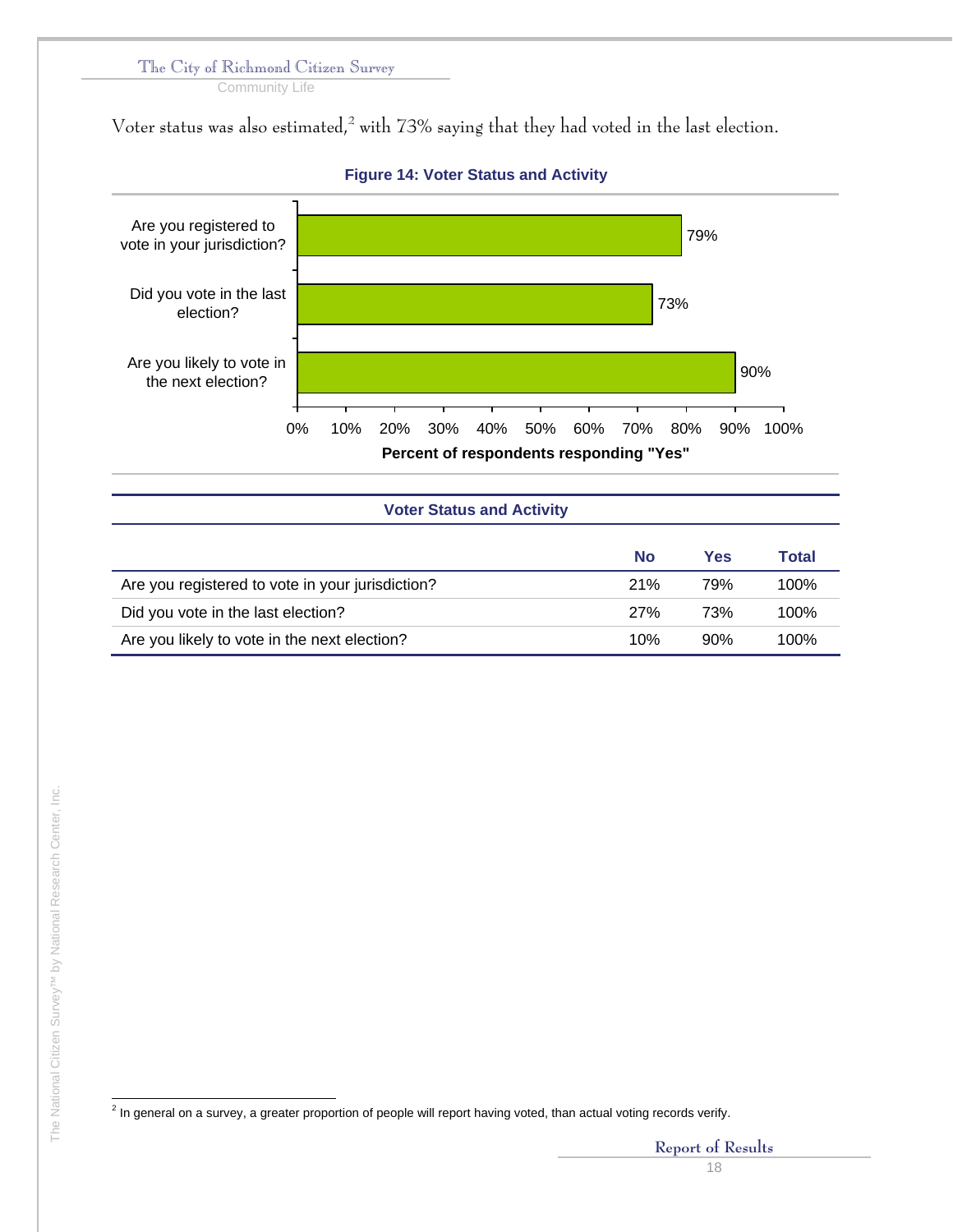# Local Government

Several aspects of the government of the City of Richmond were evaluated by residents completing The National Citizen Survey™. They were asked how much trust they placed in their local government, and what they felt about the services they receive from the City of Richmond. Those who had any contact with a City of Richmond employee in the past year gave their impressions of the most recent encounter.

## Public Trust

When asked to evaluate whether they felt they received good value for taxes they pay, residents gave an average rating of 34 on a 100-point scale.



**Figure 15: Ratings of Public Trust**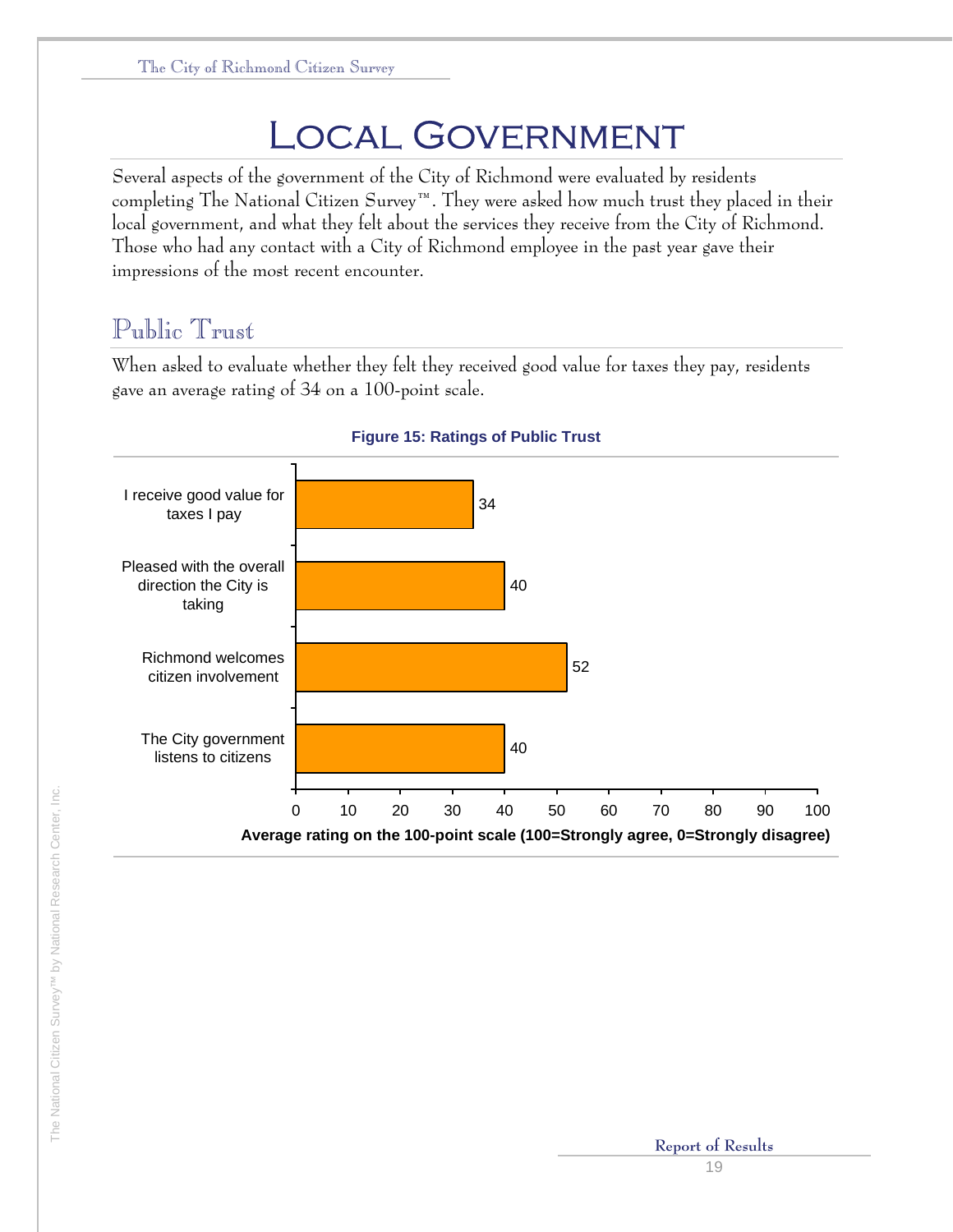Local Government

| <b>Ratings of Public Trust</b>                                                                |                          |                          |                                            |                             |                             |              |                                                                                                           |  |  |  |
|-----------------------------------------------------------------------------------------------|--------------------------|--------------------------|--------------------------------------------|-----------------------------|-----------------------------|--------------|-----------------------------------------------------------------------------------------------------------|--|--|--|
| <b>Please rate</b><br>the<br>following<br>statements:                                         | <b>Strongly</b><br>agree | <b>Somewhat</b><br>agree | <b>Neither</b><br>agree<br>nor<br>disagree | <b>Somewhat</b><br>disagree | <b>Strongly</b><br>disagree | <b>Total</b> | <b>Average</b><br>rating on a<br>100-point<br>scale<br>(100=Strongly<br>agree,<br>0=Strongly<br>disagree) |  |  |  |
| I receive<br>good value<br>for the City<br>of Richmond<br>taxes I pay                         | 1%                       | 17%                      | 27%                                        | 28%                         | 27%                         | 100%         | 34                                                                                                        |  |  |  |
| I am pleased<br>with the<br>overall<br>direction that<br>the City of<br>Richmond is<br>taking | 2%                       | 25%                      | 26%                                        | 22%                         | 25%                         | 100%         | 40                                                                                                        |  |  |  |
| The City of<br>Richmond<br>government<br>welcomes<br>citizen<br>involvement                   | 10%                      | 31%                      | 29%                                        | 17%                         | 13%                         | 100%         | 52                                                                                                        |  |  |  |
| The City of<br>Richmond<br>government<br>listens to<br>citizens                               | 5%                       | 17%                      | 33%                                        | 23%                         | 21%                         | 100%         | 40                                                                                                        |  |  |  |
| Note: "don't know" responses have been removed.                                               |                          |                          |                                            |                             |                             |              |                                                                                                           |  |  |  |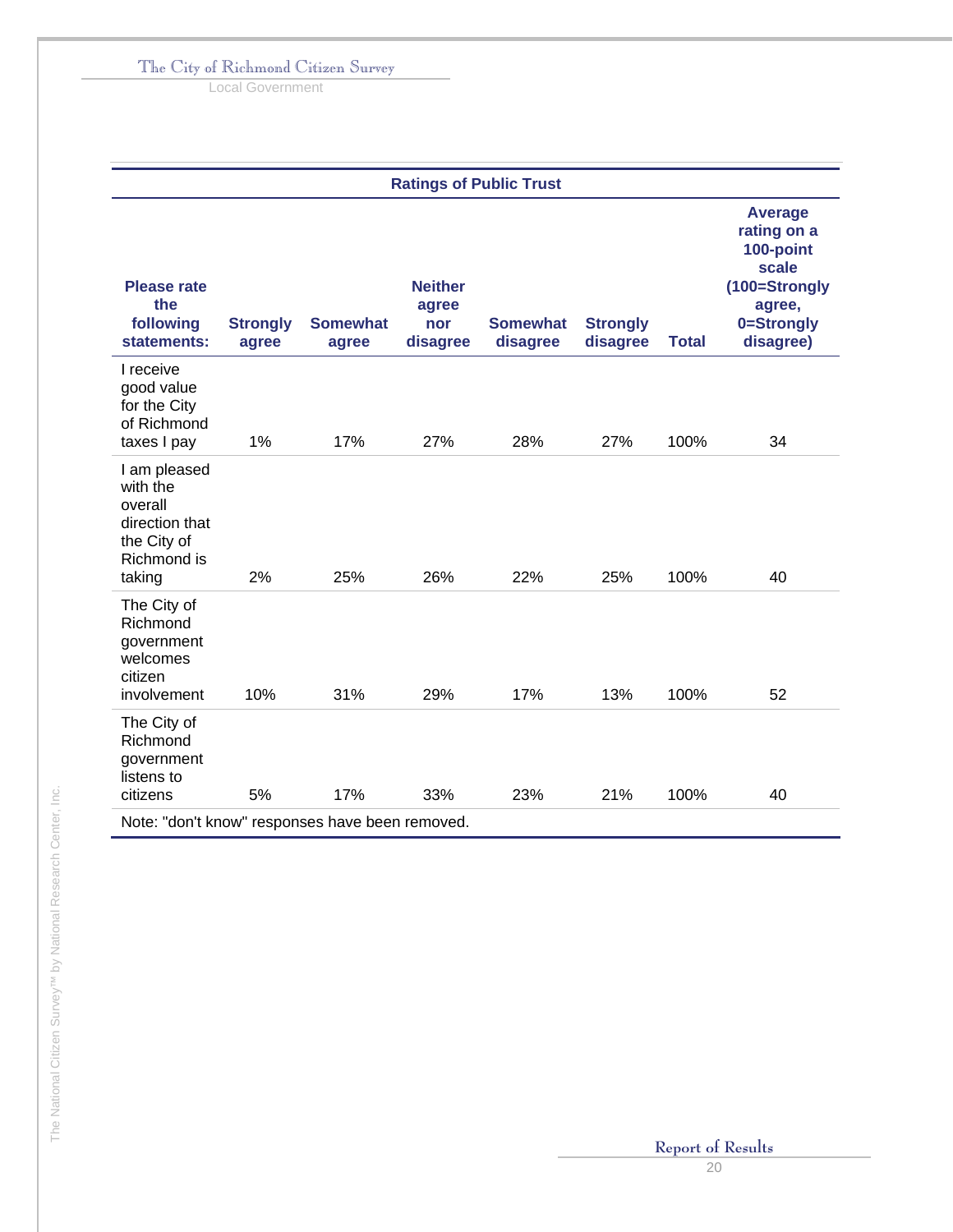Local Government

## Service Provided by Richmond

The responses of residents with an opinion about the overall quality of services provided by Richmond are shown in Figure 16 below. These responses result in an average rating of 28 on the 100-point scale. Average ratings given to specific services are shown on the following pages.



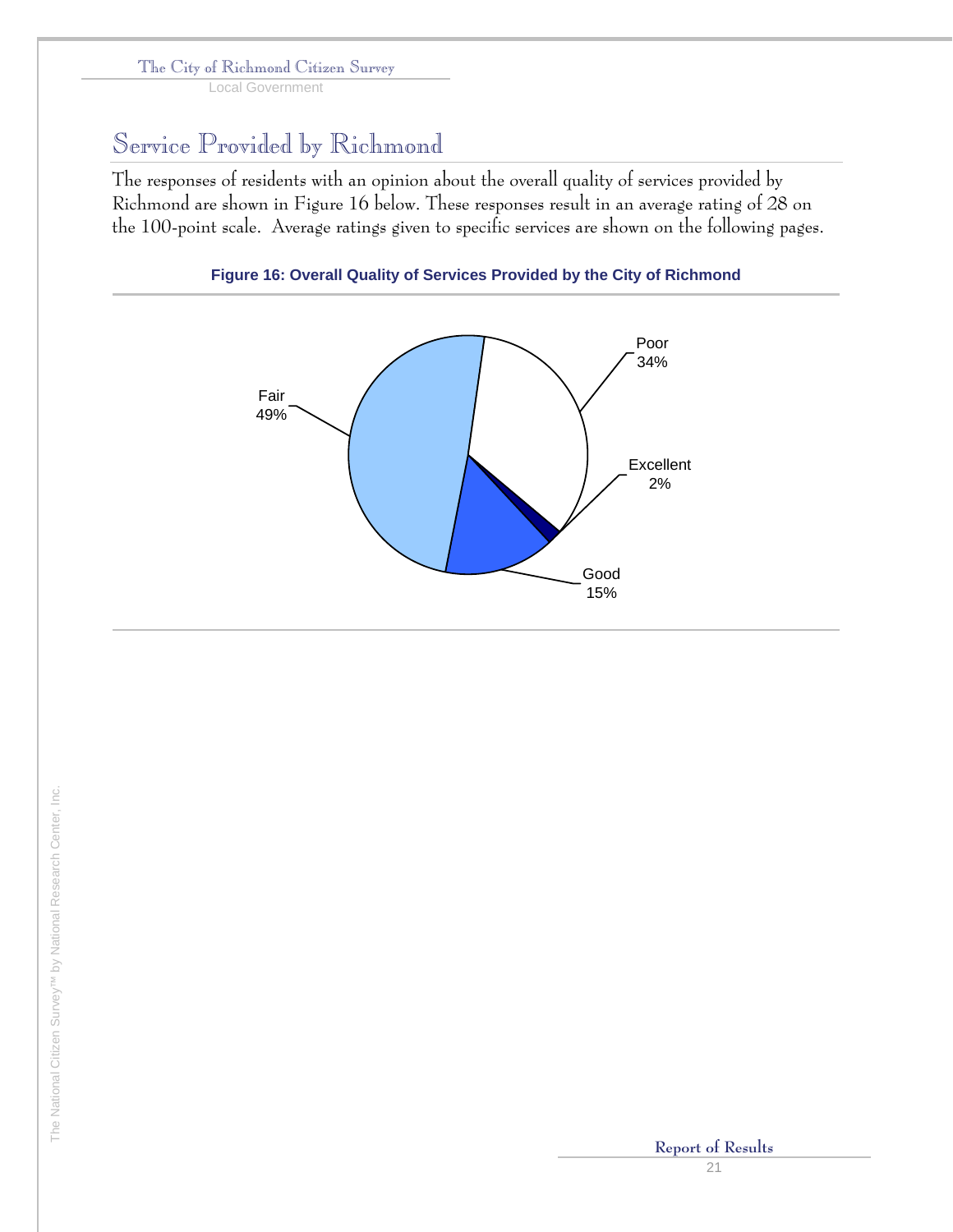Local Government

On average, residents of Richmond gave the highest evaluations to their own local government and the lowest average rating to the federal government.



## **Figure 17: Rating of Overall Quality of Services Provided by Various Levels of Government**

| <b>Overall Quality of Services: City of Richmond, Federal Government and State Government</b> |                  |      |      |             |         |                                                                         |  |  |  |  |
|-----------------------------------------------------------------------------------------------|------------------|------|------|-------------|---------|-------------------------------------------------------------------------|--|--|--|--|
| <b>Overall, how would you</b><br>rate the quality of<br>services provided by                  | <b>Excellent</b> | Good | Fair | <b>Poor</b> | Total   | Average rating on a 100-<br>point scale (100=Excellent,<br>$0 = Poor$ ) |  |  |  |  |
| The City of Richmond                                                                          | 2%               | 15%  | 49%  | 34%         | $100\%$ | 28                                                                      |  |  |  |  |
| The Federal Government                                                                        | 2%               | 15%  | 43%  | 40%         | 100%    | 26                                                                      |  |  |  |  |
| The State Government                                                                          | 2%               | 16%  | 44%  | .38%        | 100%    | 27                                                                      |  |  |  |  |
| Note: "don't know" responses have been removed.                                               |                  |      |      |             |         |                                                                         |  |  |  |  |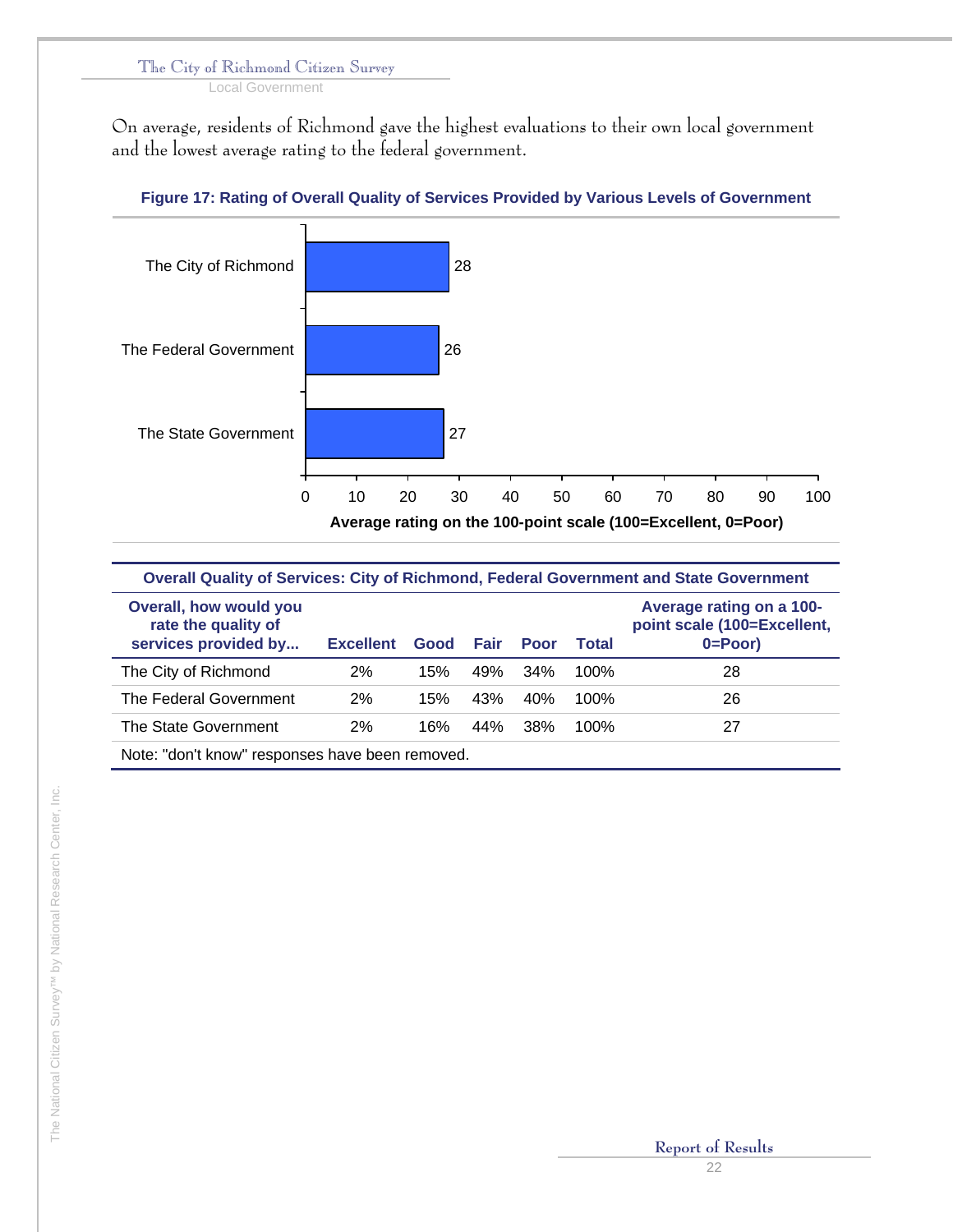Local Government



| <b>Quality of Public Safety Services</b>                             |                  |            |      |      |       |                                                                           |  |  |  |
|----------------------------------------------------------------------|------------------|------------|------|------|-------|---------------------------------------------------------------------------|--|--|--|
| How do you rate the quality<br>of each of the following<br>services? | <b>Excellent</b> | Good       | Fair | Poor | Total | Average rating on a<br>100-point scale<br>(100=Excellent,<br>$0 = Poor$ ) |  |  |  |
| Police services                                                      | 7%               | 32%        | 38%  | 24%  | 100%  | 40                                                                        |  |  |  |
| Fire services                                                        | <b>20%</b>       | 50%        | 26%  | 4%   | 100%  | 62                                                                        |  |  |  |
| Ambulance/emergency<br>medical services                              | 21%              | 45%        | 25%  | 9%   | 100%  | 59                                                                        |  |  |  |
| Crime prevention                                                     | 2%               | 10%        | 29%  | 59%  | 100%  | 18                                                                        |  |  |  |
| Fire prevention and education                                        | 7%               | 33%        | 44%  | 16%  | 100%  | 44                                                                        |  |  |  |
| Traffic enforcement                                                  | 6%               | <b>28%</b> | 37%  | 29%  | 100%  | 37                                                                        |  |  |  |
| Note: "don't know" responses have been removed.                      |                  |            |      |      |       |                                                                           |  |  |  |

# The National Citizen Survey™ by National Research Center, Inc. The National Citizen Survey<sup>TM</sup> by National Research Center, Inc.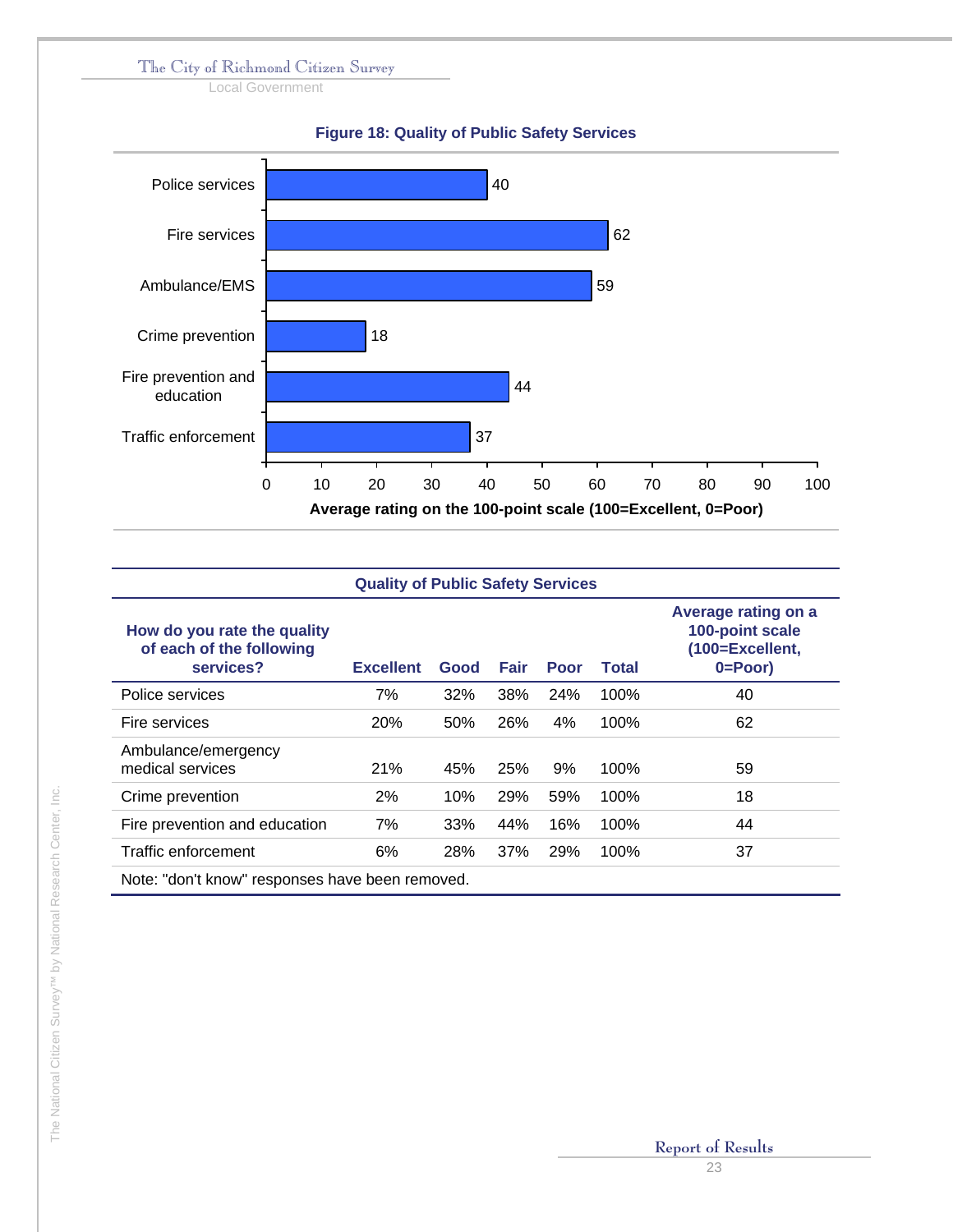Local Government



| <b>Figure 19: Quality of Transportation Services</b> |
|------------------------------------------------------|
|------------------------------------------------------|

| <b>Quality of Transportation Services</b>                            |                  |      |             |      |       |                                                                         |  |  |  |  |  |
|----------------------------------------------------------------------|------------------|------|-------------|------|-------|-------------------------------------------------------------------------|--|--|--|--|--|
| How do you rate the<br>quality of each of the<br>following services? | <b>Excellent</b> | Good | <b>Fair</b> | Poor | Total | Average rating on a 100-<br>point scale (100=Excellent,<br>$0 = Poor$ ) |  |  |  |  |  |
| Street repair                                                        | 1%               | 7%   | 19%         | 72%  | 100%  | 12                                                                      |  |  |  |  |  |
| Street cleaning                                                      | 2%               | 17%  | 42%         | 38%  | 100%  | 28                                                                      |  |  |  |  |  |
| Street lighting                                                      | 2%               | 18%  | 45%         | 35%  | 100%  | 29                                                                      |  |  |  |  |  |
| Sidewalk maintenance                                                 | 1%               | 12%  | 44%         | 42%  | 100%  | 24                                                                      |  |  |  |  |  |
| Traffic signal timing                                                | 2%               | 34%  | 46%         | 18%  | 100%  | 40                                                                      |  |  |  |  |  |
| Amount of public parking                                             | 4%               | 39%  | 46%         | 11%  | 100%  | 45                                                                      |  |  |  |  |  |
| <b>Bus/transit services</b>                                          | 6%               | 42%  | 41%         | 11%  | 100%  | 48                                                                      |  |  |  |  |  |
| Note: "don't know" responses have been removed.                      |                  |      |             |      |       |                                                                         |  |  |  |  |  |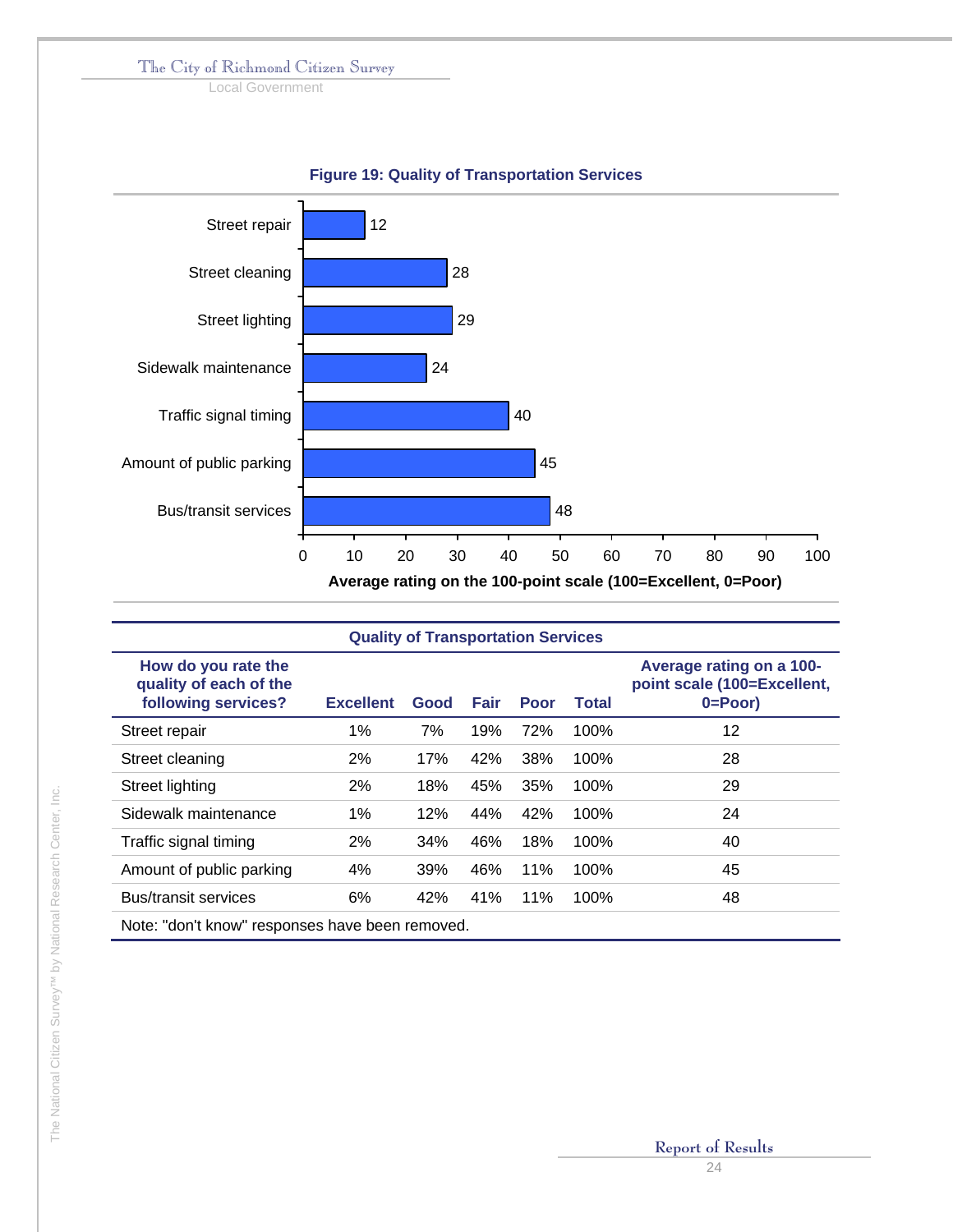Local Government



#### **Figure 20: Quality of Leisure Services**

| <b>Quality of Leisure Services</b>                                   |                  |      |      |             |       |                                                                          |  |  |  |
|----------------------------------------------------------------------|------------------|------|------|-------------|-------|--------------------------------------------------------------------------|--|--|--|
| How do you rate the quality<br>of each of the following<br>services? | <b>Excellent</b> | Good | Fair | <b>Poor</b> | Total | <b>Average rating on a</b><br>100-point scale<br>(100=Excellent, 0=Poor) |  |  |  |
| City parks                                                           | 4%               | 26%  | 44%  | 26%         | 100%  | 36                                                                       |  |  |  |
| Recreation programs or classes                                       | 2%               | 22%  | 46%  | 29%         | 100%  | 32                                                                       |  |  |  |
| Range/variety of recreation<br>programs and classes                  | 2%               | 20%  | 44%  | 35%         | 100%  | 30                                                                       |  |  |  |
| Recreation centers/facilities                                        | 1%               | 22%  | 45%  | 32%         | 100%  | 31                                                                       |  |  |  |
| Accessibility of parks                                               | 5%               | 30%  | 49%  | 16%         | 100%  | 41                                                                       |  |  |  |
| Accessibility of recreation<br>centers/facilities                    | 3%               | 25%  | 51%  | 22%         | 100%  | 36                                                                       |  |  |  |
| Appearance/maintenance of parks                                      | 3%               | 22%  | 45%  | 30%         | 100%  | 33                                                                       |  |  |  |
| Appearance of recreation<br>centers/facilities                       | 3%               | 13%  | 57%  | 27%         | 100%  | 31                                                                       |  |  |  |
| Public library services                                              | 6%               | 29%  | 44%  | 21%         | 100%  | 40                                                                       |  |  |  |
| Variety of library materials                                         | 7%               | 26%  | 47%  | 20%         | 100%  | 40                                                                       |  |  |  |
| Note: "don't know" responses have been removed.                      |                  |      |      |             |       |                                                                          |  |  |  |

# The National Citizen Survey™ by National Research Center, Inc. The National Citizen Survey<sup>TM</sup> by National Research Center, Inc.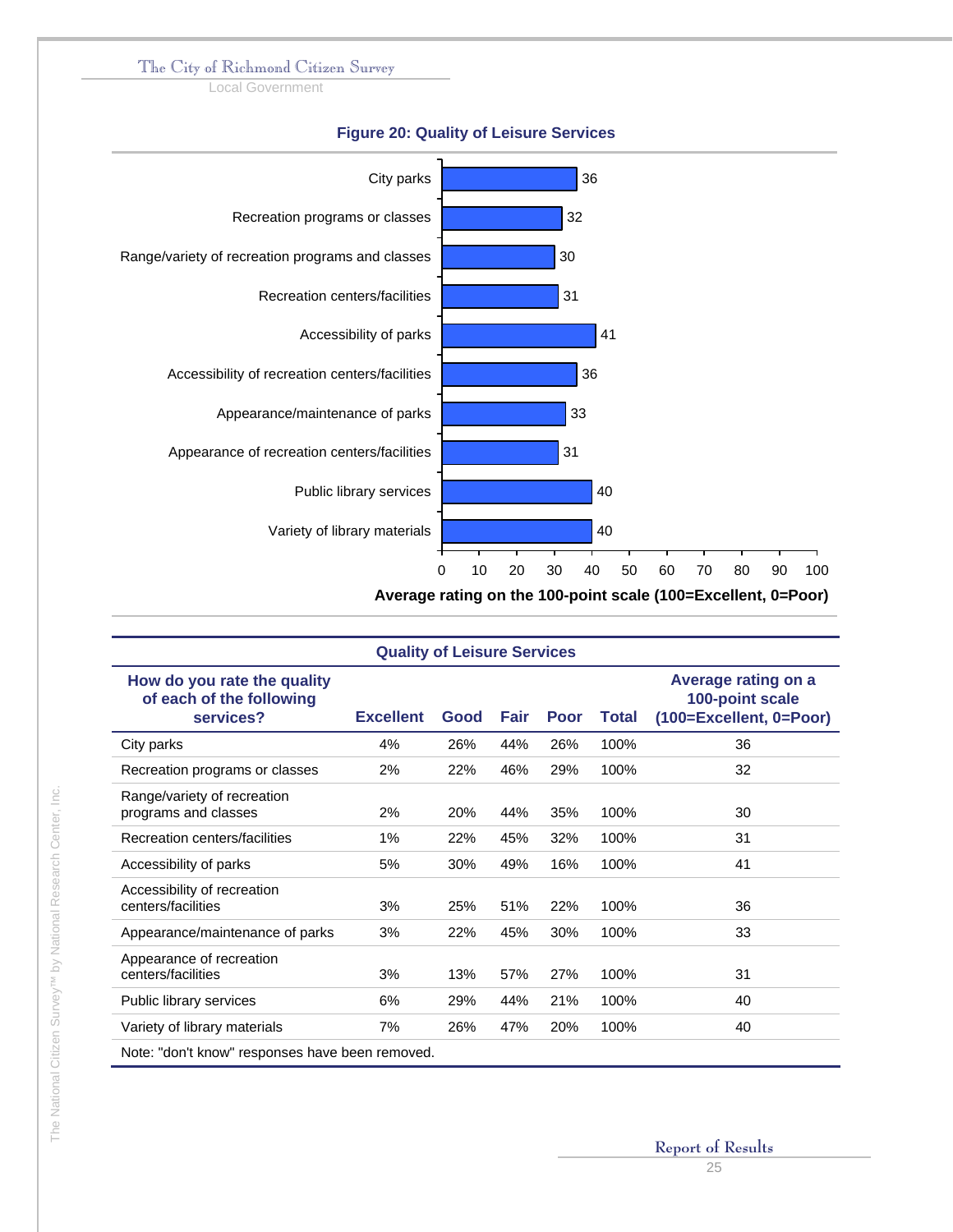Local Government





| <b>Quality of Utility Services</b>                                   |                  |      |            |             |              |                                                                         |  |  |  |  |  |
|----------------------------------------------------------------------|------------------|------|------------|-------------|--------------|-------------------------------------------------------------------------|--|--|--|--|--|
| How do you rate the<br>quality of each of the<br>following services? | <b>Excellent</b> | Good | Fair       | <b>Poor</b> | <b>Total</b> | Average rating on a 100-<br>point scale (100=Excellent,<br>$0 = Poor$ ) |  |  |  |  |  |
| Garbage collection                                                   | 26%              | 44%  | <b>24%</b> | 6%          | 100%         | 64                                                                      |  |  |  |  |  |
| Recycling                                                            | 27%              | 44%  | 22%        | 7%          | 100%         | 63                                                                      |  |  |  |  |  |
| Yard waste pick-up                                                   | 22%              | 38%  | 24%        | 16%         | 100%         | 56                                                                      |  |  |  |  |  |
| Storm drainage                                                       | 2%               | 29%  | 50%        | 19%         | 100%         | 38                                                                      |  |  |  |  |  |
| Drinking water                                                       | 14%              | 37%  | 33%        | 16%         | 100%         | 50                                                                      |  |  |  |  |  |
| Sewer services                                                       | 7%               | 33%  | 45%        | 15%         | 100%         | 44                                                                      |  |  |  |  |  |
| Note: "don't know" responses have been removed.                      |                  |      |            |             |              |                                                                         |  |  |  |  |  |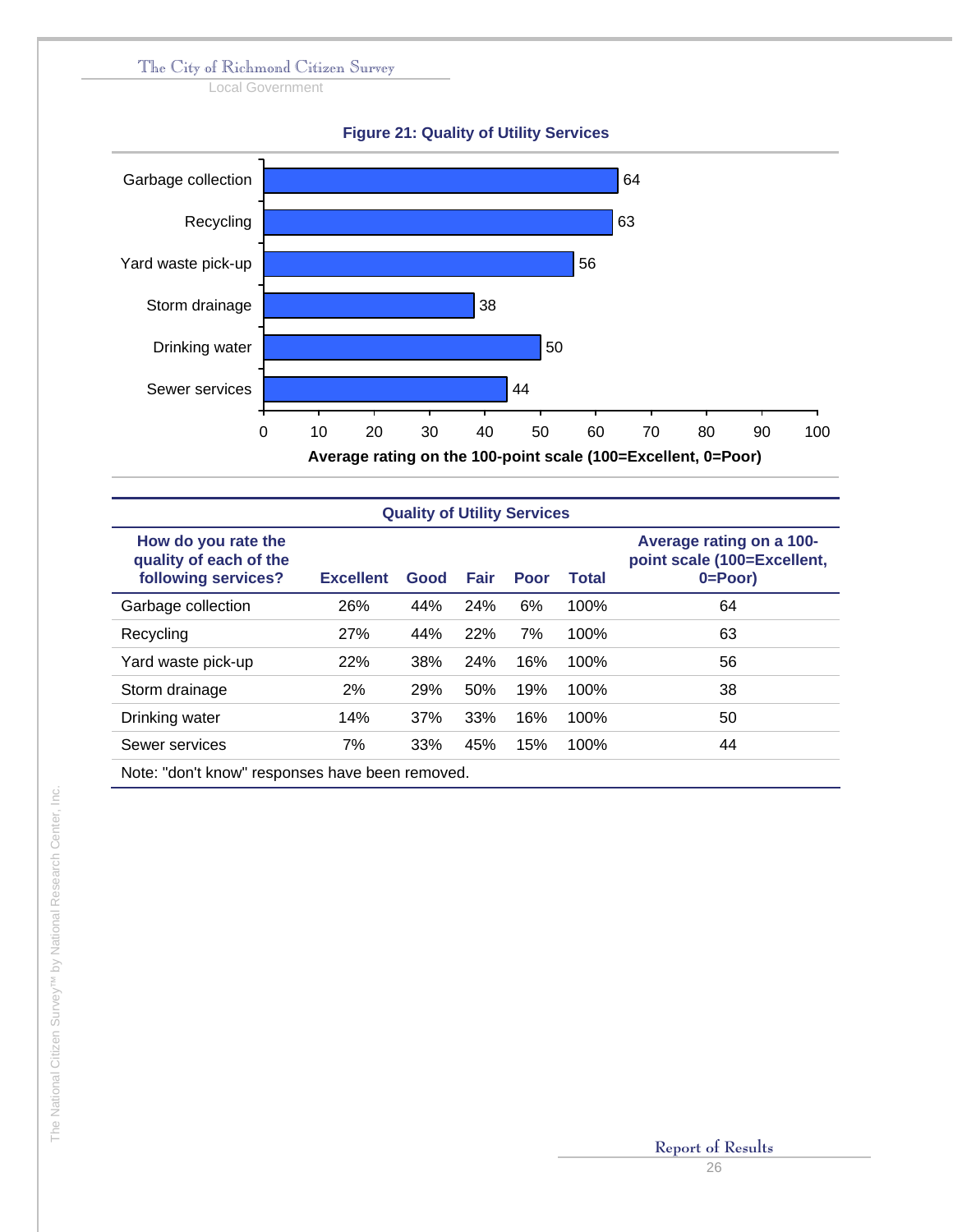Local Government



## **Figure 22: Quality of Planning and Code Enforcement Services**

| <b>Quality of Planning and Code Enforcement Services</b>             |                  |            |      |      |              |                                                                         |  |  |
|----------------------------------------------------------------------|------------------|------------|------|------|--------------|-------------------------------------------------------------------------|--|--|
| How do you rate the<br>quality of each of the<br>following services? | <b>Excellent</b> | Good       | Fair | Poor | <b>Total</b> | Average rating on a 100-<br>point scale (100=Excellent,<br>$0 = Poor$ ) |  |  |
| Land use, planning and<br>zoning                                     | $1\%$            | 13%        | 39%  | 47%  | 100%         | 22                                                                      |  |  |
| Code enforcement (weeds,<br>abandoned buildings, etc)                | 1%               | 8%         | 38%  | 52%  | 100%         | 19                                                                      |  |  |
| Animal control                                                       | 4%               | <b>27%</b> | 40%  | 29%  | 100%         | 35                                                                      |  |  |
| Economic development                                                 | 1%               | 12%        | 40%  | 47%  | 100%         | 22                                                                      |  |  |
| Note: "don't know" responses have been removed.                      |                  |            |      |      |              |                                                                         |  |  |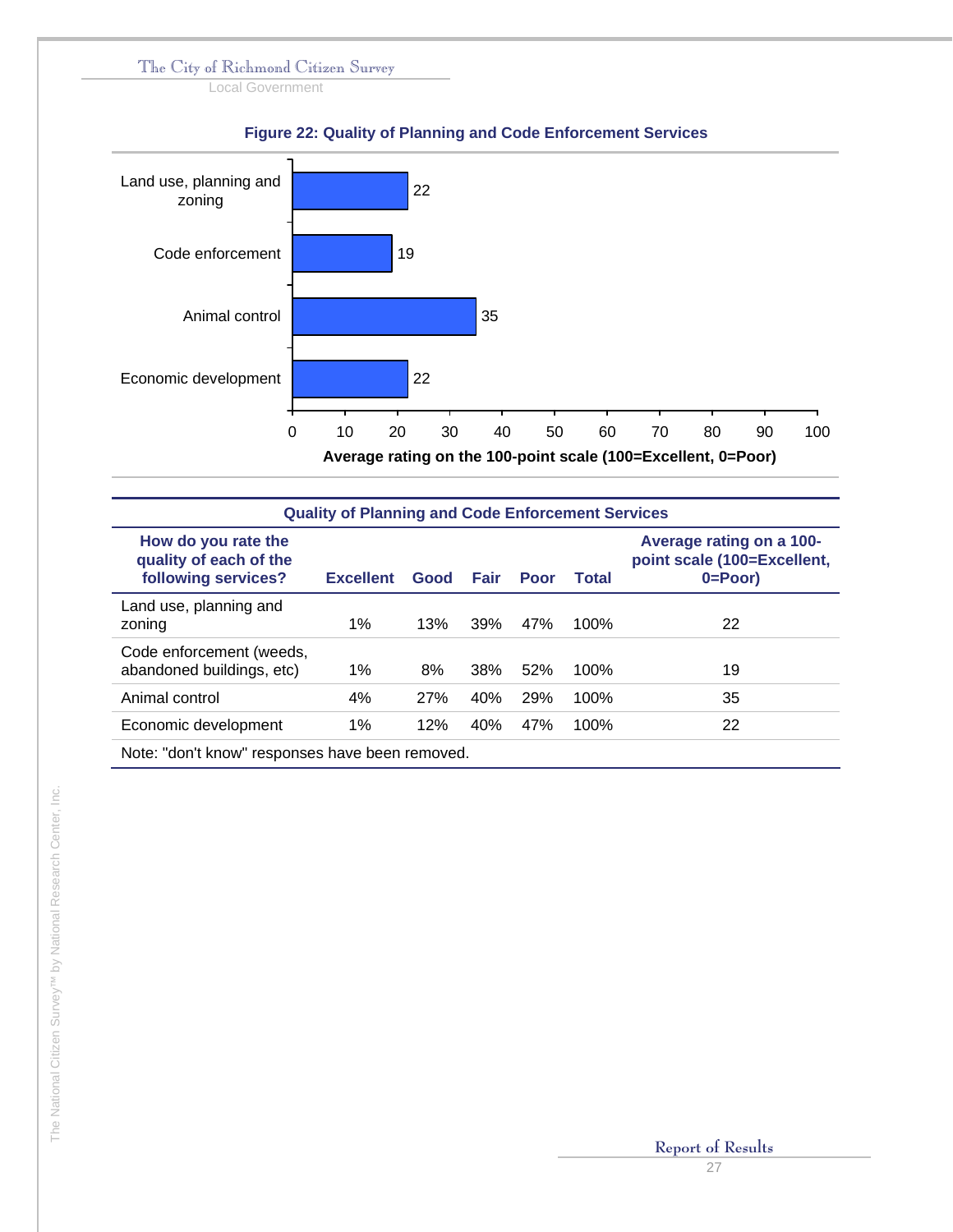Local Government



**Average rating on the 100-point scale (100=Excellent, 0=Poor)**

| <b>Quality of Services to Special Populations and Other Services</b> |                  |      |      |             |              |                                                                |  |
|----------------------------------------------------------------------|------------------|------|------|-------------|--------------|----------------------------------------------------------------|--|
| How do you rate the quality of<br>each of the following services?    | <b>Excellent</b> | Good | Fair | <b>Poor</b> | <b>Total</b> | Average rating on a 100-point<br>scale (100=Excellent, 0=Poor) |  |
| <b>Health services</b>                                               | 3%               | 29%  | 40%  | 29%         | 100%         | 35                                                             |  |
| Services to seniors                                                  | 4%               | 22%  | 45%  | 28%         | 100%         | 34                                                             |  |
| Services to youth                                                    | 2%               | 13%  | 29%  | 55%         | 100%         | 21                                                             |  |
| Services to low-income people                                        | 5%               | 13%  | 41%  | 41%         | 100%         | 27                                                             |  |
| Public information services                                          | 3%               | 17%  | 53%  | 27%         | 100%         | 32                                                             |  |
| Public schools                                                       | 1%               | 12%  | 28%  | 58%         | 100%         | 19                                                             |  |
| Cable television                                                     | 6%               | 34%  | 40%  | 20%         | 100%         | 42                                                             |  |
| City of Richmond sponsored<br>events                                 | 1%               | 18%  | 52%  | 30%         | 100%         | 30                                                             |  |
| City's geographical information<br>system (GIS)                      | 3%               | 20%  | 53%  | 24%         | 100%         | 34                                                             |  |
| City maintained trees                                                | 4%               | 20%  | 51%  | 26%         | 100%         | 34                                                             |  |
| Public landscaping/street<br>medians                                 | 2%               | 16%  | 50%  | 32%         | 100%         | 29                                                             |  |
| City-sponsored job training<br>programs                              | $1\%$            | 17%  | 33%  | 49%         | 100%         | 23                                                             |  |
| Note: "don't know" responses have been removed.                      |                  |      |      |             |              |                                                                |  |

## **Figure 23: Quality of Services to Special Populations and Other Services**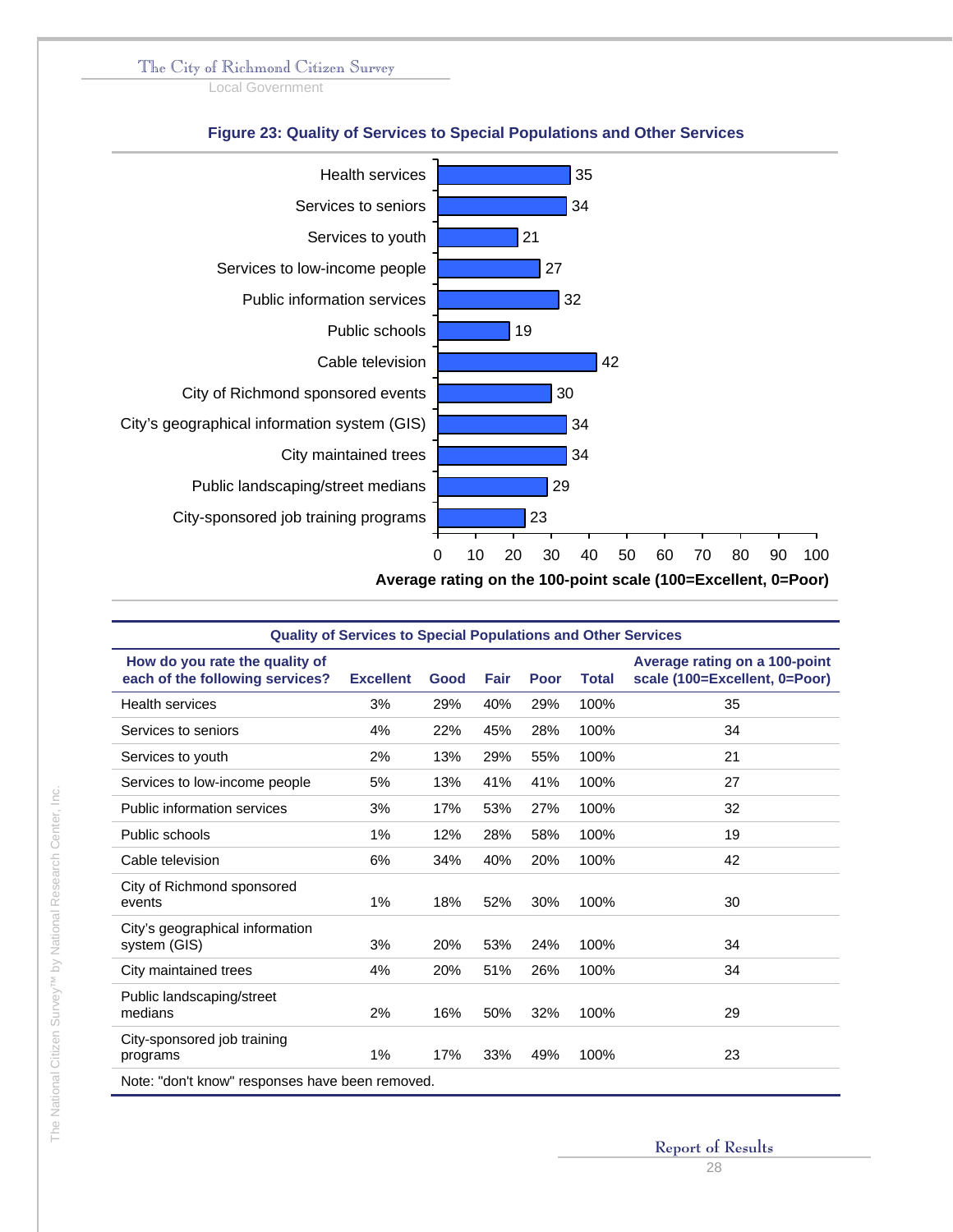Local Government

## The City of Richmond Employees

Impressions of the City of Richmond employees were assessed on the questionnaire. Those who had been in contact with a City of Richmond employee in the past year (48%) rated their overall impression as 51 on a 100-point scale.

## **Figure 24: Percent of Respondents Who Had Contact with a City of Richmond Employee**

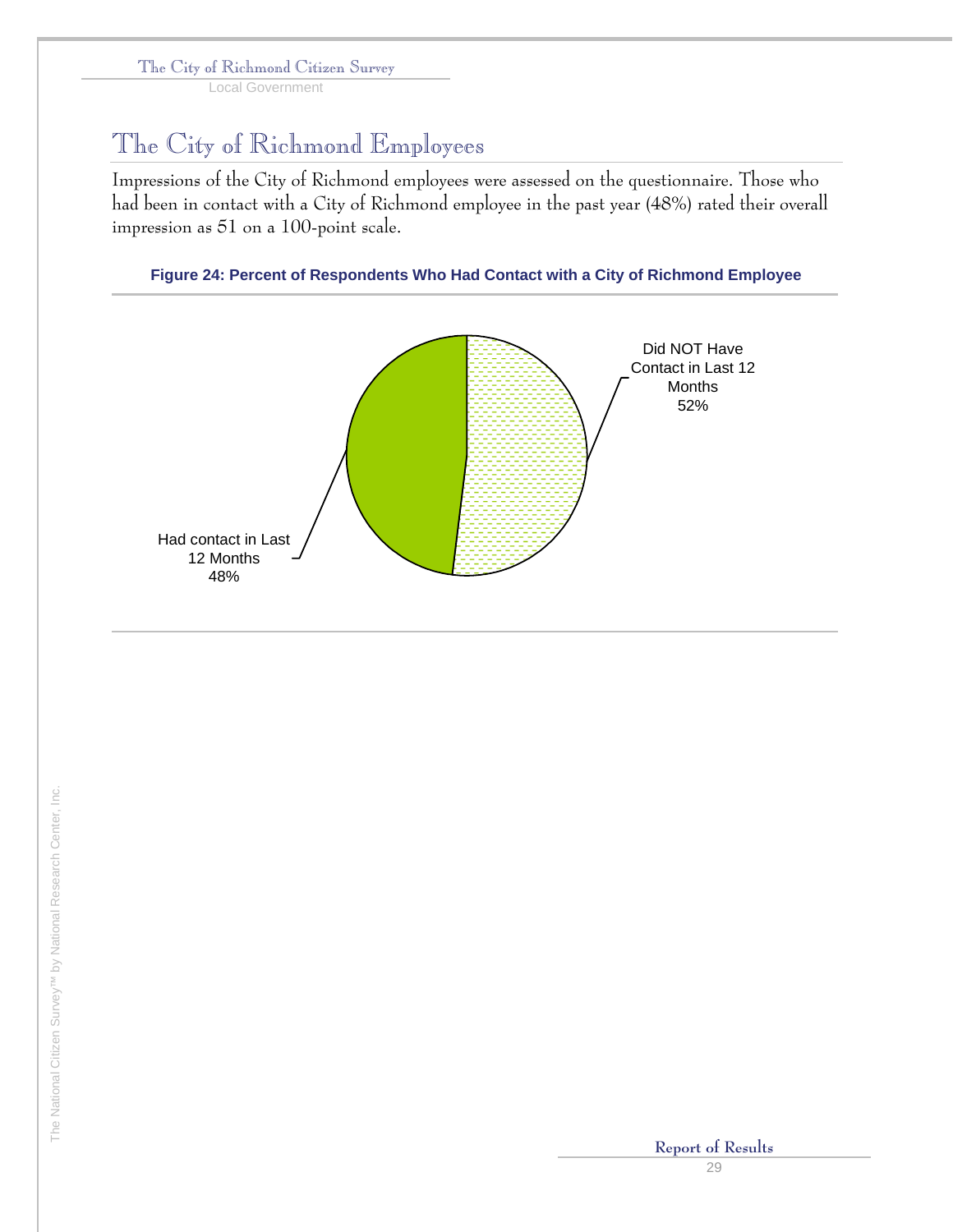Local Government



|  | <b>Figure 25: Ratings of Contact with the City of Richmond Employees</b> |  |  |
|--|--------------------------------------------------------------------------|--|--|
|  |                                                                          |  |  |

| <b>Ratings of Contact with City of Richmond Employees</b>                                                  |                  |      |             |             |              |                                                                           |  |
|------------------------------------------------------------------------------------------------------------|------------------|------|-------------|-------------|--------------|---------------------------------------------------------------------------|--|
| What was your impression of<br>employees of the City of<br><b>Richmond in your most</b><br>recent contact? | <b>Excellent</b> | Good | <b>Fair</b> | <b>Poor</b> | <b>Total</b> | Average rating on a<br>100-point scale<br>(100=Excellent,<br>$0 = Poor$ ) |  |
| Knowledge                                                                                                  | 11%              | 48%  | <b>29%</b>  | 11%         | 100%         | 53                                                                        |  |
| Responsiveness                                                                                             | 15%              | 34%  | 30%         | 21%         | 100%         | 48                                                                        |  |
| Courtesy                                                                                                   | 23%              | 35%  | 27%         | 15%         | 100%         | 55                                                                        |  |
| Overall Impression                                                                                         | 16%              | 36%  | <b>33%</b>  | 15%         | 100%         | 51                                                                        |  |
| Note: "don't know" responses have been removed.                                                            |                  |      |             |             |              |                                                                           |  |

The National Citizen Survey™ by National Research Center, Inc. The National Citizen Survey<sup>TM</sup> by National Research Center, Inc.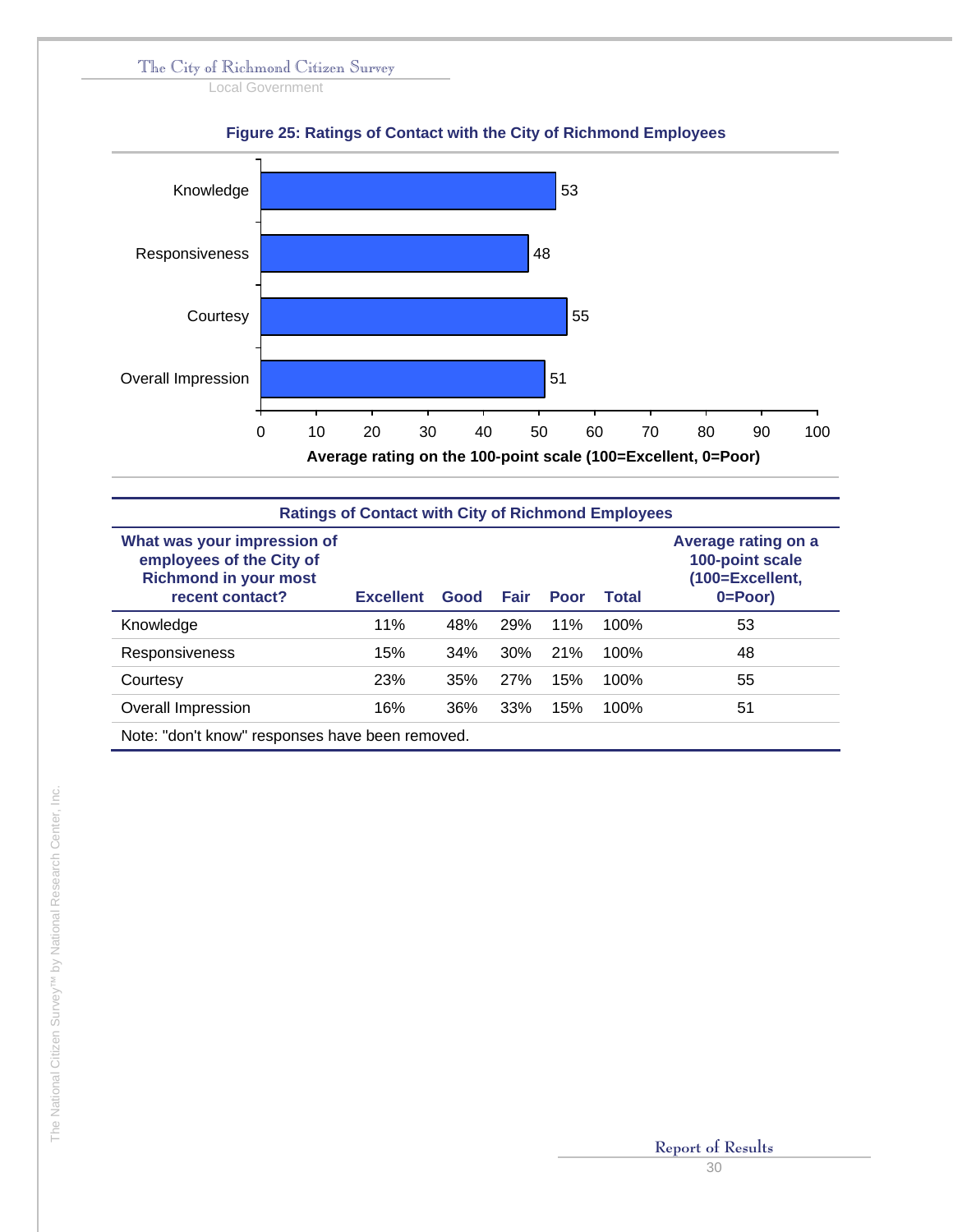# **ADDITIONAL QUESTIONS**

Five additional questions were asked by the City of Richmond. The results for these questions are displayed below.

| <b>Policy Question 1</b>                                                                              |                  |                          |                              |                         |              |  |  |  |
|-------------------------------------------------------------------------------------------------------|------------------|--------------------------|------------------------------|-------------------------|--------------|--|--|--|
| How important, if at all, are the<br>following issues for the City to<br>address?                     | <b>Essential</b> | <b>Very</b><br>important | <b>Somewhat</b><br>important | Not at all<br>important | <b>Total</b> |  |  |  |
| Improving traffic flow and pedestrian<br>safety                                                       | 19%              | 37%                      | 36%                          | 8%                      | 100%         |  |  |  |
| Preserving historic buildings and<br>completing the Rosie the Riveter WWII<br>National Homefront Park | 15%              | 28%                      | 41%                          | 16%                     | 100%         |  |  |  |
| Improving Richmond Parkway                                                                            | 16%              | 32%                      | 37%                          | 15%                     | 100%         |  |  |  |
| Improving current park conditions and<br>providing more parks and open space                          | 23%              | 42%                      | 27%                          | 8%                      | 100%         |  |  |  |
| Developing more affordable housing                                                                    | 29%              | 39%                      | 21%                          | 11%                     | 100%         |  |  |  |
| Increasing paratransit service                                                                        | 17%              | 40%                      | 32%                          | 10%                     | 100%         |  |  |  |
| Displaying more public art                                                                            | 12%              | 21%                      | 37%                          | 29%                     | 100%         |  |  |  |
| Improving street pavement conditions                                                                  | 50%              | 38%                      | 11%                          | 1%                      | 100%         |  |  |  |
| Increasing street lighting                                                                            | 39%              | 40%                      | 18%                          | 2%                      | 100%         |  |  |  |
| Expanding small business development<br>programs                                                      | 27%              | 42%                      | 26%                          | 5%                      | 100%         |  |  |  |
| Building a new library facility and opening<br>library branches                                       | 32%              | 35%                      | 27%                          | 7%                      | 100%         |  |  |  |
| Increasing police staffing to meet standard<br>of two officers per 1000 residents                     | 58%              | 32%                      | 8%                           | 2%                      | 100%         |  |  |  |
| Renovating community centers and<br>expanding programming                                             | 27%              | 41%                      | 29%                          | 3%                      | 100%         |  |  |  |
| Upgrading existing and developing more<br>athletic fields                                             | 22%              | 32%                      | 36%                          | 10%                     | 100%         |  |  |  |
| Reopening the Plunge                                                                                  | 28%              | 33%                      | 26%                          | 14%                     | 100%         |  |  |  |
| Installing surveillance cameras throughout<br>the City                                                | 34%              | 30%                      | 20%                          | 15%                     | 100%         |  |  |  |
| Improving infrastructure to prevent<br>flooding                                                       | 28%              | 38%                      | 26%                          | 8%                      | 100%         |  |  |  |
| Improving fire and paramedic response<br>time                                                         | 35%              | 42%                      | 19%                          | 4%                      | 100%         |  |  |  |
| Increasing job training and development<br>programs                                                   | 39%              | 39%                      | 18%                          | 3%                      | 100%         |  |  |  |
| Expanding after school programs (K-12)                                                                | 48%              | 37%                      | 12%                          | 3%                      | 100%         |  |  |  |
| Note: "don't know" responses have been removed.                                                       |                  |                          |                              |                         |              |  |  |  |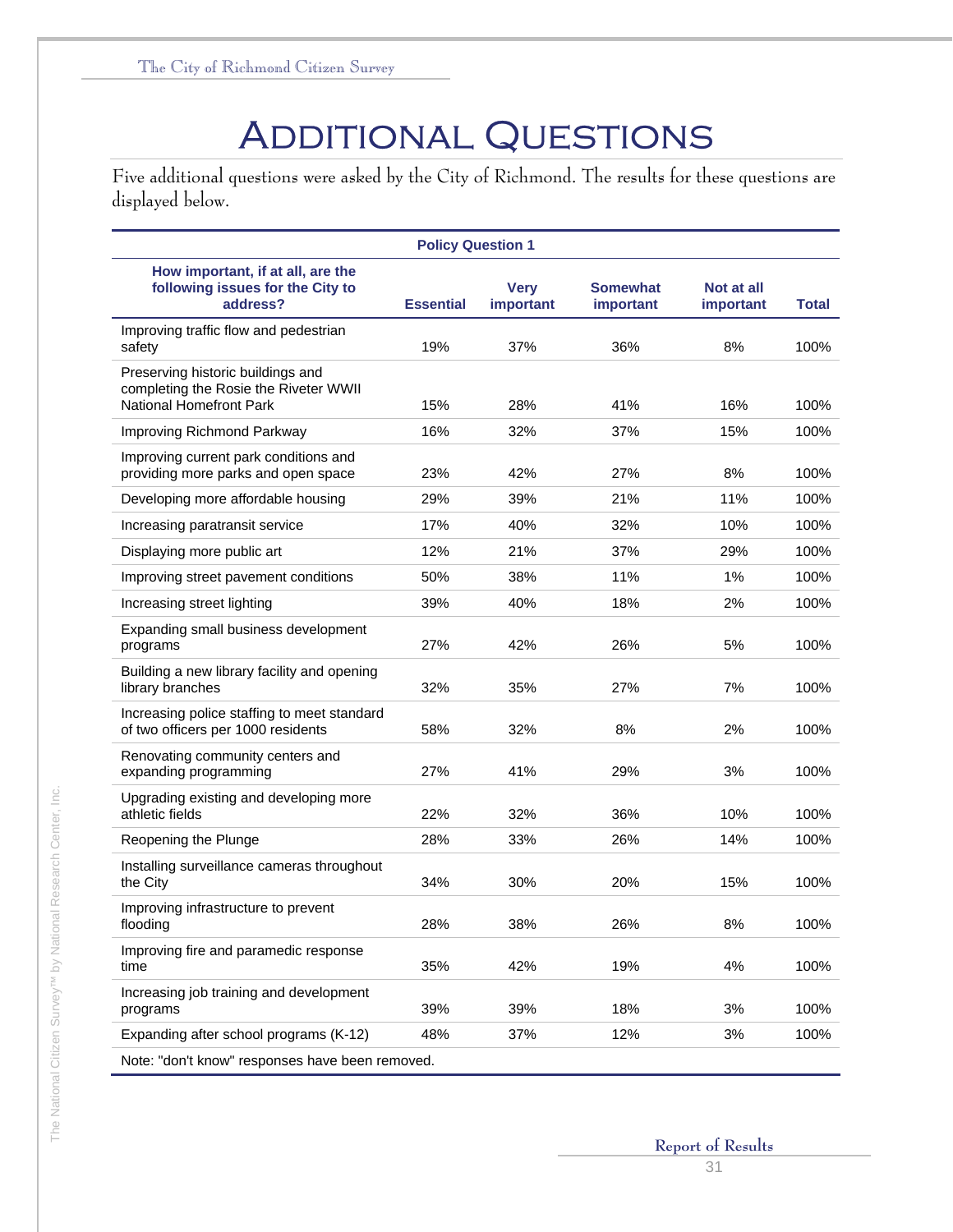Additional Questions

## **Policy Question 2**

| If there were to be a tax increase to support the issues you marked as<br>essential or very important above for which of these taxes would you be<br>willing to support an increase? | <b>Percent of</b><br><b>Respondents</b> |
|--------------------------------------------------------------------------------------------------------------------------------------------------------------------------------------|-----------------------------------------|
| Sales tax                                                                                                                                                                            | 32%                                     |
| Business license or gross receipts tax                                                                                                                                               | 31%                                     |
| Manufacturers tax                                                                                                                                                                    | 30%                                     |
| Property tax                                                                                                                                                                         | <b>20%</b>                              |
| Utility user tax (based on use of utilities)                                                                                                                                         | 19%                                     |
| Parcel tax                                                                                                                                                                           | 14%                                     |
| None of these                                                                                                                                                                        | 16%                                     |
| Don't know                                                                                                                                                                           | 22%                                     |
| Total may exceed 100% as respondents could select more than one category.                                                                                                            |                                         |

| <b>Policy Question 3</b>                                                                               |                                         |
|--------------------------------------------------------------------------------------------------------|-----------------------------------------|
| Which resources do you rely on to get news about the City of<br>Richmond? Please check all that apply: | <b>Percent of</b><br><b>Respondents</b> |
| <b>Television news</b>                                                                                 | 61%                                     |
| <b>West County Times</b>                                                                               | 51%                                     |
| Word of mouth                                                                                          | 40%                                     |
| <b>SF Chronicle</b>                                                                                    | 29%                                     |
| <b>Televised City Council meetings</b>                                                                 | 25%                                     |
| Neighborhood council newsletters                                                                       | 23%                                     |
| City publications                                                                                      | 19%                                     |
| City of Richmond Web site                                                                              | 18%                                     |
| Other newspapers                                                                                       | 18%                                     |
| Public meetings                                                                                        | 12%                                     |
| KCRT programming other than Council meetings                                                           | 12%                                     |
| <b>Green Sheet</b>                                                                                     | 2%                                      |
| None of the above                                                                                      | 3%                                      |
| Total may exceed 100% as respondents could select more than one category.                              |                                         |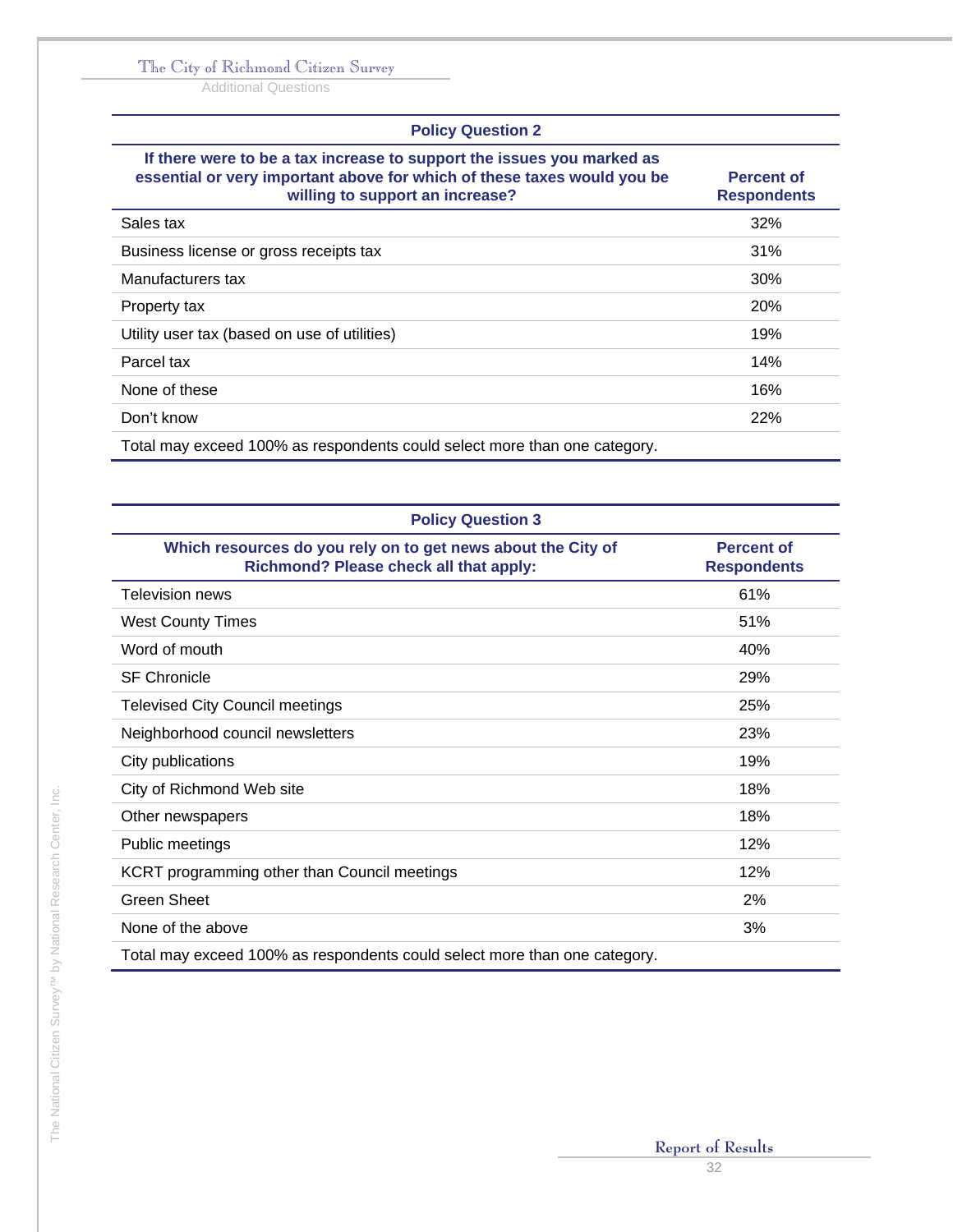Additional Questions

|                                                                                |              | <b>Policy Question 4</b>        |                        |                        |              |              |
|--------------------------------------------------------------------------------|--------------|---------------------------------|------------------------|------------------------|--------------|--------------|
| About how often do you leave<br><b>Richmond to do the following</b><br>things? | <b>Daily</b> | <b>10-20 times</b><br>per month | 5-9 times<br>per month | 1-4 times<br>per month | <b>Never</b> | <b>Total</b> |
| Shop                                                                           | 19%          | 28%                             | 23%                    | 26%                    | 5%           | 100%         |
| Dine                                                                           | 15%          | 21%                             | 24%                    | 32%                    | 8%           | 100%         |
| Receive health care                                                            | 6%           | 11%                             | 8%                     | 44%                    | 32%          | 100%         |
| Entertainment                                                                  | 10%          | 20%                             | 19%                    | 39%                    | 12%          | 100%         |
| Buy groceries                                                                  | 11%          | 17%                             | 27%                    | 28%                    | 17%          | 100%         |
| Employment                                                                     | 46%          | 12%                             | 3%                     | 6%                     | 34%          | 100%         |
| Adult education                                                                | 9%           | 6%                              | 4%                     | 11%                    | 70%          | 100%         |
| Outdoor recreation                                                             | 10%          | 14%                             | 18%                    | 37%                    | 21%          | 100%         |
| Children's school                                                              | 17%          | 4%                              | $1\%$                  | 5%                     | 73%          | 100%         |
| Ferry service                                                                  | 2%           | 1%                              | 3%                     | 11%                    | 84%          | 100%         |

|  |  |  | <b>Policy Question 5</b> |
|--|--|--|--------------------------|
|--|--|--|--------------------------|

|                                                                                                                                  | In which area of the City of<br><b>Richmond do you live?</b> |
|----------------------------------------------------------------------------------------------------------------------------------|--------------------------------------------------------------|
| Point Richmond and Marina Bay Neighborhoods                                                                                      | <b>20%</b>                                                   |
| Laurel Park, Eastshore, Pullman, Park Plaza, Parkview, Panhandle<br>Annex, and Richmond Annex, and Southwest Annex Neighborhoods | 17%                                                          |
| Metro/Richmond Village/North and East Richmond, Richmond<br><b>Heights</b>                                                       | 16%                                                          |
| Hilltop Village, Hilltop Bayview, and Fairmede Hilltop Neighborhoods                                                             | 15%                                                          |
| N. Richmond, Iron Triangle, Forest Park, Civic Center, Atchison<br>Village                                                       | 14%                                                          |
| May Valley, El Sobrante, Green Brier, Green Ridge, Carriage                                                                      | 11%                                                          |
| Santa Fe, Coronado, and Cortez/Stege Neighborhoods                                                                               | 5%                                                           |
| Parchester Village                                                                                                               | 1%                                                           |
| Belding Woods Neighborhood                                                                                                       | 1%                                                           |
| Total                                                                                                                            | 100%                                                         |
| Note: "don't know" responses have been removed.                                                                                  |                                                              |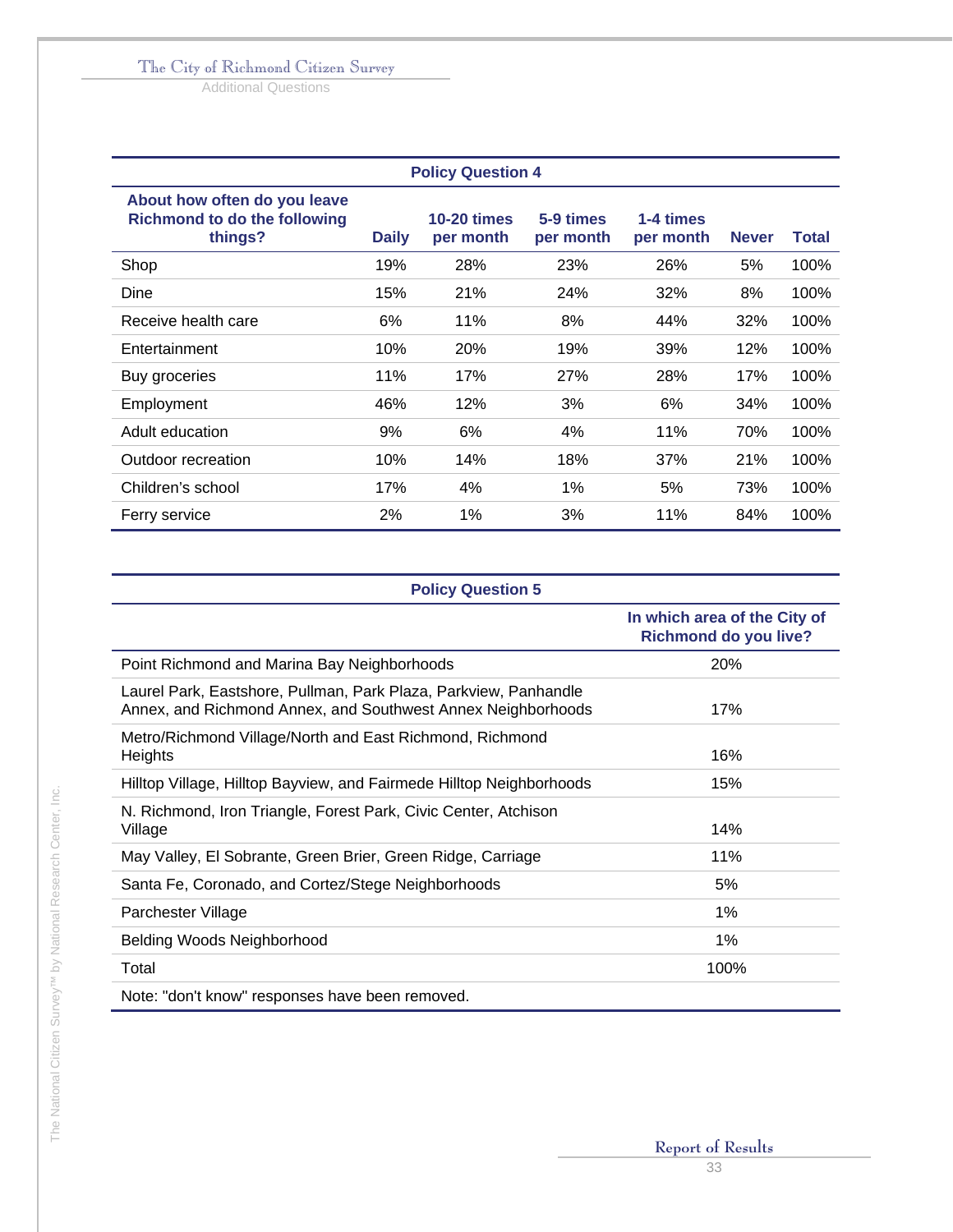# Appendix A: Frequency of Responses to All Survey **QUESTIONS**

| <b>Question 1: Quality of Life Ratings</b>                  |                  |      |            |             |               |       |
|-------------------------------------------------------------|------------------|------|------------|-------------|---------------|-------|
|                                                             | <b>Excellent</b> | Good | Fair       | <b>Poor</b> | Don't<br>know | Total |
| How do you rate Richmond as a place to<br>live?             | 2%               | 18%  | 48%        | 31%         | $1\%$         | 100%  |
| How do you rate your neighborhood as a<br>place to live?    | 12%              | 37%  | 32%        | 18%         | $0\%$         | 100%  |
| How do you rate Richmond as a place to<br>raise children?   | 1%               | 8%   | 24%        | 62%         | 6%            | 100%  |
| How do you rate Richmond as a place to<br>work?             | 2%               | 16%  | 31%        | 25%         | 27%           | 100%  |
| How do you rate Richmond as a place to<br>retire?           | 1%               | 12%  | <b>24%</b> | 50%         | 14%           | 100%  |
| How do you rate the overall quality of life in<br>Richmond? | 1%               | 16%  | 45%        | 35%         | 4%            | 100%  |

# The National Citizen Survey™ by National Research Center, Inc. The National Citizen Survey<sup>TM</sup> by National Research Center, Inc.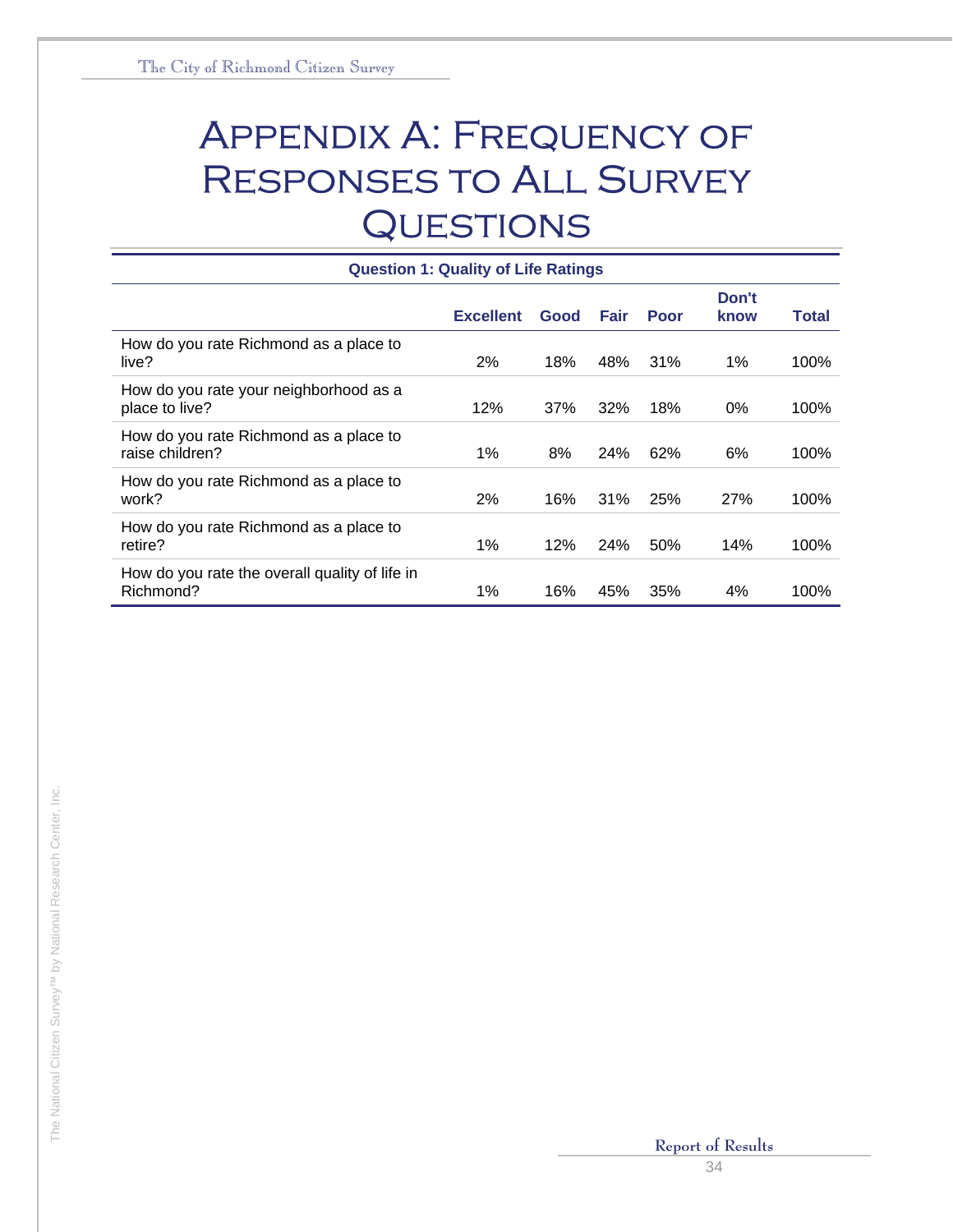Appendix A: Survey Frequencies

|                                                                                   | <b>Excellent</b> | Good | <b>Fair</b> | <b>Poor</b> | Don't<br>know | <b>Total</b> |
|-----------------------------------------------------------------------------------|------------------|------|-------------|-------------|---------------|--------------|
| Sense of community                                                                | 1%               | 15%  | 38%         | 38%         | 8%            | 100%         |
| Openness and acceptance of the community<br>towards people of diverse backgrounds | 5%               | 31%  | 40%         | 20%         | 4%            | 100%         |
| Overall appearance of Richmond                                                    | 0%               | 7%   | 37%         | 53%         | 2%            | 100%         |
| Opportunities to attend cultural activities                                       | 1%               | 18%  | 37%         | 31%         | 13%           | 100%         |
| Shopping opportunities                                                            | 3%               | 16%  | 42%         | 38%         | 1%            | 100%         |
| Air quality                                                                       | 3%               | 17%  | 39%         | 38%         | 3%            | 100%         |
| Recreational opportunities                                                        | 2%               | 16%  | 35%         | 39%         | 7%            | 100%         |
| Job opportunities                                                                 | 1%               | 7%   | 30%         | 40%         | 22%           | 100%         |
| Access to affordable quality housing                                              | 1%               | 15%  | 39%         | 30%         | 15%           | 100%         |
| Access to affordable quality child care                                           | 1%               | 11%  | 21%         | 19%         | 48%           | 100%         |
| Access to affordable quality health care                                          | 2%               | 17%  | 35%         | 24%         | 21%           | 100%         |
| Access to affordable quality food                                                 | 5%               | 26%  | 43%         | 21%         | 5%            | 100%         |
| Ease of car travel in Richmond                                                    | 4%               | 35%  | 45%         | 12%         | 3%            | 100%         |
| Ease of bus travel in Richmond                                                    | 5%               | 23%  | 29%         | 12%         | 31%           | 100%         |
| Ease of rail/subway travel in Richmond                                            | 6%               | 32%  | 30%         | 10%         | 23%           | 100%         |
| Ease of bicycle travel in Richmond                                                | 2%               | 18%  | 30%         | 20%         | 30%           | 100%         |
| Ease of walking in Richmond                                                       | 3%               | 16%  | 30%         | 41%         | 10%           | 100%         |
| <b>Educational opportunities</b>                                                  | 2%               | 11%  | 30%         | 41%         | 16%           | 100%         |
| Overall image/reputation of Richmond                                              | 0%               | 4%   | 14%         | 80%         | 2%            | 100%         |
| Overall quality of new development in<br>Richmond                                 | 2%               | 18%  | 38%         | 26%         | 15%           | 100%         |

# **Question 2: Please rate each of the following characteristics as they relate to Richmond as a**

**Question 3: Please rate the speed of growth in the following categories in Richmond over the past two years** 

|                                                | <b>Much</b><br>too<br>slow | <b>Somewhat</b><br>too slow | <b>Right</b><br>amount | <b>Somewhat</b><br>too fast | <b>Much</b><br>too<br>fast | Don't<br>know | Total |
|------------------------------------------------|----------------------------|-----------------------------|------------------------|-----------------------------|----------------------------|---------------|-------|
| Population growth                              | 2%                         | 5%                          | 26%                    | 19%                         | 14%                        | 33%           | 100%  |
| Retail growth<br>(stores,<br>restaurants etc.) | 18%                        | 32%                         | 27%                    | 5%                          | 2%                         | 16%           | 100%  |
| Jobs growth                                    | 26%                        | 24%                         | 10%                    | $1\%$                       | 0%                         | 39%           | 100%  |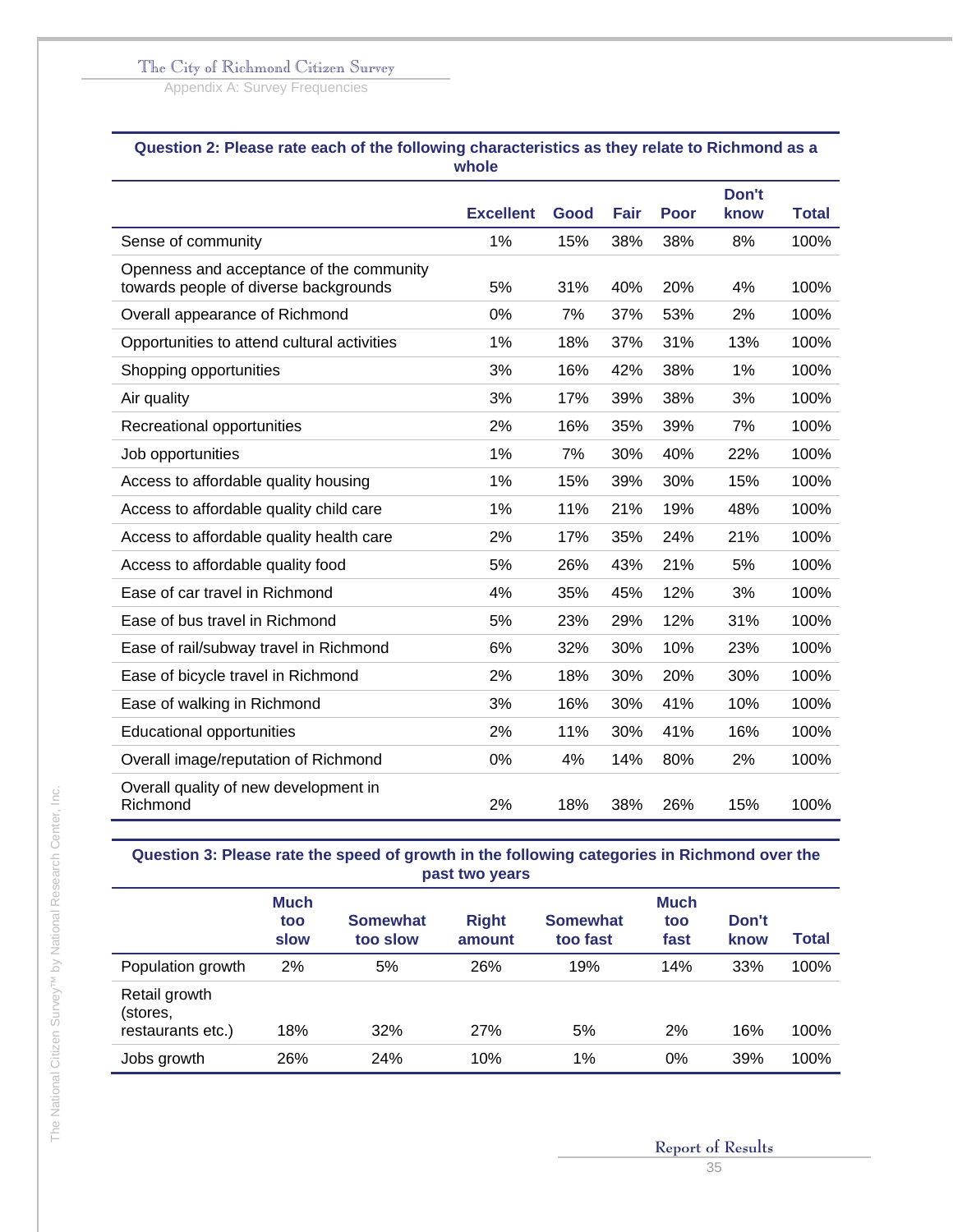Appendix A: Survey Frequencies

|                                                                                                           | Question 4: To what degree are the following problems in Richmond |                         |                            |                         |               |              |  |  |  |  |
|-----------------------------------------------------------------------------------------------------------|-------------------------------------------------------------------|-------------------------|----------------------------|-------------------------|---------------|--------------|--|--|--|--|
|                                                                                                           | Not a<br>problem                                                  | <b>Minor</b><br>problem | <b>Moderate</b><br>problem | <b>Major</b><br>problem | Don't<br>know | <b>Total</b> |  |  |  |  |
| Crime                                                                                                     | 0%                                                                | 1%                      | 7%                         | 91%                     | 1%            | 100%         |  |  |  |  |
| <b>Drugs</b>                                                                                              | 0%                                                                | 1%                      | 8%                         | 84%                     | 6%            | 100%         |  |  |  |  |
| Too much growth                                                                                           | 18%                                                               | 18%                     | 25%                        | 16%                     | 22%           | 100%         |  |  |  |  |
| Lack of growth                                                                                            | 16%                                                               | 12%                     | 27%                        | 19%                     | 26%           | 100%         |  |  |  |  |
| Graffiti                                                                                                  | 2%                                                                | 15%                     | 34%                        | 41%                     | 7%            | 100%         |  |  |  |  |
| <b>Noise</b>                                                                                              | 8%                                                                | 20%                     | 36%                        | 31%                     | 4%            | 100%         |  |  |  |  |
| Run down buildings, weed lots,<br>or junk vehicles                                                        | 2%                                                                | 11%                     | 27%                        | 56%                     | 4%            | 100%         |  |  |  |  |
| <b>Taxes</b>                                                                                              | 8%                                                                | 19%                     | 30%                        | 27%                     | 16%           | 100%         |  |  |  |  |
| Traffic congestion                                                                                        | 11%                                                               | 34%                     | 35%                        | 16%                     | 3%            | 100%         |  |  |  |  |
| Unsupervised youth                                                                                        | 1%                                                                | 6%                      | 22%                        | 62%                     | 9%            | 100%         |  |  |  |  |
| Homelessness                                                                                              | 3%                                                                | 12%                     | 32%                        | 44%                     | 10%           | 100%         |  |  |  |  |
| Weeds                                                                                                     | 6%                                                                | 20%                     | 33%                        | 30%                     | 11%           | 100%         |  |  |  |  |
| Absence of communications<br>from the City of Richmond<br>translated into languages other<br>than English | 19%                                                               | 16%                     | 11%                        | 12%                     | 42%           | 100%         |  |  |  |  |
| Unwanted local businesses                                                                                 | 24%                                                               | 23%                     | 18%                        | 8%                      | 27%           | 100%         |  |  |  |  |
| Toxic waste or other<br>environmental hazard(s)                                                           | 6%                                                                | 11%                     | 22%                        | 42%                     | 18%           | 100%         |  |  |  |  |
| Lack of jobs for residents                                                                                | 3%                                                                | 6%                      | 22%                        | 44%                     | 24%           | 100%         |  |  |  |  |
| Residents" inadequate job skills<br>to obtain local jobs                                                  | 3%                                                                | 6%                      | 24%                        | 41%                     | 27%           | 100%         |  |  |  |  |
| Quality of school facilities                                                                              | 4%                                                                | 3%                      | 22%                        | 53%                     | 17%           | 100%         |  |  |  |  |
| Quality of public school<br>education                                                                     | 4%                                                                | 3%                      | 17%                        | 60%                     | 16%           | 100%         |  |  |  |  |

**Question 5: Please rate how safe you feel from the following occurring to you in Richmond** 

|                                                    | <b>Very</b><br>safe | <b>Somewhat</b><br>safe | <b>Neither</b><br>safe nor<br>unsafe | <b>Somewhat</b><br>unsafe | <b>Very</b><br>unsafe | Don't<br>know | Total |
|----------------------------------------------------|---------------------|-------------------------|--------------------------------------|---------------------------|-----------------------|---------------|-------|
| Violent crime<br>(e.g., rape,<br>assault, robbery) | 3%                  | 10%                     | 11%                                  | 31%                       | 44%                   | 1%            | 100%  |
| Property crimes<br>(e.g., burglary,<br>theft)      | 2%                  | 7%                      | 12%                                  | 30%                       | 47%                   | 2%            | 100%  |
| Fire                                               | 12%                 | 28%                     | 31%                                  | 15%                       | 6%                    | 7%            | 100%  |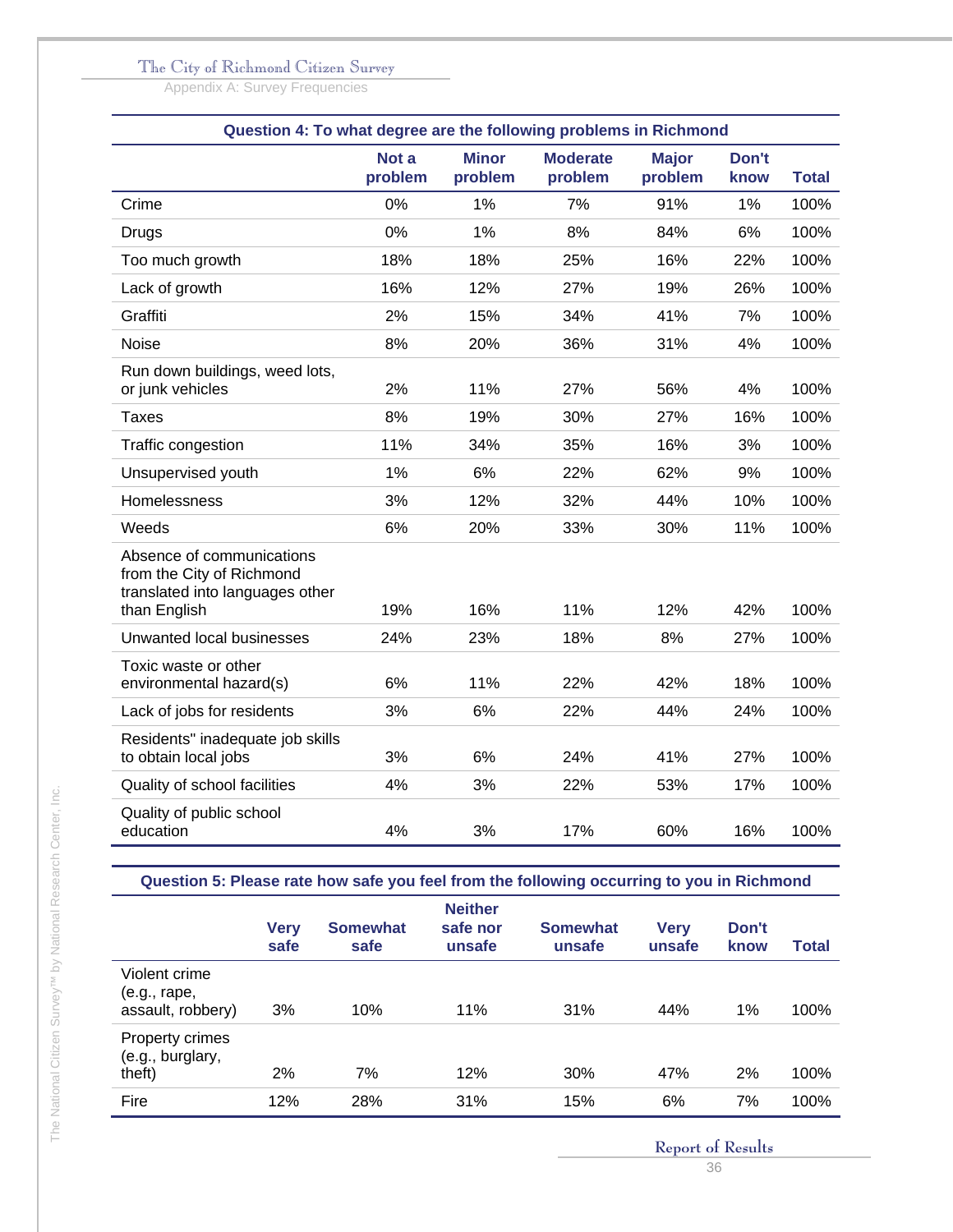Appendix A: Survey Frequencies

|                                                  | Question 6: Please rate how safe you feel: |                         |                                      |                           |                       |               |              |  |  |
|--------------------------------------------------|--------------------------------------------|-------------------------|--------------------------------------|---------------------------|-----------------------|---------------|--------------|--|--|
|                                                  | <b>Very</b><br>safe                        | <b>Somewhat</b><br>safe | <b>Neither</b><br>safe nor<br>unsafe | <b>Somewhat</b><br>unsafe | <b>Very</b><br>unsafe | Don't<br>know | <b>Total</b> |  |  |
| In your<br>neighborhood<br>during the day        | 29%                                        | 35%                     | 12%                                  | 17%                       | 6%                    | $0\%$         | 100%         |  |  |
| In your<br>neighborhood after<br>dark            | 10%                                        | 24%                     | 13%                                  | 29%                       | 23%                   | 1%            | 100%         |  |  |
| In Richmond's<br>downtown area<br>during the day | 5%                                         | 18%                     | 17%                                  | 30%                       | 20%                   | 10%           | 100%         |  |  |
| In Richmond's<br>downtown area after<br>dark     | 1%                                         | 2%                      | 4%                                   | 19%                       | 63%                   | 10%           | 100%         |  |  |
| In Richmond's parks<br>during the day            | 7%                                         | 22%                     | 18%                                  | 28%                       | 13%                   | 12%           | 100%         |  |  |
| In Richmond's parks<br>after dark                | 1%                                         | 3%                      | 3%                                   | 14%                       | 63%                   | 16%           | 100%         |  |  |

#### **Question 7: During the past twelve months, were you or anyone in your household the victim of any crime?**

|                                                                                                 | <b>No</b> | <b>Yes</b> | Don't<br>know | Total |
|-------------------------------------------------------------------------------------------------|-----------|------------|---------------|-------|
| During the past twelve months, were you or anyone in your<br>household the victim of any crime? |           | 68% 30%    | 2%            | 100%  |

### **Question 8: If yes, was this crime (these crimes) reported to the police?**

|                                                               | No. |         | <b>Yes</b> Don't know | Total |
|---------------------------------------------------------------|-----|---------|-----------------------|-------|
| If yes, was this crime (these crimes) reported to the police? |     | 17% 76% | 6%                    | 100%  |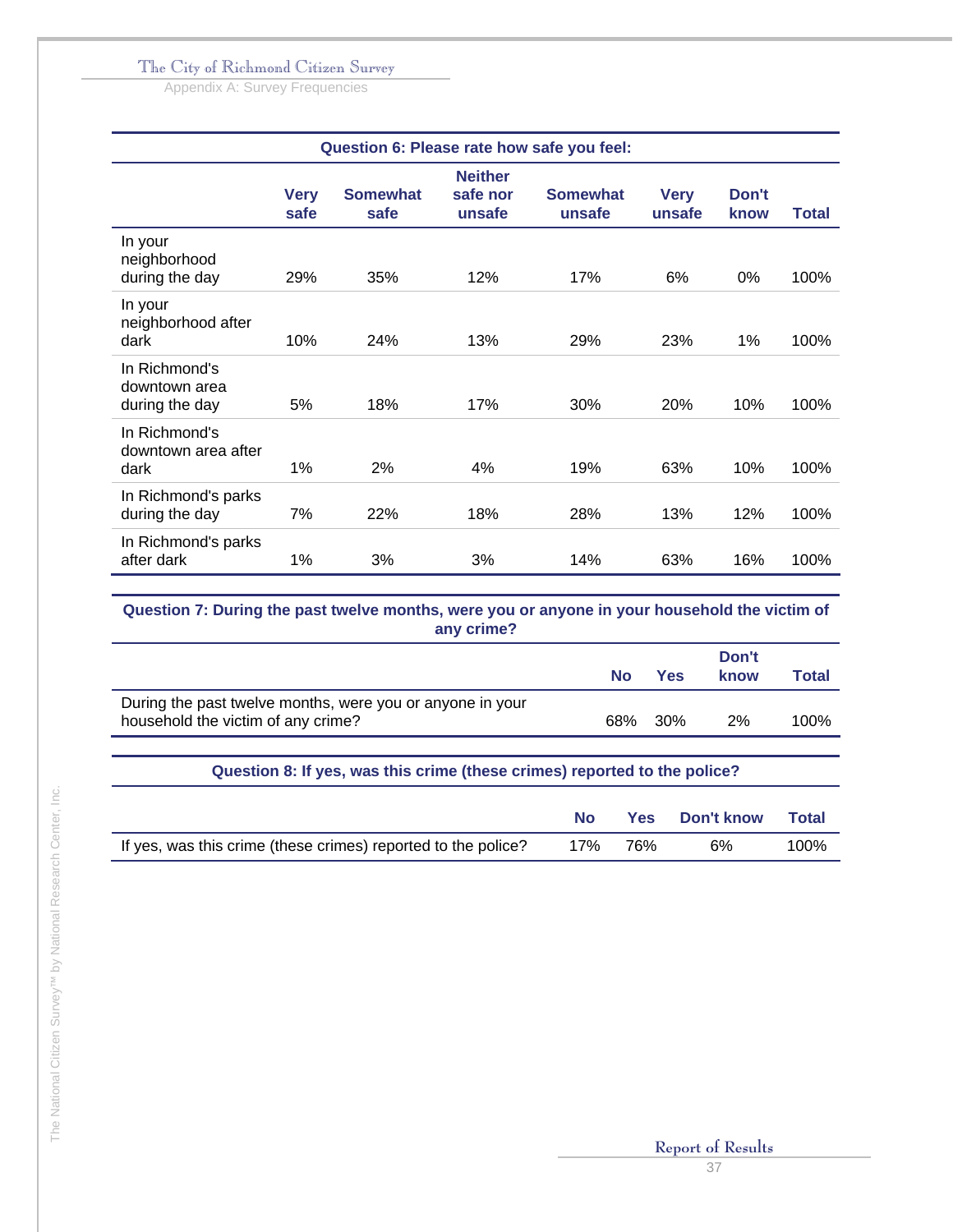Appendix A: Survey Frequencies

#### **Question 9: In the last 12 months, about how many times, if ever, have you or other household members done the following things in the City of Richmond?**

|                                                                                                      | <b>Never</b> | <b>Once or</b><br>twice | 3 to 12<br>times | 13 to 26<br>times | <b>More</b><br>than 26<br>times | <b>Total</b> |
|------------------------------------------------------------------------------------------------------|--------------|-------------------------|------------------|-------------------|---------------------------------|--------------|
| Used Richmond public libraries or their<br>services                                                  | 45%          | 25%                     | 20%              | 7%                | 3%                              | 100%         |
| Used Richmond recreation centers                                                                     | 63%          | 20%                     | 11%              | 4%                | 2%                              | 100%         |
| Participated in a recreation program or<br>activity                                                  | 72%          | 16%                     | 9%               | 3%                | 1%                              | 100%         |
| Visited a Richmond park                                                                              | 24%          | 29%                     | 25%              | 11%               | 11%                             | 100%         |
| Ridden a local bus within Richmond                                                                   | 55%          | 20%                     | 14%              | 4%                | 8%                              | 100%         |
| Attended a meeting of local elected<br>officials or other local public meeting                       | 64%          | 23%                     | 10%              | 2%                | 1%                              | 100%         |
| Watched a meeting of local elected<br>officials or other local public meeting<br>on cable television | 40%          | 28%                     | 21%              | 7%                | 4%                              | 100%         |
| Recycled used paper, cans or bottles<br>from your home                                               | 7%           | 5%                      | 13%              | 13%               | 62%                             | 100%         |
| Volunteered your time to some<br>group/activity in Richmond                                          | 65%          | 14%                     | 9%               | 5%                | 6%                              | 100%         |
| Used the Internet to conduct business<br>with Richmond                                               | 67%          | 18%                     | 8%               | 5%                | 2%                              | 100%         |
| Accessed City"s website                                                                              | 57%          | 21%                     | 16%              | 3%                | 2%                              | 100%         |
| Used COR (citizen request tracking<br>system)                                                        | 93%          | 5%                      | 1%               | 0%                | 1%                              | 100%         |
| Contacted the City for information                                                                   | 50%          | 32%                     | 15%              | 3%                | 1%                              | 100%         |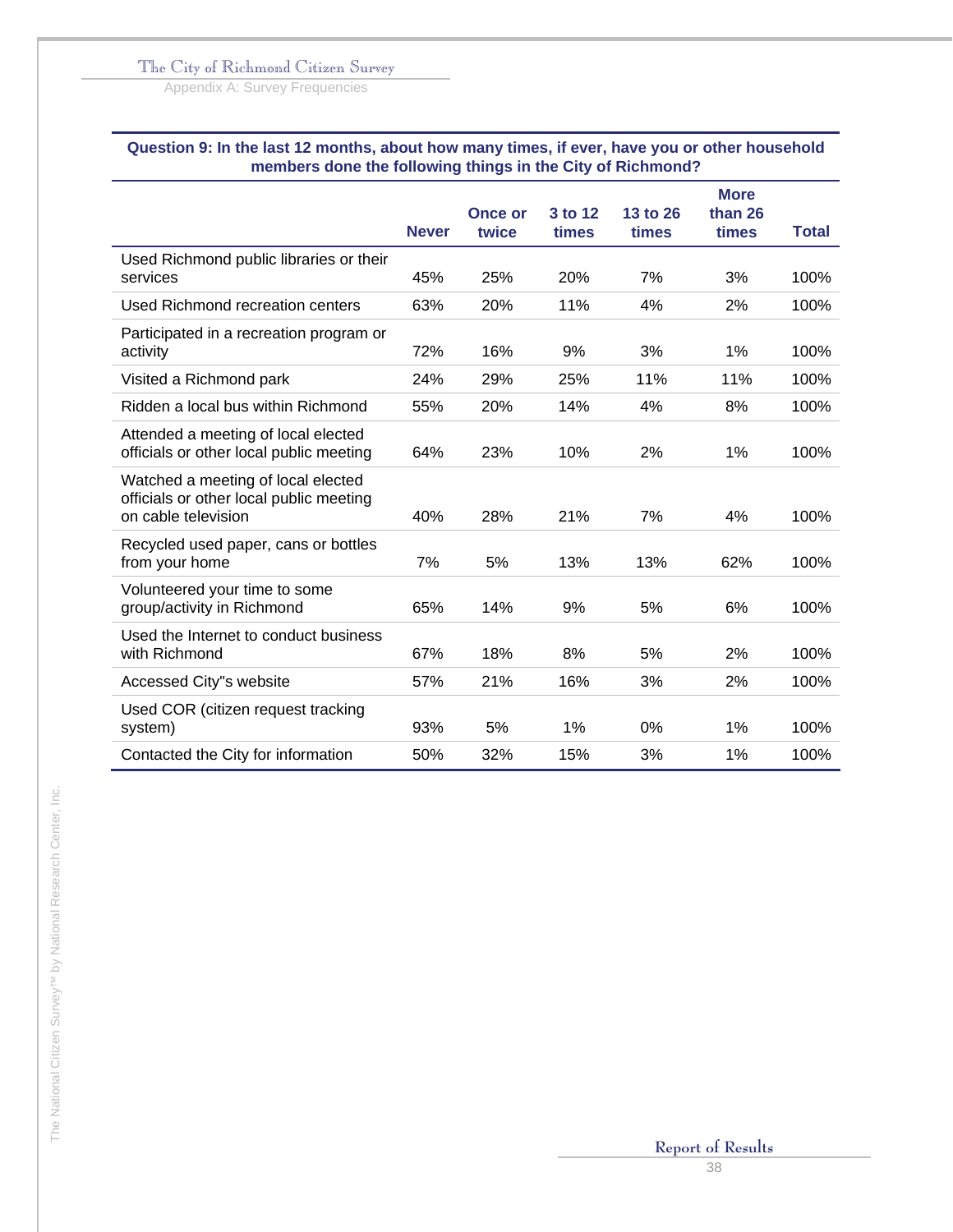Appendix A: Survey Frequencies

# **Question 10: How do you rate the quality of each of the following services in Richmond?**

|                                                       | <b>Excellent</b> | Good | <b>Fair</b> | <b>Poor</b> | Don't<br>know | <b>Total</b> |
|-------------------------------------------------------|------------------|------|-------------|-------------|---------------|--------------|
| Police services                                       | 6%               | 28%  | 34%         | 21%         | 11%           | 100%         |
| Fire services                                         | 14%              | 36%  | 19%         | 3%          | 29%           | 100%         |
| Ambulance/emergency medical services                  | 14%              | 29%  | 17%         | 6%          | 35%           | 100%         |
| Crime prevention                                      | 1%               | 8%   | 24%         | 48%         | 19%           | 100%         |
| Fire prevention and education                         | 4%               | 20%  | 26%         | 9%          | 39%           | 100%         |
| <b>Traffic enforcement</b>                            | 4%               | 23%  | 30%         | 23%         | 19%           | 100%         |
| Garbage collection                                    | 26%              | 42%  | 24%         | 6%          | 3%            | 100%         |
| Recycling                                             | 25%              | 42%  | 21%         | 7%          | 5%            | 100%         |
| Yard waste pick-up                                    | 18%              | 31%  | 19%         | 13%         | 19%           | 100%         |
| Street repair                                         | 1%               | 7%   | 19%         | 69%         | 4%            | 100%         |
| Street cleaning                                       | 2%               | 16%  | 40%         | 36%         | 6%            | 100%         |
| <b>Street lighting</b>                                | 2%               | 18%  | 44%         | 34%         | 3%            | 100%         |
| Sidewalk maintenance                                  | 1%               | 12%  | 41%         | 40%         | 6%            | 100%         |
| Traffic signal timing                                 | 2%               | 32%  | 43%         | 17%         | 6%            | 100%         |
| Amount of public parking                              | 3%               | 33%  | 39%         | 10%         | 15%           | 100%         |
| <b>Bus/transit services</b>                           | 5%               | 31%  | 30%         | 8%          | 26%           | 100%         |
| Storm drainage                                        | 2%               | 24%  | 40%         | 15%         | 19%           | 100%         |
| Drinking water                                        | 13%              | 34%  | 30%         | 14%         | 9%            | 100%         |
| Sewer services                                        | 6%               | 27%  | 36%         | 12%         | 20%           | 100%         |
| City parks                                            | 4%               | 22%  | 38%         | 23%         | 13%           | 100%         |
| Recreation programs or classes                        | 1%               | 12%  | 25%         | 16%         | 46%           | 100%         |
| Range/variety of recreation programs and<br>classes   | 1%               | 10%  | 22%         | 18%         | 49%           | 100%         |
| Recreation centers/facilities                         | 0%               | 13%  | 26%         | 18%         | 42%           | 100%         |
| Accessibility of parks                                | 4%               | 25%  | 41%         | 13%         | 17%           | 100%         |
| Accessibility of recreation centers/facilities        | 2%               | 16%  | 32%         | 14%         | 37%           | 100%         |
| Appearance/maintenance of parks                       | 2%               | 19%  | 38%         | 25%         | 16%           | 100%         |
| Appearance of recreation centers/facilities           | 2%               | 8%   | 35%         | 16%         | 39%           | 100%         |
| Land use, planning and zoning                         | 0%               | 9%   | 27%         | 32%         | 32%           | 100%         |
| Code enforcement (weeds, abandoned<br>buildings, etc) | 1%               | 7%   | 31%         | 42%         | 20%           | 100%         |
| Animal control                                        | 3%               | 20%  | 31%         | 22%         | 24%           | 100%         |
| Economic development                                  | 1%               | 9%   | 29%         | 35%         | 26%           | 100%         |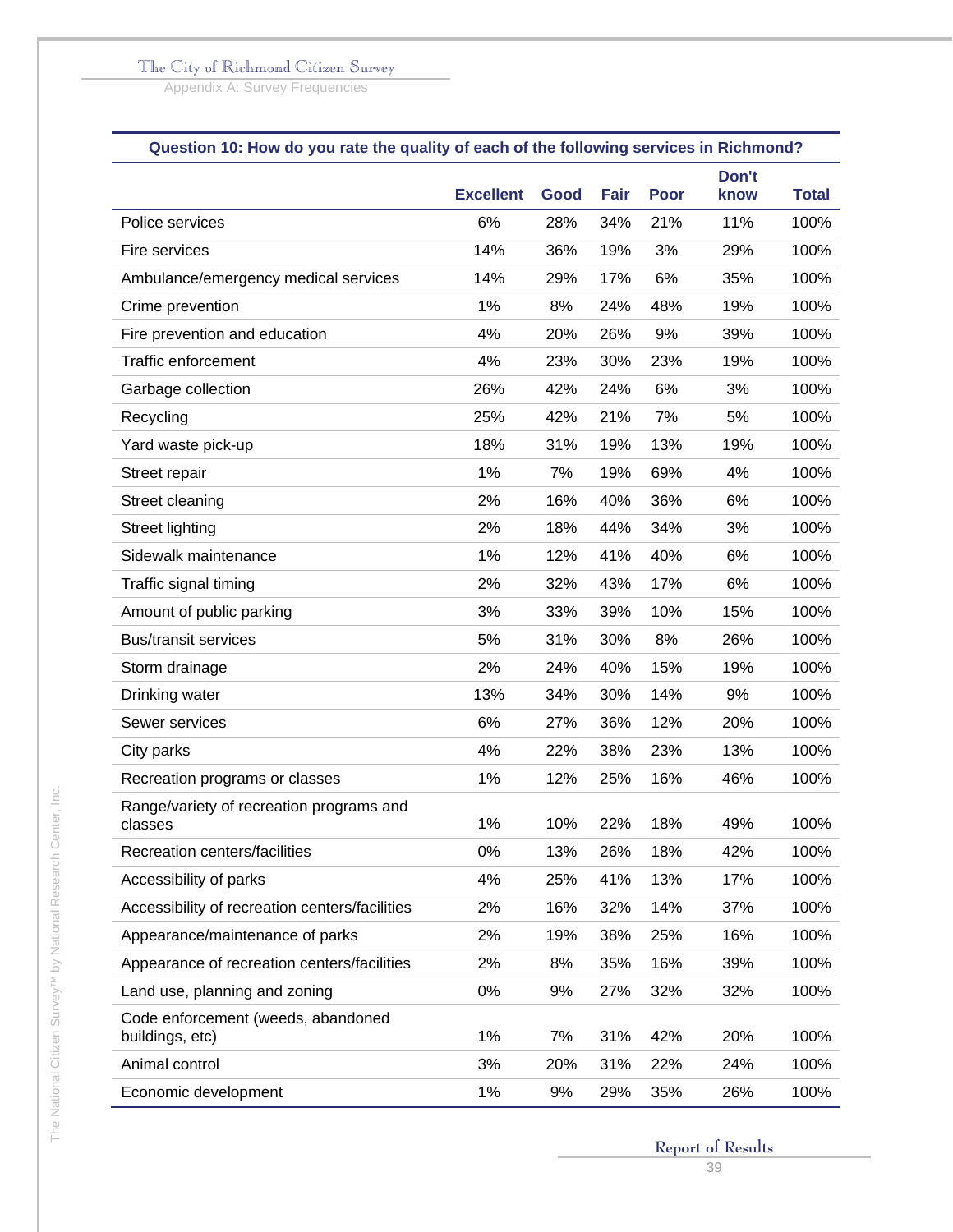Appendix A: Survey Frequencies

| Question 10: How do you rate the quality of each of the following services in Richmond? |                  |      |      |      |               |              |  |  |
|-----------------------------------------------------------------------------------------|------------------|------|------|------|---------------|--------------|--|--|
|                                                                                         | <b>Excellent</b> | Good | Fair | Poor | Don't<br>know | <b>Total</b> |  |  |
| <b>Health services</b>                                                                  | 2%               | 20%  | 28%  | 20%  | 30%           | 100%         |  |  |
| Services to seniors                                                                     | 2%               | 12%  | 24%  | 15%  | 47%           | 100%         |  |  |
| Services to youth                                                                       | 1%               | 8%   | 18%  | 34%  | 37%           | 100%         |  |  |
| Services to low-income people                                                           | 3%               | 7%   | 23%  | 24%  | 42%           | 100%         |  |  |
| Public library services                                                                 | 4%               | 21%  | 32%  | 15%  | 27%           | 100%         |  |  |
| Variety of library materials                                                            | 5%               | 18%  | 32%  | 13%  | 32%           | 100%         |  |  |
| <b>Public information services</b>                                                      | 2%               | 12%  | 36%  | 18%  | 33%           | 100%         |  |  |
| Public schools                                                                          | 1%               | 10%  | 23%  | 47%  | 18%           | 100%         |  |  |
| Cable television                                                                        | 5%               | 27%  | 31%  | 15%  | 22%           | 100%         |  |  |
| City of Richmond sponsored events                                                       | 0%               | 11%  | 31%  | 18%  | 40%           | 100%         |  |  |
| City"s geographical information system (GIS)                                            | 1%               | 8%   | 20%  | 9%   | 62%           | 100%         |  |  |
| City maintained trees                                                                   | 3%               | 16%  | 40%  | 20%  | 20%           | 100%         |  |  |
| Public landscaping/street medians                                                       | 2%               | 14%  | 44%  | 28%  | 12%           | 100%         |  |  |
| City-sponsored job training programs                                                    | 1%               | 7%   | 15%  | 22%  | 56%           | 100%         |  |  |

### **Question 11: Overall, how would you rate the quality of the services provided by...**

|                        | <b>Excellent</b> | Good | Fair | Poor | Don't know | Total |
|------------------------|------------------|------|------|------|------------|-------|
| The City of Richmond   | 2%               | 13%  | 45%  | 31%  | 9%         | 100%  |
| The Federal Government | $1\%$            | 13%  | 36%  | 33%  | 17%        | 100%  |
| The State Government   | $1\%$            | 14%  | 37%  | 32%  | 16%        | 100%  |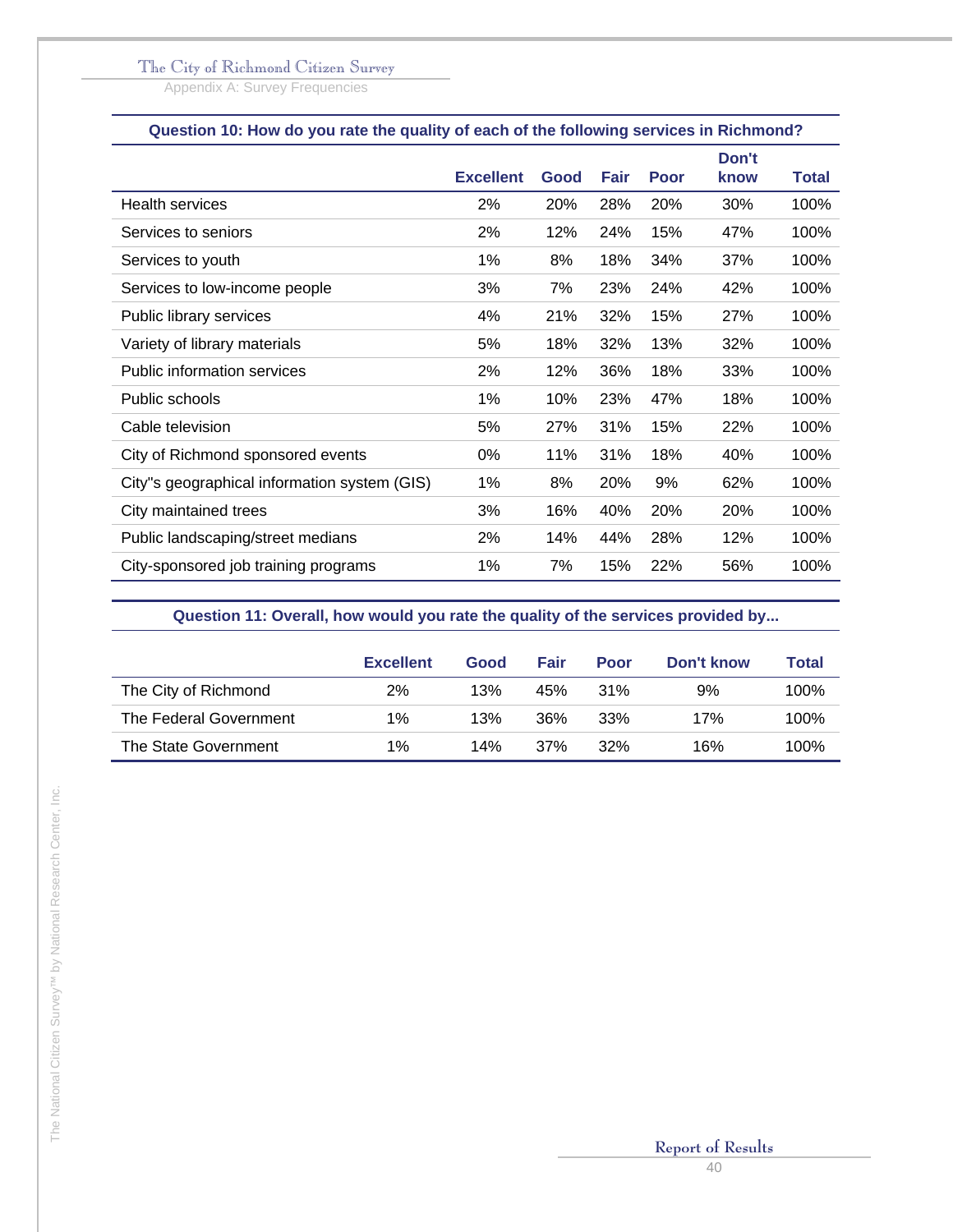Appendix A: Survey Frequencies

#### **Question 12: Have you had any in-person or phone contact with an employee of the City of Richmond within the last 12 months?**

|                                                                                                                    | No. | <b>Yes</b> | Total |
|--------------------------------------------------------------------------------------------------------------------|-----|------------|-------|
| Have you had any in-person or phone contact with an employee of the City of<br>Richmond within the last 12 months? | 52% | 48%        | 100%  |

#### **Question 13: What was your impression of the employees of the City of Richmond in your most recent contact?**

|                       | <b>Excellent</b> | Good | <b>Fair</b> | <b>Poor</b> | Don't know | Total |
|-----------------------|------------------|------|-------------|-------------|------------|-------|
| Knowledge             | 11%              | 47%  | 28%         | 11%         | 3%         | 100%  |
| <b>Responsiveness</b> | 15%              | 33%  | 30%         | <b>20%</b>  | 2%         | 100%  |
| Courtesy              | 23%              | 34%  | 26%         | 15%         | 2%         | 100%  |
| Overall Impression    | 16%              | 35%  | 33%         | 15%         | 2%         | 100%  |

**Question 14: Please rate your agreement or disagreement with the following statements.** 

|                                                                                      | <b>Strongly</b><br>agree | <b>Somewhat</b><br>agree | <b>Neither</b><br>agree nor<br>disagree | <b>Somewhat</b><br>disagree | <b>Strongly</b><br>disagree | Don't<br>know | Total |
|--------------------------------------------------------------------------------------|--------------------------|--------------------------|-----------------------------------------|-----------------------------|-----------------------------|---------------|-------|
| I receive good<br>value for the City of<br>Richmond taxes I<br>pay                   | 1%                       | 14%                      | 23%                                     | 23%                         | 23%                         | 16%           | 100%  |
| I am pleased with<br>the overall direction<br>that the City of<br>Richmond is taking | 2%                       | 22%                      | 23%                                     | 19%                         | 22%                         | 12%           | 100%  |
| The City of<br>Richmond<br>government<br>welcomes citizen<br>involvement             | 8%                       | 23%                      | 22%                                     | 13%                         | 10%                         | 25%           | 100%  |
| The City of<br>Richmond<br>government listens<br>to citizens                         | 4%                       | 13%                      | 26%                                     | 18%                         | 16%                         | 23%           | 100%  |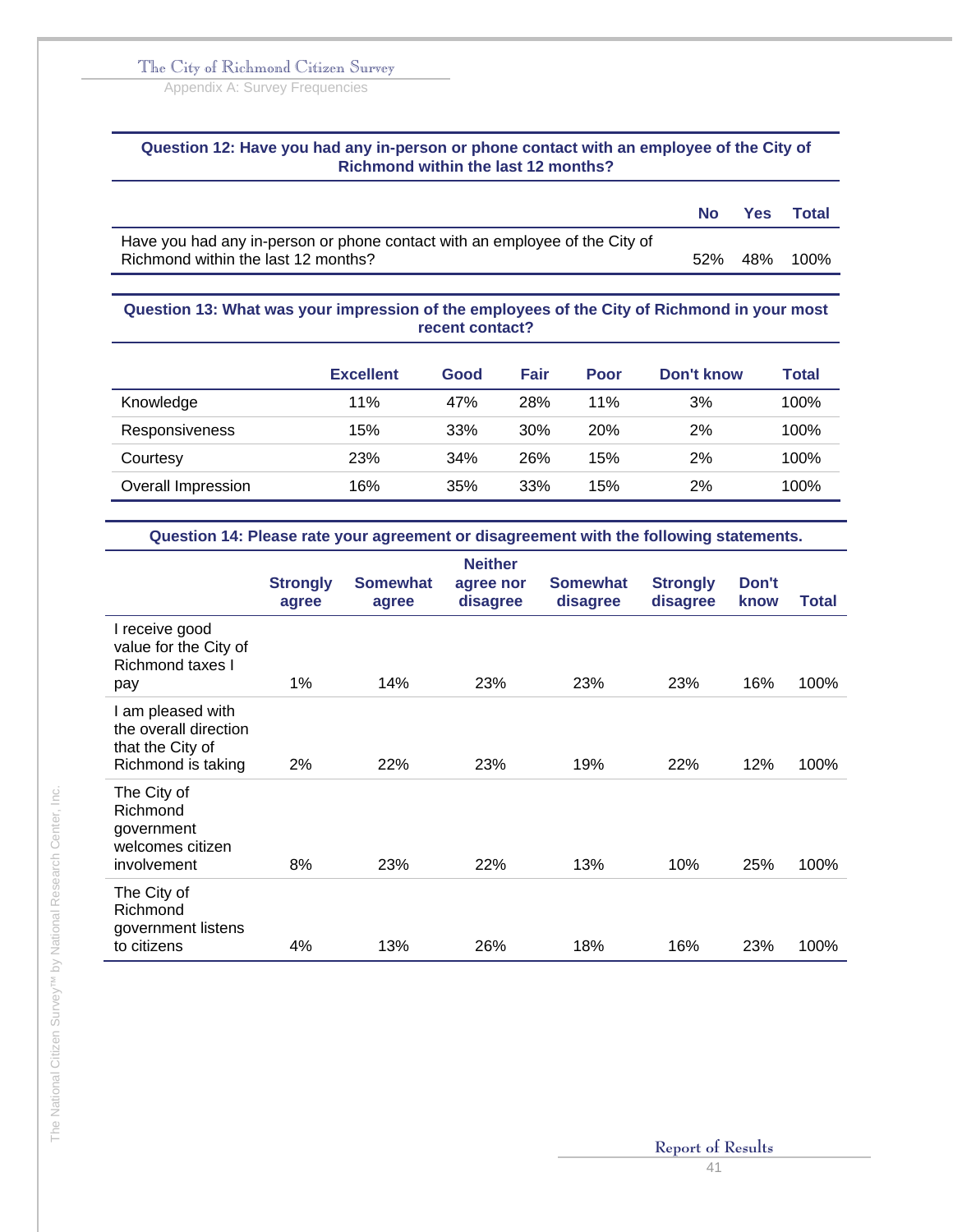Appendix A: Survey Frequencies

| Question 15: What impact, if any, do you think the economy will have on your family income in                                                    |                         | the next 6 months?                     |                              |                             |                         |              |
|--------------------------------------------------------------------------------------------------------------------------------------------------|-------------------------|----------------------------------------|------------------------------|-----------------------------|-------------------------|--------------|
|                                                                                                                                                  | <b>Very</b><br>positive | <b>Somewhat</b><br>positive            | <b>Neutral</b>               | <b>Somewhat</b><br>negative | <b>Very</b><br>negative | <b>Total</b> |
| What impact, if any, do you<br>think the economy will have<br>on your family income in the<br>next 6 months? Do you think<br>the impact will be: | 2%                      | 14%                                    | 50%                          | 27%                         | 8%                      | 100%         |
|                                                                                                                                                  |                         |                                        |                              |                             |                         |              |
|                                                                                                                                                  |                         | <b>Question 16a: Policy Question 1</b> |                              |                             |                         |              |
| How important, if at all,<br>are the following issues<br>for the City to address?                                                                | <b>Essential</b>        | <b>Very</b><br>important               | <b>Somewhat</b><br>important | Not at all<br>important     | Don't<br>know           | <b>Total</b> |
| Improving traffic flow and<br>pedestrian safety                                                                                                  | 19%                     | 36%                                    | 35%                          | 7%                          | 3%                      | 100%         |
| Preserving historic<br>buildings and completing<br>the Rosie the Riveter WWII<br>National Homefront Park                                         | 14%                     | 26%                                    | 39%                          | 15%                         | 7%                      | 100%         |
| Improving Richmond<br>Parkway                                                                                                                    | 15%                     | 30%                                    | 34%                          | 14%                         | 8%                      | 100%         |
| Improving current park<br>conditions and providing<br>more parks and open space                                                                  | 22%                     | 40%                                    | 26%                          | 8%                          | 4%                      | 100%         |
| Developing more affordable<br>housing                                                                                                            | 28%                     | 38%                                    | 20%                          | 10%                         | 4%                      | 100%         |
| Increasing paratransit<br>service                                                                                                                | 14%                     | 33%                                    | 26%                          | 8%                          | 19%                     | 100%         |
| Displaying more public art                                                                                                                       | 11%                     | 20%                                    | 35%                          | 28%                         | 6%                      | 100%         |
| Improving street pavement<br>conditions                                                                                                          | 49%                     | 37%                                    | 11%                          | 1%                          | $1\%$                   | 100%         |
| Increasing street lighting                                                                                                                       | 38%                     | 39%                                    | 18%                          | 2%                          | 2%                      | 100%         |
| <b>Expanding small business</b><br>development programs                                                                                          | 25%                     | 38%                                    | 24%                          | 4%                          | 8%                      | 100%         |
| Building a new library<br>facility and opening library<br>branches                                                                               | 30%                     | 33%                                    | 25%                          | 7%                          | 5%                      | 100%         |
| Increasing police staffing to<br>meet standard of two<br>officers per 1000 residents                                                             | 57%                     | 31%                                    | 8%                           | 2%                          | 3%                      | 100%         |
| Renovating community<br>centers and expanding<br>programming                                                                                     | 25%                     | 38%                                    | 27%                          | 3%                          | 7%                      | 100%         |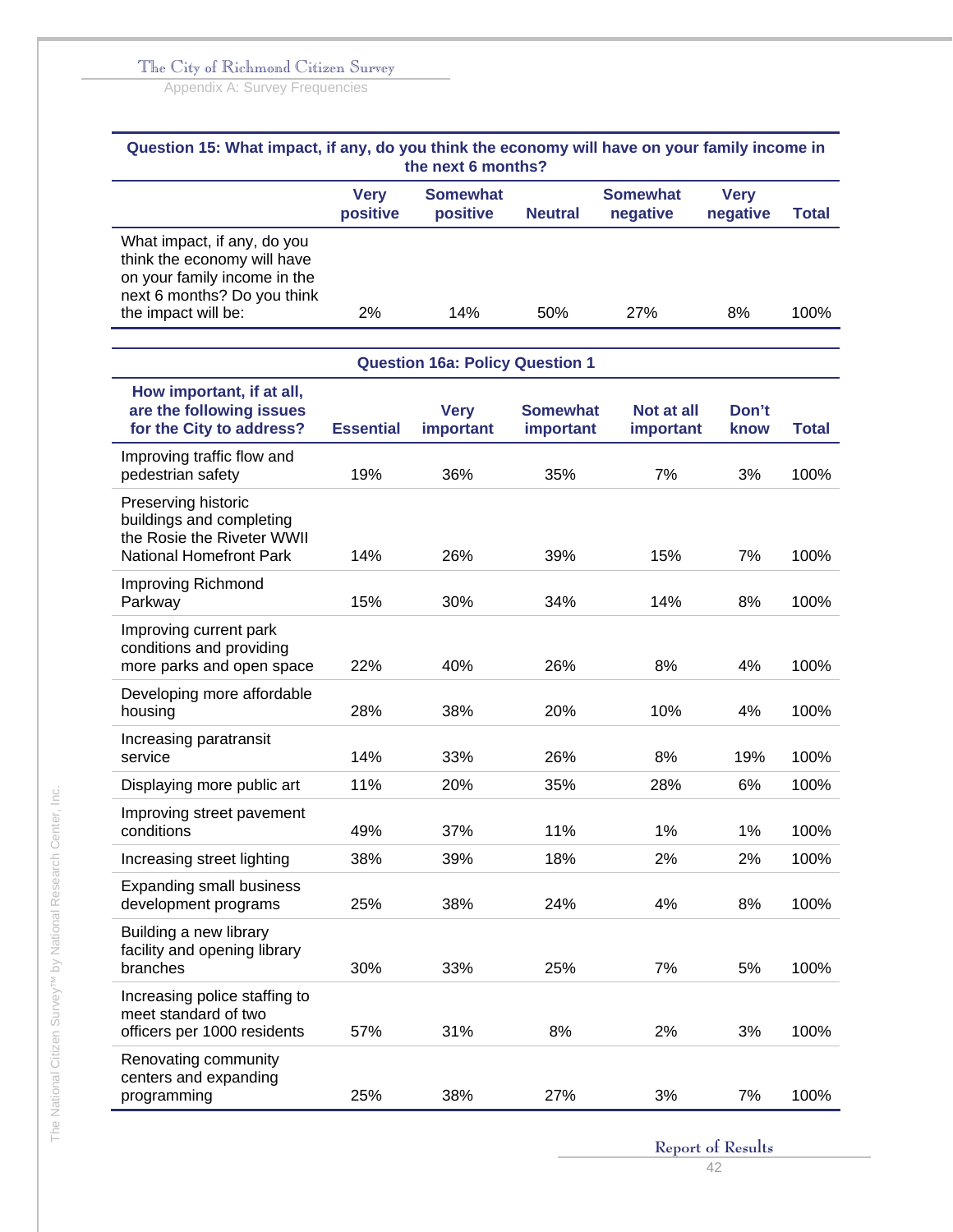Appendix A: Survey Frequencies

|                                                                                   |                  | <b>Question 16a: Policy Question 1</b> |                              |                         |               |              |
|-----------------------------------------------------------------------------------|------------------|----------------------------------------|------------------------------|-------------------------|---------------|--------------|
| How important, if at all,<br>are the following issues<br>for the City to address? | <b>Essential</b> | <b>Very</b><br>important               | <b>Somewhat</b><br>important | Not at all<br>important | Don't<br>know | <b>Total</b> |
| Upgrading existing and<br>developing more athletic<br>fields                      | <b>20%</b>       | 30%                                    | 34%                          | 9%                      | 6%            | 100%         |
| Reopening the Plunge                                                              | 22%              | 26%                                    | 21%                          | 11%                     | 21%           | 100%         |
| Installing surveillance<br>cameras throughout the<br>City                         | 32%              | 28%                                    | 19%                          | 15%                     | 6%            | 100%         |
| Improving infrastructure to<br>prevent flooding                                   | 27%              | 36%                                    | 25%                          | 8%                      | 4%            | 100%         |
| Improving fire and<br>paramedic response time                                     | 33%              | 39%                                    | 17%                          | 4%                      | 7%            | 100%         |
| Increasing job training and<br>development programs                               | 37%              | 37%                                    | 17%                          | 3%                      | 6%            | 100%         |
| Expanding after school<br>programs (K-12)                                         | 45%              | 35%                                    | 11%                          | 3%                      | 6%            | 100%         |

# **Question 16b: Policy Question 2**

| If there were to be a tax increase to support the issues you marked as<br>essential or very important above for which of these taxes would you be<br>willing to support an increase? | <b>Percent of</b><br><b>Respondents</b> |
|--------------------------------------------------------------------------------------------------------------------------------------------------------------------------------------|-----------------------------------------|
| Sales tax                                                                                                                                                                            | 32%                                     |
| Property tax                                                                                                                                                                         | <b>20%</b>                              |
| Parcel tax                                                                                                                                                                           | 14%                                     |
| Utility user tax (based on use of utilities)                                                                                                                                         | 19%                                     |
| Manufacturers tax                                                                                                                                                                    | 30%                                     |
| Business license or gross receipts tax                                                                                                                                               | 31%                                     |
| None of these                                                                                                                                                                        | 16%                                     |
| Don't know                                                                                                                                                                           | 22%                                     |
| Total may exceed 100% as respondents could select more than one category.                                                                                                            |                                         |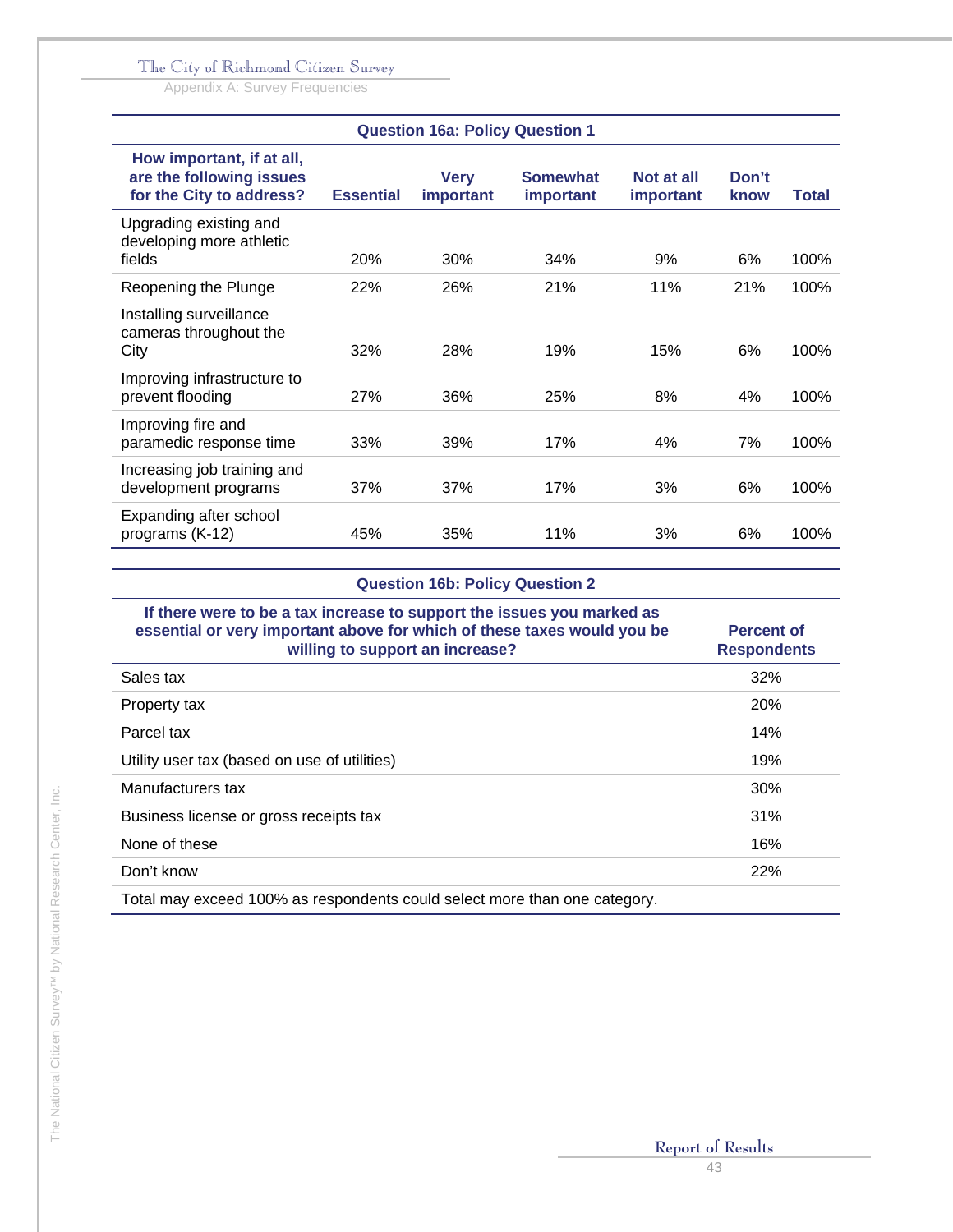Appendix A: Survey Frequencies

| <b>Question 16c: Policy Question 3</b>                                                                 |                                         |
|--------------------------------------------------------------------------------------------------------|-----------------------------------------|
| Which resources do you rely on to get news about the City of<br>Richmond? Please check all that apply: | <b>Percent of</b><br><b>Respondents</b> |
| City of Richmond Web site                                                                              | 18%                                     |
| <b>Televised City Council meetings</b>                                                                 | 25%                                     |
| Neighborhood council newsletters                                                                       | 23%                                     |
| Word of mouth                                                                                          | 40%                                     |
| None of the above                                                                                      | 3%                                      |
| City publications                                                                                      | 19%                                     |
| Green Sheet                                                                                            | 2%                                      |
| KCRT programming other than Council meetings                                                           | 12%                                     |
| Public meetings                                                                                        | 12%                                     |
| <b>West County Times</b>                                                                               | 51%                                     |
| <b>SF Chronicle</b>                                                                                    | 29%                                     |
| Other newspapers                                                                                       | 18%                                     |
| <b>Television news</b>                                                                                 | 61%                                     |
| Total may exceed 100% as respondents could select more than one category.                              |                                         |

|                                                                                |              | <b>Question 16d: Policy Question 4</b> |                        |                        |              |       |
|--------------------------------------------------------------------------------|--------------|----------------------------------------|------------------------|------------------------|--------------|-------|
| About how often do you leave<br><b>Richmond to do the following</b><br>things? | <b>Daily</b> | <b>10-20 times</b><br>per month        | 5-9 times<br>per month | 1-4 times<br>per month | <b>Never</b> | Total |
| Shop                                                                           | 19%          | 28%                                    | 23%                    | 26%                    | 5%           | 100%  |
| Dine                                                                           | 15%          | 21%                                    | 24%                    | 32%                    | 8%           | 100%  |
| Receive health care                                                            | 6%           | 11%                                    | 8%                     | 44%                    | 32%          | 100%  |
| Entertainment                                                                  | 10%          | 20%                                    | 19%                    | 39%                    | 12%          | 100%  |
| Buy groceries                                                                  | 11%          | 17%                                    | 27%                    | 28%                    | 17%          | 100%  |
| Employment                                                                     | 46%          | 12%                                    | 3%                     | 6%                     | 34%          | 100%  |
| Adult education                                                                | 9%           | 6%                                     | 4%                     | 11%                    | 70%          | 100%  |
| Outdoor recreation                                                             | 10%          | 14%                                    | 18%                    | 37%                    | 21%          | 100%  |
| Children's school                                                              | 17%          | 4%                                     | 1%                     | 5%                     | 73%          | 100%  |
| Ferry service                                                                  | 2%           | 1%                                     | 3%                     | 11%                    | 84%          | 100%  |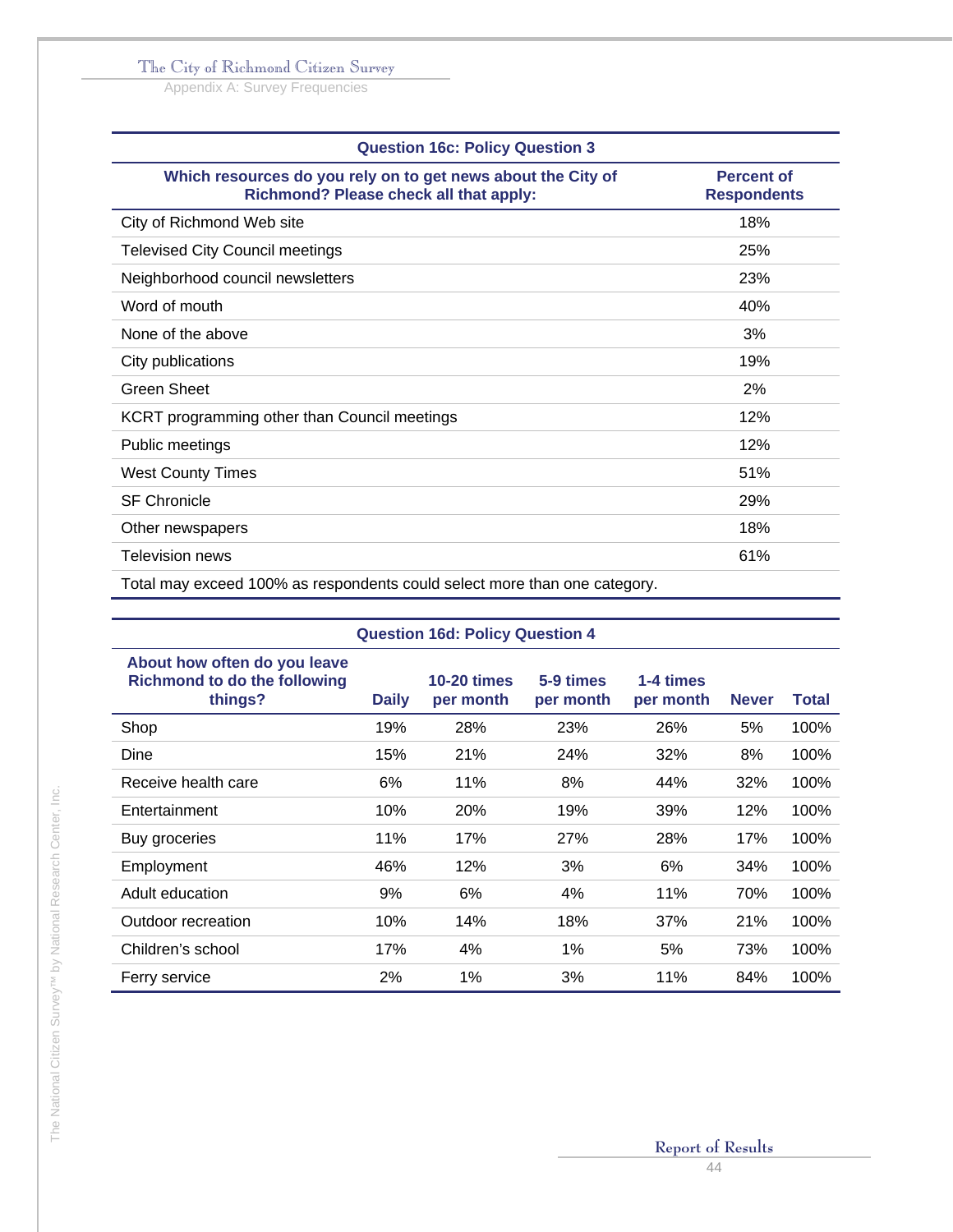Appendix A: Survey Frequencies

| <b>Policy Question 5</b>                                                                                                         |                                                              |
|----------------------------------------------------------------------------------------------------------------------------------|--------------------------------------------------------------|
|                                                                                                                                  | In which area of the City of<br><b>Richmond do you live?</b> |
| Point Richmond and Marina Bay Neighborhoods                                                                                      | 18%                                                          |
| Laurel Park, Eastshore, Pullman, Park Plaza, Parkview, Panhandle<br>Annex, and Richmond Annex, and Southwest Annex Neighborhoods | 16%                                                          |
| Metro/Richmond Village/North and East Richmond, Richmond<br>Heights                                                              | 15%                                                          |
| Hilltop Village, Hilltop Bayview, and Fairmede Hilltop Neighborhoods                                                             | 14%                                                          |
| N. Richmond, Iron Triangle, Forest Park, Civic Center, Atchison<br>Village                                                       | 13%                                                          |
| May Valley, El Sobrante, Green Brier, Green Ridge, Carriage                                                                      | 10%                                                          |
| Santa Fe, Coronado, and Cortez/Stege Neighborhoods                                                                               | 5%                                                           |
| Parchester Village                                                                                                               | 1%                                                           |
| Belding Woods Neighborhood                                                                                                       | 1%                                                           |
| Don't know                                                                                                                       | 8%                                                           |
| Total                                                                                                                            | 100%                                                         |

|                                                        | <b>No</b> | Yes | Total |
|--------------------------------------------------------|-----------|-----|-------|
| Do you live within the limits of the City of Richmond? |           | 89% | 100%  |
| <b>Question 18: Employment Status</b>                  |           |     |       |

|                             |     | Yes | <b>Total</b> |
|-----------------------------|-----|-----|--------------|
| Are you currently employed? | 26% | 74% | 100%         |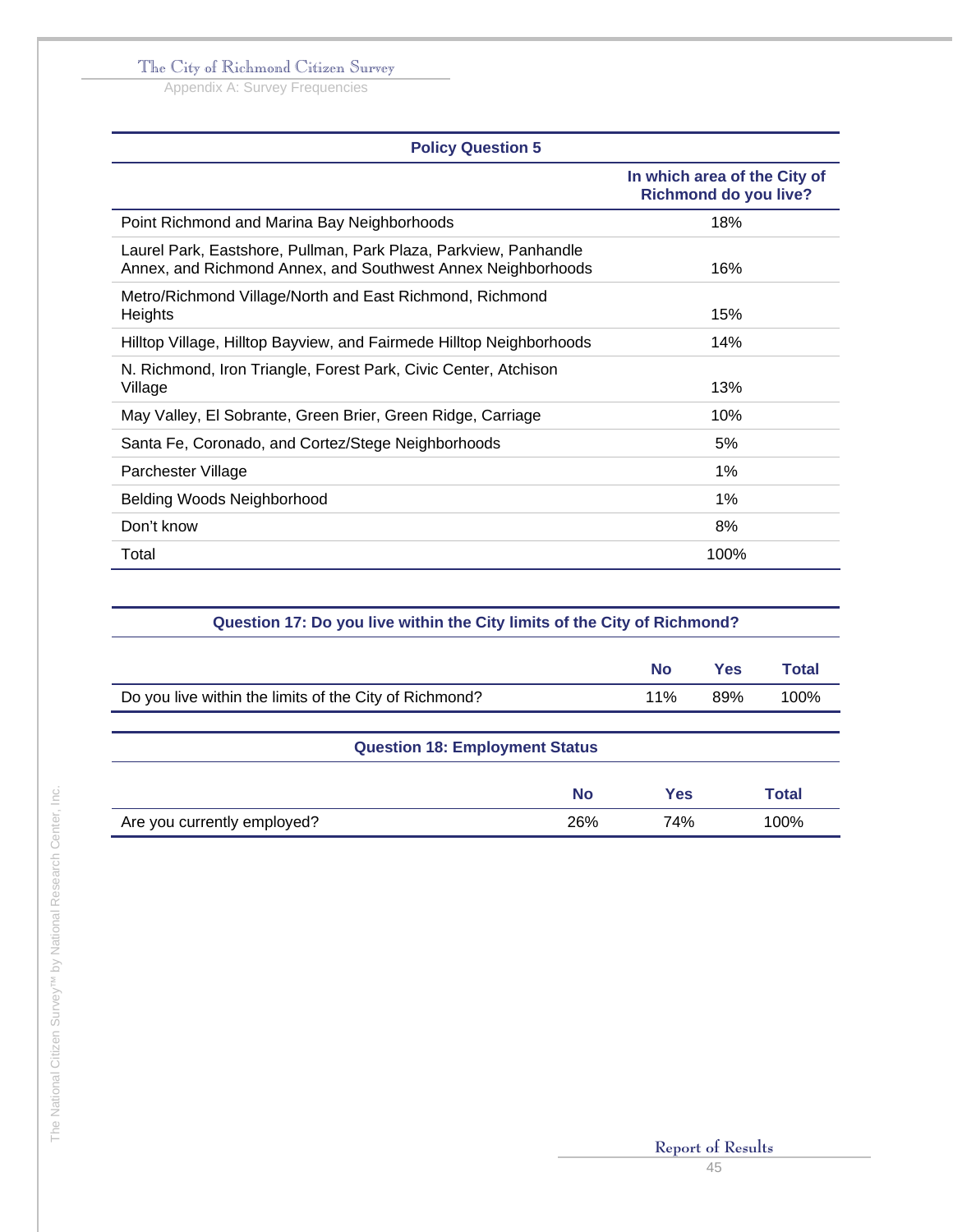Appendix A: Survey Frequencies

| Question 18a: Usual Mode of Transportation to Work   |                                                                                                                       |  |
|------------------------------------------------------|-----------------------------------------------------------------------------------------------------------------------|--|
|                                                      | What one method of transportation do you usually use (for the<br>longest distance of your commute) to travel to work? |  |
| Motorized vehicle                                    | 81%                                                                                                                   |  |
| Bus, Rail, Subway, or other<br>public transportation | 15%                                                                                                                   |  |
| Walk                                                 | 1%                                                                                                                    |  |
| Work at home                                         | 2%                                                                                                                    |  |
| Other                                                | 1%                                                                                                                    |  |
| Total                                                | 100%                                                                                                                  |  |

|                                                                                                                                                     | No l | Yes Total    |
|-----------------------------------------------------------------------------------------------------------------------------------------------------|------|--------------|
| If you checked the motorized vehicle (e.g. car, truck, van, motorcycle, etc.) box<br>in 18a, do other people usually ride with you to or from work? |      | 69% 31% 100% |

**Question 18b: Drive Alone or Carpool** 

#### **Usual Mode of Transportation to Work, Including Carpooling**

|                                                   | Usual mode of transportation to work |
|---------------------------------------------------|--------------------------------------|
| Motorized vehicle, no others (SOV)                | 58%                                  |
| Motorized vehicle, with others (MOV)              | 23%                                  |
| Bus, rail, subway, or other public transportation | 15%                                  |
| Walk                                              | 1%                                   |
| Work at home                                      | 2%                                   |
| Other                                             | 1%                                   |
| Total                                             | 100%                                 |

#### **Question 19: Length of Residency**

|                    | How many years have you lived in Richmond? |  |
|--------------------|--------------------------------------------|--|
| Less than 2 years  | 14%                                        |  |
| 2 to 5 years       | <b>20%</b>                                 |  |
| 6 to 10 years      | 16%                                        |  |
| 11 to 20 years     | 18%                                        |  |
| More than 20 years | 33%                                        |  |
| Total              | 100%                                       |  |

**Report of Results**  46

 $\overline{\phantom{a}}$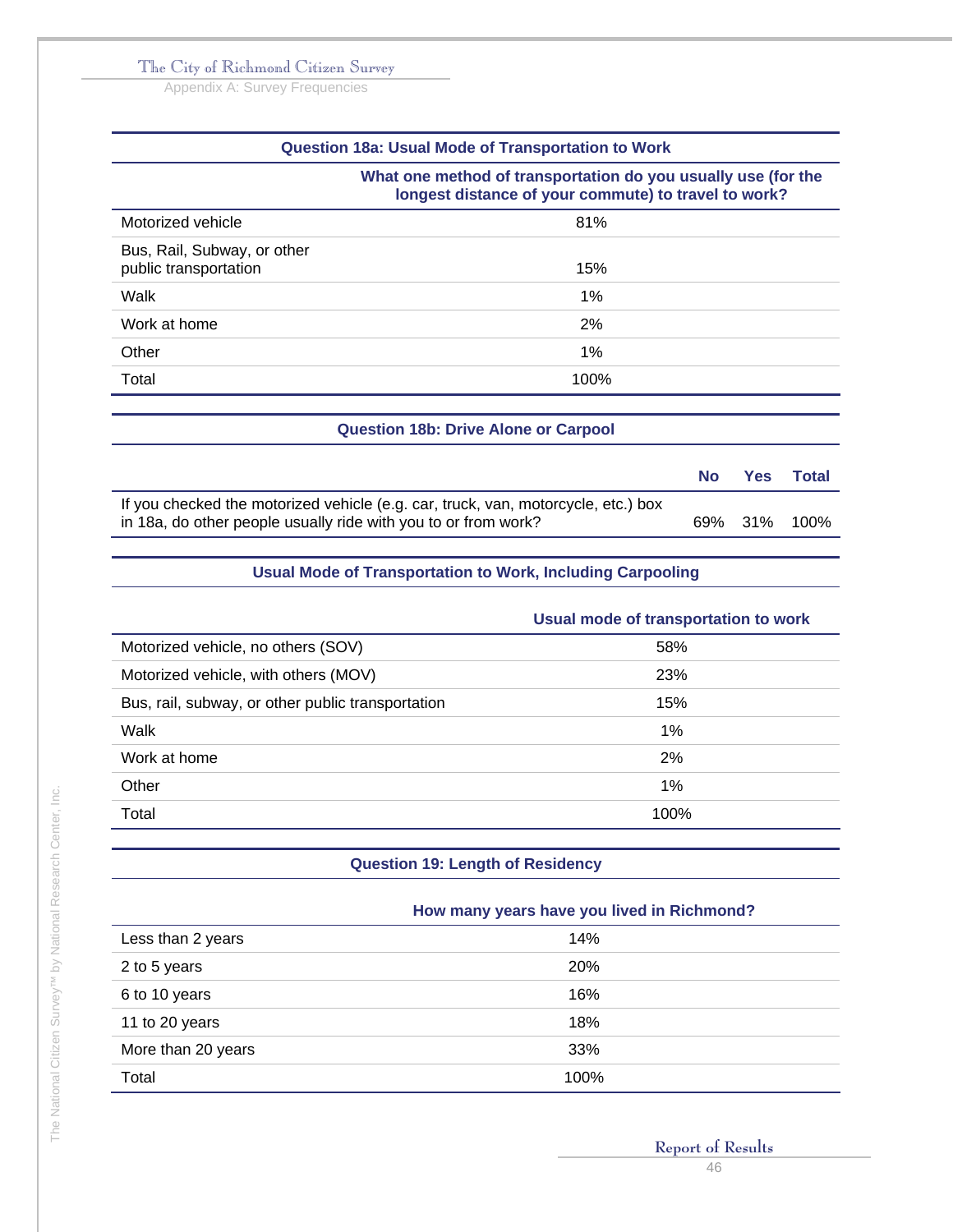Appendix A: Survey Frequencies

# **Question 20: Type of Housing Unit**

|                                                         | Which best describes the building you live<br>in? |
|---------------------------------------------------------|---------------------------------------------------|
| One family house detached from any other houses         | 54%                                               |
| One family house attached to one or more houses         | 12%                                               |
| Building with two or more apartments or<br>condominiums | 33%                                               |
| Other                                                   | 1%                                                |
| Total                                                   | 100%                                              |

|                                             | <b>Question 21: Tenure Status</b>                           |                                          |       |
|---------------------------------------------|-------------------------------------------------------------|------------------------------------------|-------|
|                                             | <b>Rented for cash or occupied</b><br>without cash payment? | Owned by you or<br>someone in this house | Total |
| Is this house, apartment, or<br>mobile home | 47%                                                         | 53%                                      | 100%  |

#### **Questions 22 to 25: Household Characteristics**

| <b>No</b> | <b>Yes</b> | <b>Total</b> |
|-----------|------------|--------------|
| 70%       |            | 100%         |
| 83%       | 17%        | 100%         |
| $80\%$    | <b>20%</b> | 100%         |
| 76%       | 24%        | 100%         |
|           |            | 30%          |

#### **Question 26: Education**

|                                           | What is the highest degree or level of school you have<br>completed? |
|-------------------------------------------|----------------------------------------------------------------------|
| 12th Grade or less, no diploma            | 8%                                                                   |
| High school diploma                       | 10%                                                                  |
| Some college, no degree                   | 26%                                                                  |
| Associate's degree (e.g. AA, AS)          | 14%                                                                  |
| Bachelor's degree (e.g. BA, AB, BS)       | 20%                                                                  |
| Graduate degree or professional<br>degree | 22%                                                                  |
| Total                                     | 100%                                                                 |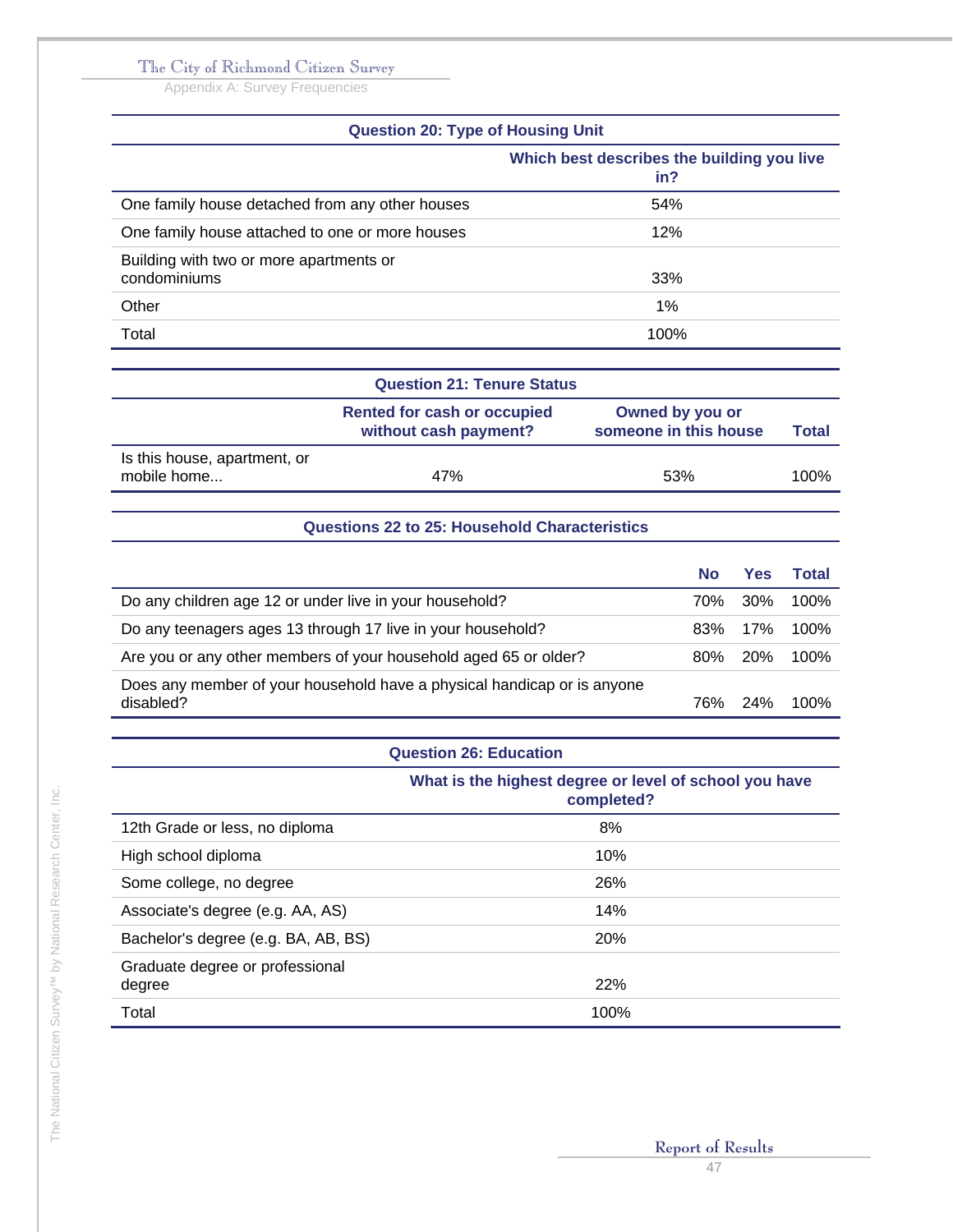Appendix A: Survey Frequencies

| <b>Question 27: Annual Household Income</b> |                                                                                                        |                               |           |                               |              |
|---------------------------------------------|--------------------------------------------------------------------------------------------------------|-------------------------------|-----------|-------------------------------|--------------|
|                                             | How much do you anticipate your household's total income before taxes will<br>be for the current year? |                               |           |                               |              |
| Less than<br>\$24,999                       |                                                                                                        | 21%                           |           |                               |              |
| \$25,000 to<br>\$49,999                     |                                                                                                        | 26%                           |           |                               |              |
| \$50,000 to<br>\$99,999                     |                                                                                                        | 36%                           |           |                               |              |
| \$100,000 or<br>more                        |                                                                                                        | 17%                           |           |                               |              |
| Total                                       |                                                                                                        | 100%                          |           |                               |              |
|                                             |                                                                                                        | <b>Question 28: Ethnicity</b> |           |                               |              |
|                                             |                                                                                                        |                               | <b>No</b> | <b>Yes</b>                    | <b>Total</b> |
|                                             | Are you Spanish/Hispanic/Latino?                                                                       |                               | 78%       | 22%                           | 100%         |
|                                             |                                                                                                        | <b>Question 29: Race</b>      |           |                               |              |
|                                             | What is your race?                                                                                     |                               |           | <b>Percent of Respondents</b> |              |
| $\sim$ $\sim$ $\sim$ $\sim$                 | $\mathbf{A}$ and $\mathbf{A}$ are the set of $\mathbf{A}$                                              |                               |           | $\cdots$                      |              |

| American Indian or Alaskan native                                         | 1%         |
|---------------------------------------------------------------------------|------------|
| Asian or Pacific Islander                                                 | 15%        |
| Black, African American                                                   | <b>29%</b> |
| White/Caucasian                                                           | 40%        |
| Other                                                                     | <b>20%</b> |
| Total may exceed 100% as respondents could select more than one category. |            |

# **Question 30: Age**

|                   | In which category is your age? |  |
|-------------------|--------------------------------|--|
| 18 to 24 years    | 4%                             |  |
| 25 to 34 years    | 25%                            |  |
| 35 to 44 years    | 16%                            |  |
| 45 to 54 years    | 25%                            |  |
| 55 to 64 years    | 16%                            |  |
| 65 to 74 years    | 8%                             |  |
| 75 years or older | 5%                             |  |
| Total             | 100%                           |  |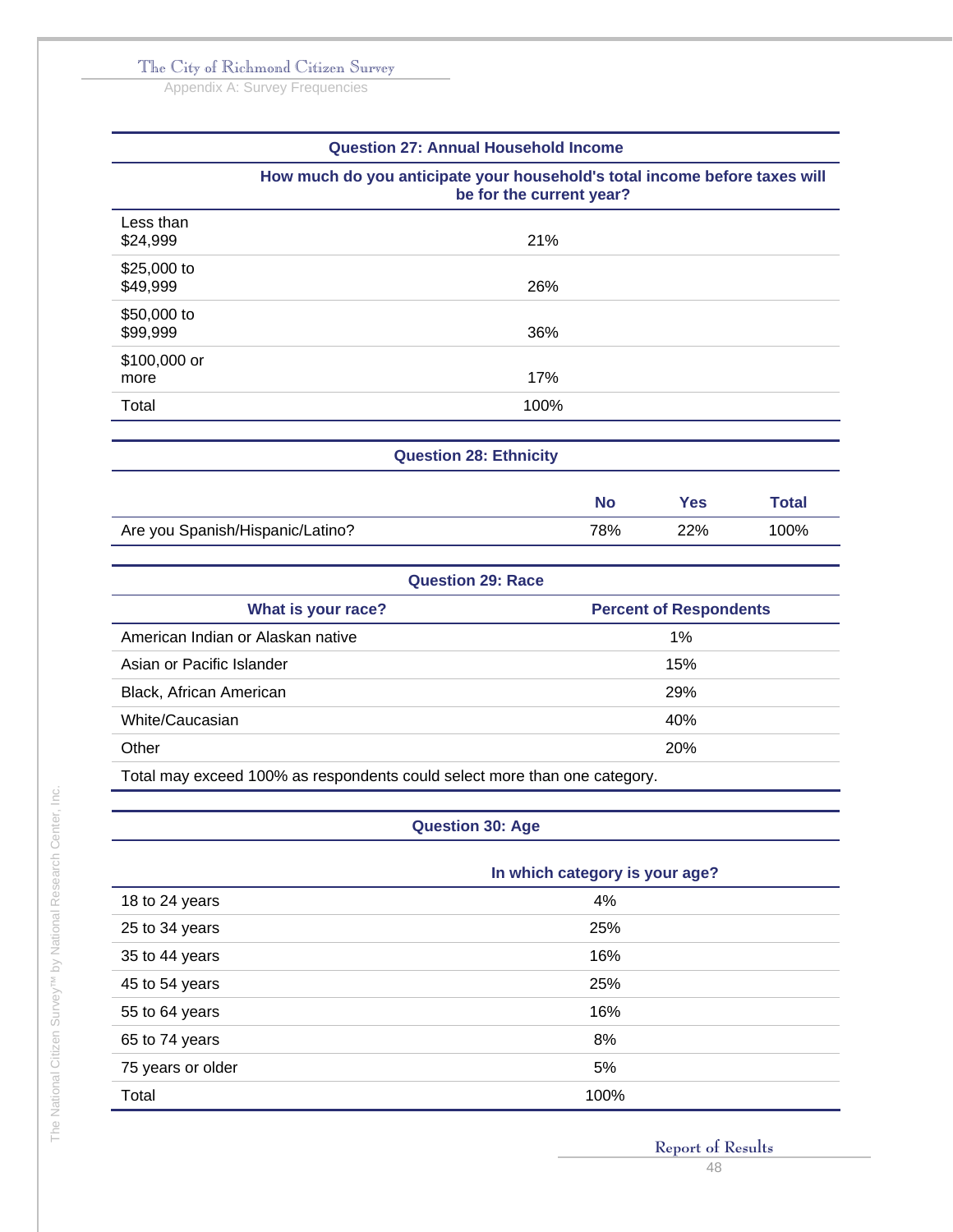Appendix A: Survey Frequencies

| <b>Question 31: Gender</b> |               |             |              |  |
|----------------------------|---------------|-------------|--------------|--|
|                            | <b>Female</b> | <b>Male</b> | <b>Total</b> |  |
| What is your gender?       | 57%           | 43%         | 100%         |  |
|                            |               |             |              |  |

| <b>Questions 32 to 34: Voter Status and Activity</b> |     |     |            |       |
|------------------------------------------------------|-----|-----|------------|-------|
|                                                      | No  | Yes | Don't know | Total |
| Are you registered to vote in your jurisdiction?     | 21% | 78% | 1%         | 100%  |
| Did you vote in the last election?                   | 26% | 72% | 2%         | 100%  |
| Are you likely to vote in the next election?         | 9%  | 82% | 9%         | 100%  |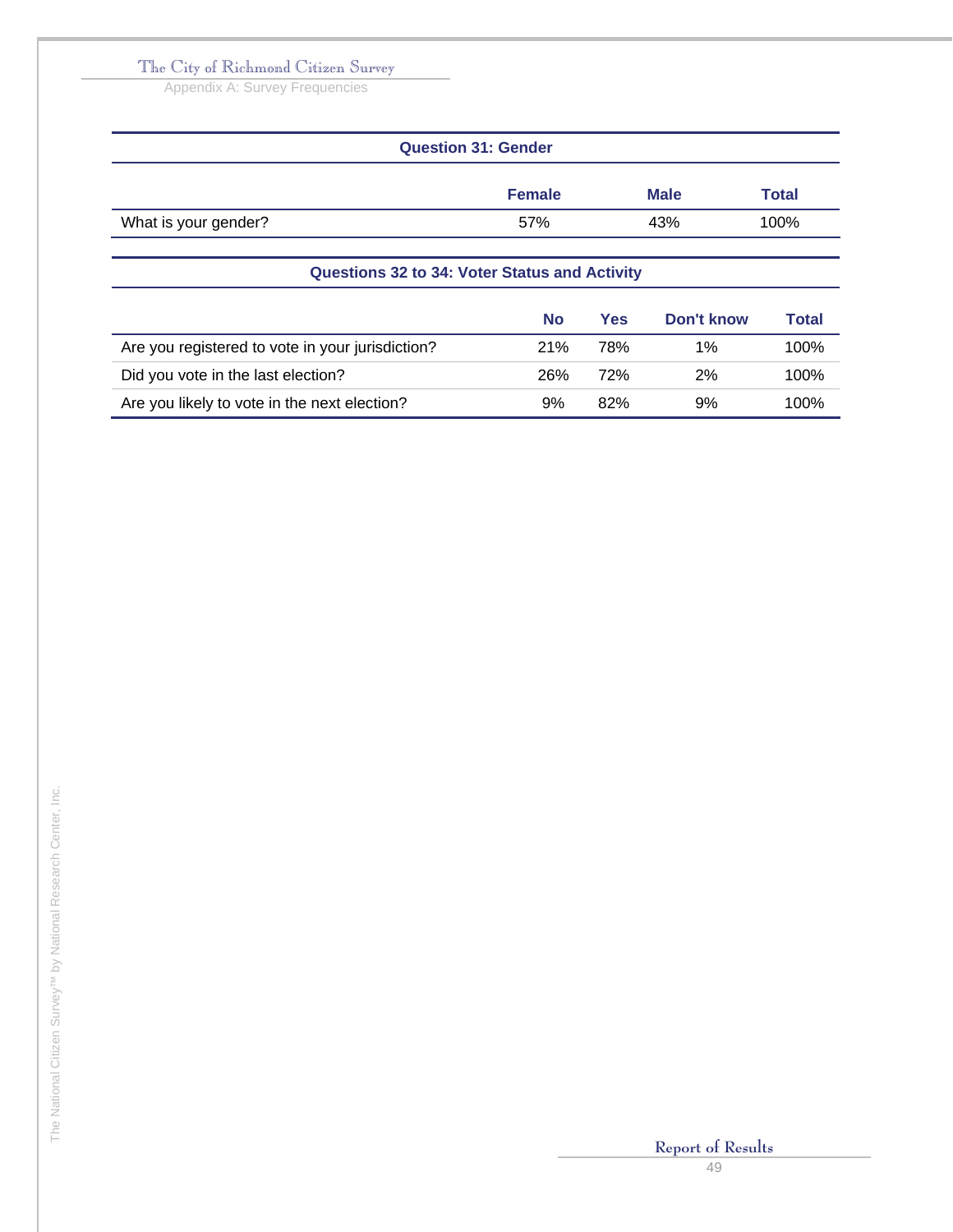# Appendix B: Survey Methodology

The National Citizen Survey™ was developed to provide local jurisdictions an accurate, affordable and easy way to assess and interpret resident opinion about important community issues. While standardization of question wording and survey methods provide the rigor to assure valid results, each jurisdiction has enough flexibility to construct a customized version of The National Citizen Survey<sup>™</sup> that asks residents about key local services and important local issues.

Results offer insight into residents' perspectives about local government performance and as such provide important benchmarks for jurisdictions working on performance measurement. The National Citizen Survey™ is designed to help with budget, land use and strategic planning as well as to communicate with local residents. The National Citizen Survey™ permits questions to test support for local policies and answers to its questions also speak to community trust and involvement in community-building activities as well as to resident demographic characteristics.

# Sampling

Approximately 3,000 households were selected to participate in the survey using a stratified systematic sampling method. $^3$  An individual within each household was selected using the birthday method.4

# Survey Administration

Selected households received three mailings, one week apart, beginning March 19, 2007. The first mailing was a prenotification postcard announcing the upcoming survey. The next mailing contained a letter from the city manager inviting the household to participate, a questionnaire and postage-paid return envelope. The final mailing contained a reminder letter and another survey and postage-paid return envelope. Completed surveys were collected over the following 6 weeks. Households were also able to participate in the survey on the Internet. An alpha-numeric code was assigned to each household and printed on the survey cover letters. This code was used to access the survey online.

The City of Richmond elected to make reminder telephone calls to households that did not respond to the survey after the final survey mailing. National Research Center delivered to the City a list of all available phone numbers for appropriate households. The City contacted those households and requested that each complete and return the survey. On a few occasions, as requested, the City sent a replacement questionnaire for completion.

 3 Systematic sampling is a method that closely approximates random sampling by selecting every Nth address until the desired number of households is chosen.<br><sup>4</sup> The birthdow method is a presse

The birthday method is a process to remove bias in the selection of a person within the household by asking the "person whose birthday has most recently passed" to complete the questionnaire. The underlying assumption in this method is that day of birth has no relationship to the way people respond to surveys but leaving selection of respondent to household members will lead to bias.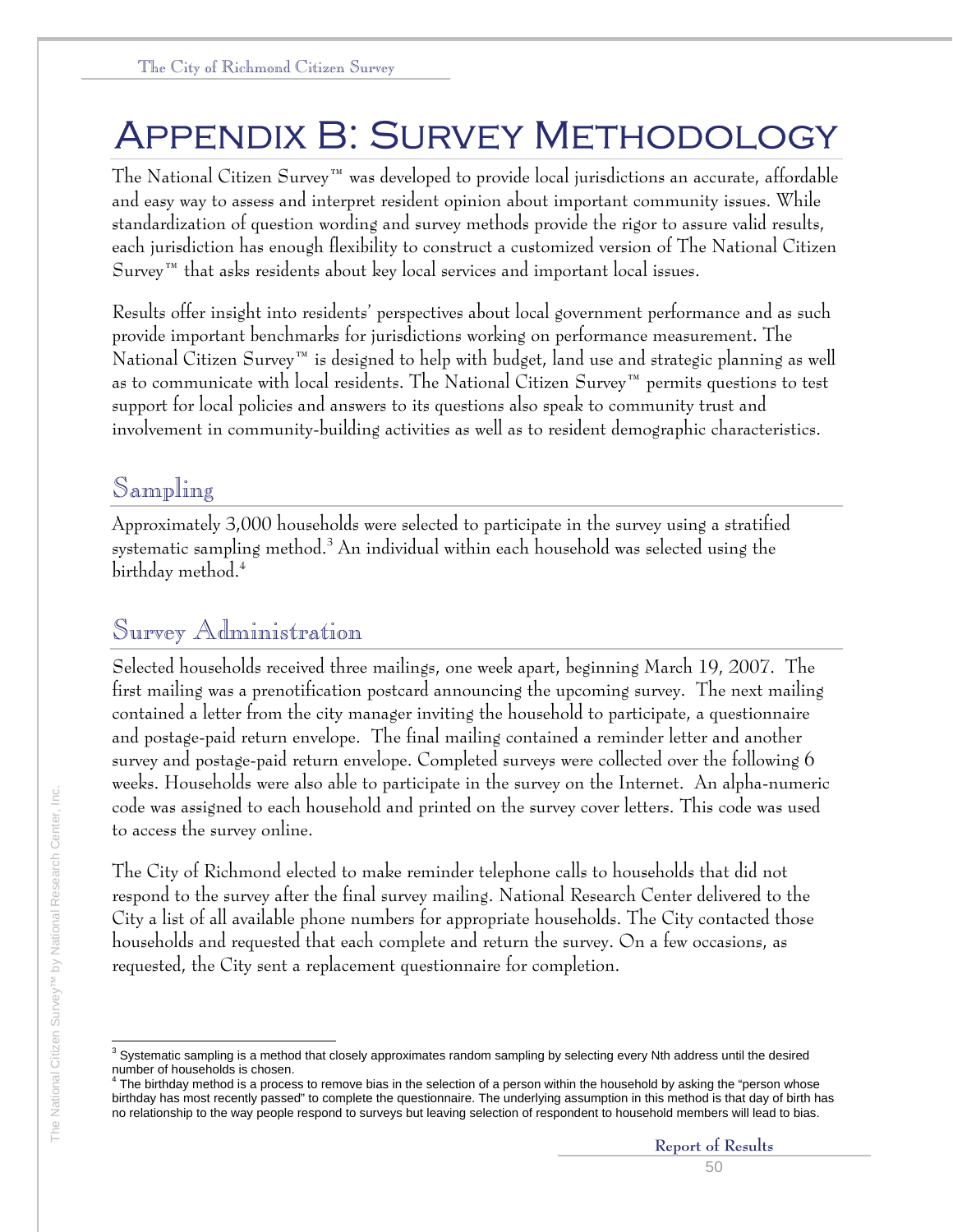Appendix B: Survey Methodology

# Response Rate and Confidence Intervals

Of the 2,859 eligible households, 610 completed the survey providing a response rate of 21%. Approximately 141 addresses sampled were "vacant" or "not found.<sup>5</sup>" In general, the response rates obtained on citizen surveys range from 20% to 40%. The sample of households was selected systematically and impartially from a list of residences in the United States maintained by the U.S. postal service and sold to NRC through an independent vendor. For each household, one adult, selected in an unbiased fashion, was asked to complete the survey. The sample drawn for Richmond used USPS data to approximate the geographic boundaries of the jurisdiction, though some households just outside the city limits may have received surveys. The survey completers who technically do not reside in the jurisdiction may choose to respond to the survey because they feel an affiliation with the jurisdiction and its services. Local governments often have a sphere of influence – providing in-jurisdiction services that perimeter-residents use or even providing services outside the jurisdiction boundaries.

In theory, in 95 cases out of 100, the results based on such samples will differ by no more than 4 percentage points in either direction from what would have been obtained had responses been collected from all Richmond adults. This difference is also called a "margin of error.6 " This difference from the presumed population finding is referred to as the sampling error. For subgroups of responses, the margin of sampling error is larger. In addition to sampling error, the practical difficulties of conducting any survey of the public may introduce other sources of error. For example, the failure of some of the selected adults to participate in the sample or the difficulty of including all sectors of the population, such as residents of some institutions or group residences, may lead to somewhat different results.

# Weighting and Analyzing the Data

The surveys were analyzed using the SPSS statistical package. Frequency distributions and average (mean) ratings are presented in the body of the report.

The demographic characteristics of the sample were compared to those of the City of Richmond as reflected in the information sent by staff to National Research Center, Inc. When necessary, survey results were statistically adjusted to reflect the known population profile.

Generally, two variables are used in a weighting scheme. Known population characteristics are compared to the characteristics of survey respondents. Characteristics chosen as weighting variables are generally selected because they are not in proportion to what is shown in a jurisdiction's demographic profile and because differences in opinion are observed between subgroups of these characteristics. The two socioeconomic characteristics that were used to weight the survey results were tenure and gender/age. Other discrepancies between the whole population and the sample were also aided by the weighting due to the intercorrelation of many

<sup>&</sup>lt;sup>5</sup> "Eligible" households refer to addresses that belong to residences that are not vacant within the City of Richmond.<br><sup>6</sup> The margin of arra use seleviated using the following farmulau 4.06, \* aguare reat (0.35/640). Thi

 $6$  The margin of error was calculated using the following formula: 1.96  $*$  square root (0.25/610). This margin of error is calculated in the most conservative way. The standard error was assumed to be the greatest for a binomial distribution: 50%/50%.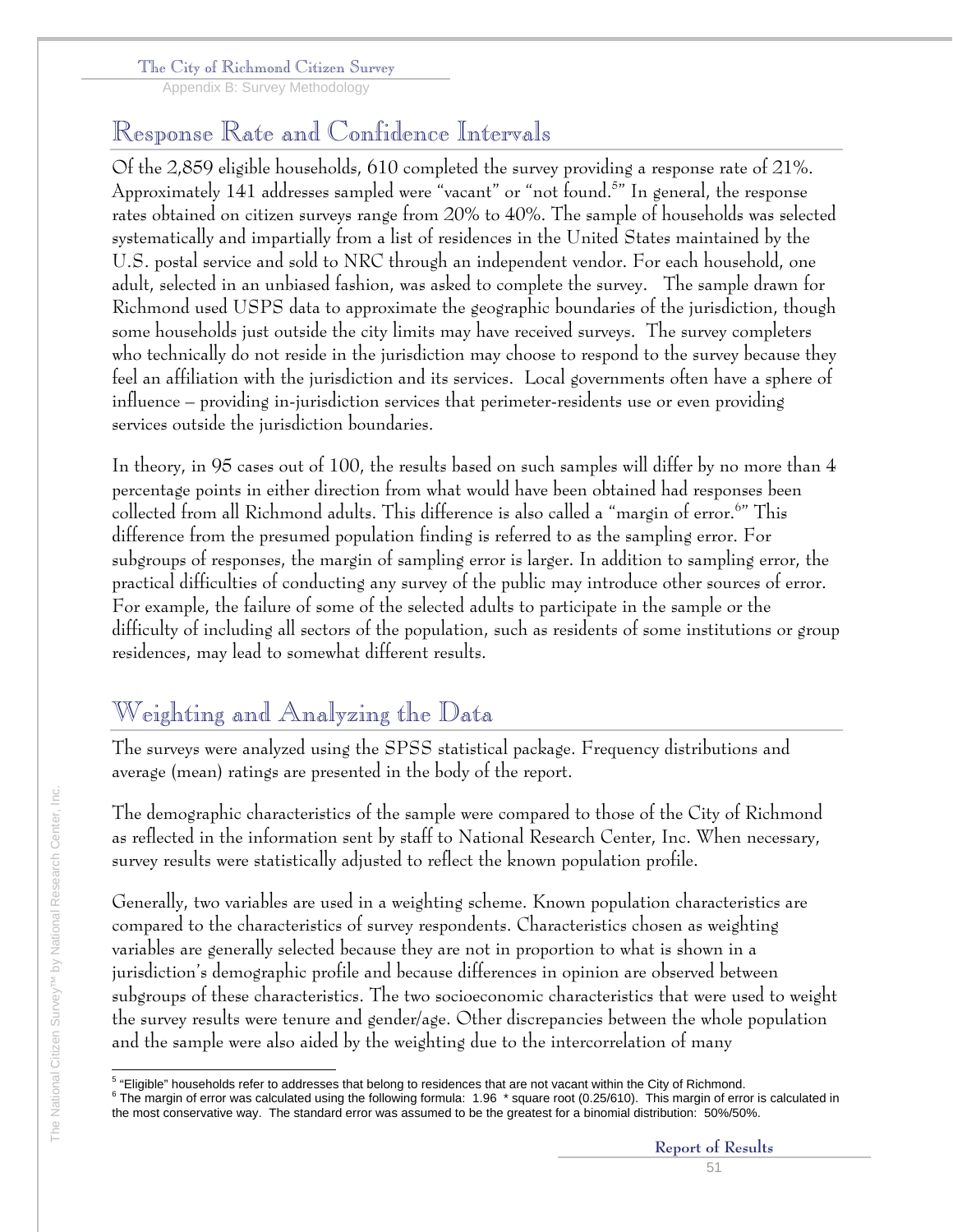Appendix B: Survey Methodology

socioeconomic characteristics, although the percentages are not always identical in the sample compared to the population norms. The results of the weighting scheme are presented in the table on the following page.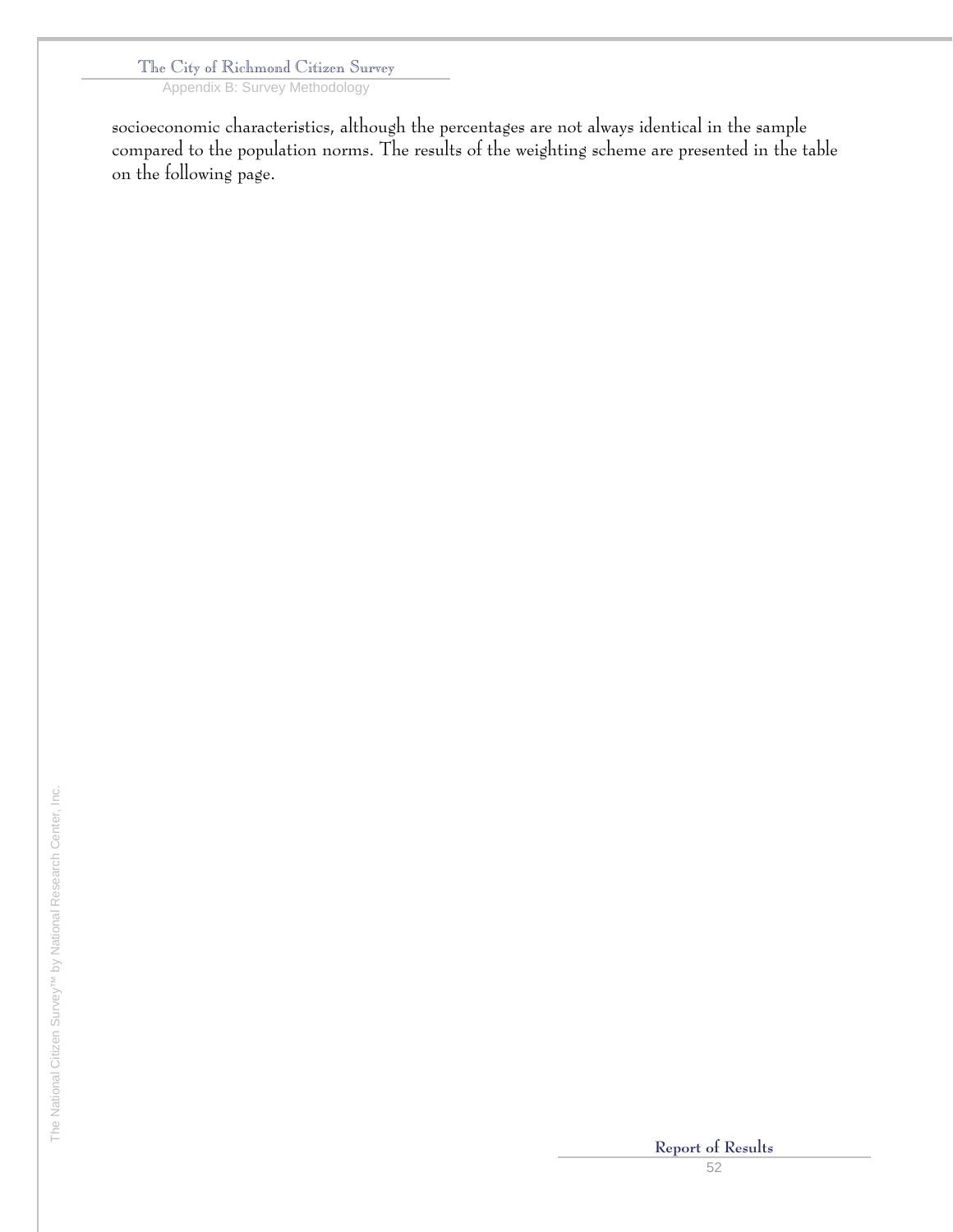Appendix B: Survey Methodology

| Weighting Scheme for the City of Richmond Citizen Survey |                                    |                                         |                                       |  |  |  |  |  |
|----------------------------------------------------------|------------------------------------|-----------------------------------------|---------------------------------------|--|--|--|--|--|
| <b>Respondent</b><br><b>Characteristics</b>              | <b>Population Norm<sup>7</sup></b> | <b>Unweighted</b><br><b>Survey Data</b> | <b>Weighted Survey</b><br><b>Data</b> |  |  |  |  |  |
| <b>Tenure</b>                                            |                                    |                                         |                                       |  |  |  |  |  |
| <b>Rent Home</b>                                         | 47%                                | 22%                                     | 47%                                   |  |  |  |  |  |
| Own Home                                                 | 53%                                | 78%                                     | 53%                                   |  |  |  |  |  |
| <b>Type of Housing Unit</b>                              |                                    |                                         |                                       |  |  |  |  |  |
| Single-Family Detached                                   | 57%                                | 68%                                     | 54%                                   |  |  |  |  |  |
| Attached                                                 | 43%                                | 32%                                     | 46%                                   |  |  |  |  |  |
| <b>Ethnicity</b>                                         |                                    |                                         |                                       |  |  |  |  |  |
| Non-Hispanic                                             | 73%                                | 84%                                     | 78%                                   |  |  |  |  |  |
| Hispanic                                                 | 27%                                | 16%                                     | 22%                                   |  |  |  |  |  |
| Race                                                     |                                    |                                         |                                       |  |  |  |  |  |
| White/Caucasian                                          | 31%                                | 45%                                     | 37%                                   |  |  |  |  |  |
| Non-White                                                | 69%                                | 55%                                     | 63%                                   |  |  |  |  |  |
| <b>Gender</b>                                            |                                    |                                         |                                       |  |  |  |  |  |
| Female                                                   | 52%                                | 61%                                     | 56%                                   |  |  |  |  |  |
| Male                                                     | 48%                                | 39%                                     | 44%                                   |  |  |  |  |  |
| Age                                                      |                                    |                                         |                                       |  |  |  |  |  |
| 18-34                                                    | 35%                                | 10%                                     | 29%                                   |  |  |  |  |  |
| 35-54                                                    | 40%                                | 37%                                     | 41%                                   |  |  |  |  |  |
| $55+$                                                    | 25%                                | 53%                                     | 30%                                   |  |  |  |  |  |
| <b>Gender and Age</b>                                    |                                    |                                         |                                       |  |  |  |  |  |
| Females 18-34                                            | 17%                                | 7%                                      | 18%                                   |  |  |  |  |  |
| Females 35-54                                            | 21%                                | 24%                                     | 22%                                   |  |  |  |  |  |
| Females 55+                                              | 14%                                | 30%                                     | 17%                                   |  |  |  |  |  |
| <b>Males 18-34</b>                                       | 18%                                | 3%                                      | 12%                                   |  |  |  |  |  |
| <b>Males 35-54</b>                                       | 19%                                | 13%                                     | 20%                                   |  |  |  |  |  |
| Males 55+                                                | 11%                                | 23%                                     | 12%                                   |  |  |  |  |  |

7 Source: 2000 Census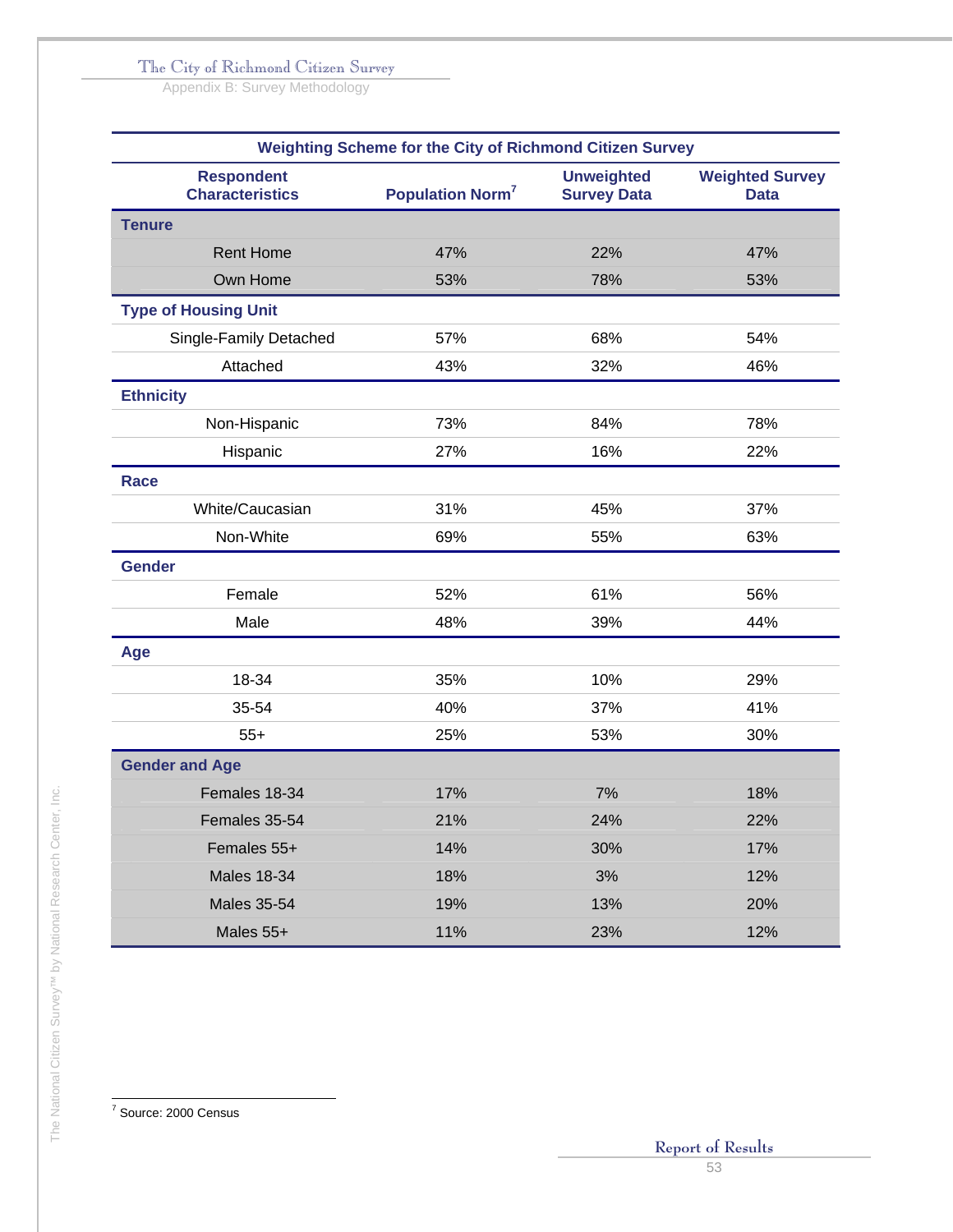# **APPENDIX C: SURVEY MATERIALS**

The following pages contain copies of the survey materials sent to randomly selected households within the City of Richmond. All households selected for inclusion in the study were first sent a prenotification postcard informing them that they would be receiving a questionnaire within the following week. A week later, a cover letter and survey were sent, with a postage paid return envelope. Two weeks later a second cover letter and survey were sent. The second cover letter asked that those who had responded not do so again, while urging those who had not yet returned their surveys to please do so.

The National Citizen Survey™ by National Research Center, Inc.

The National Citizen Survey<sup>TM</sup> by National Research Center, Inc.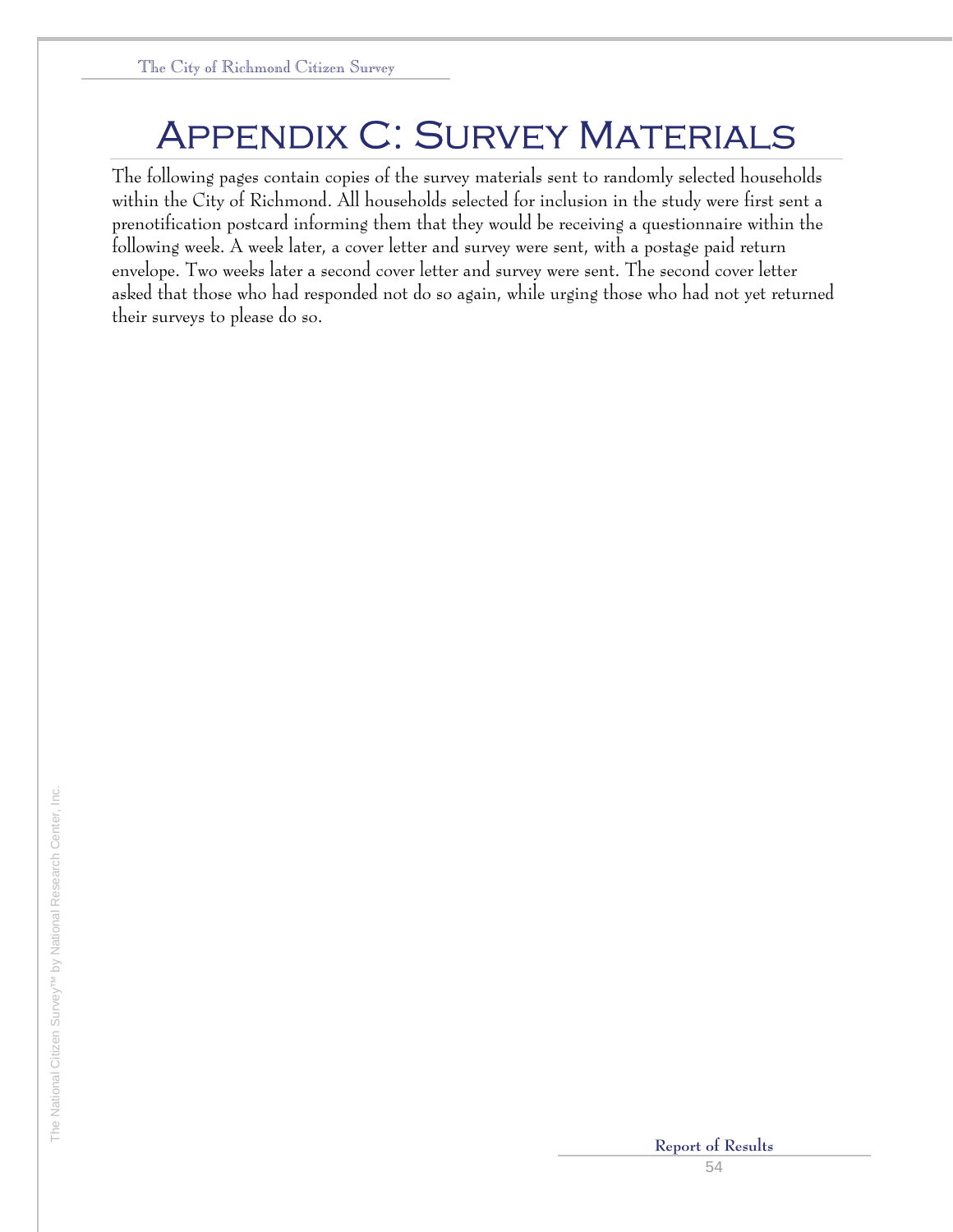

Presorted First Class Mail US Postage PAID Boulder, CO Permit NO. 94



**City Manager's Office** 1401 Marina Way South P.O. Box 4046 Richmond, CA 94804

Presorted First Class Mail US Postage PAID Boulder, CO Permit NO. 94



Presorted First Class Mail US Postage PAID Boulder, CO Permit NO. 94



City Manager's Office 1401 Marina Way South P.O. Box 4046 Richmond, CA 94804

Presorted First Class Mail US Postage PAID Boulder, CO Permit NO. 94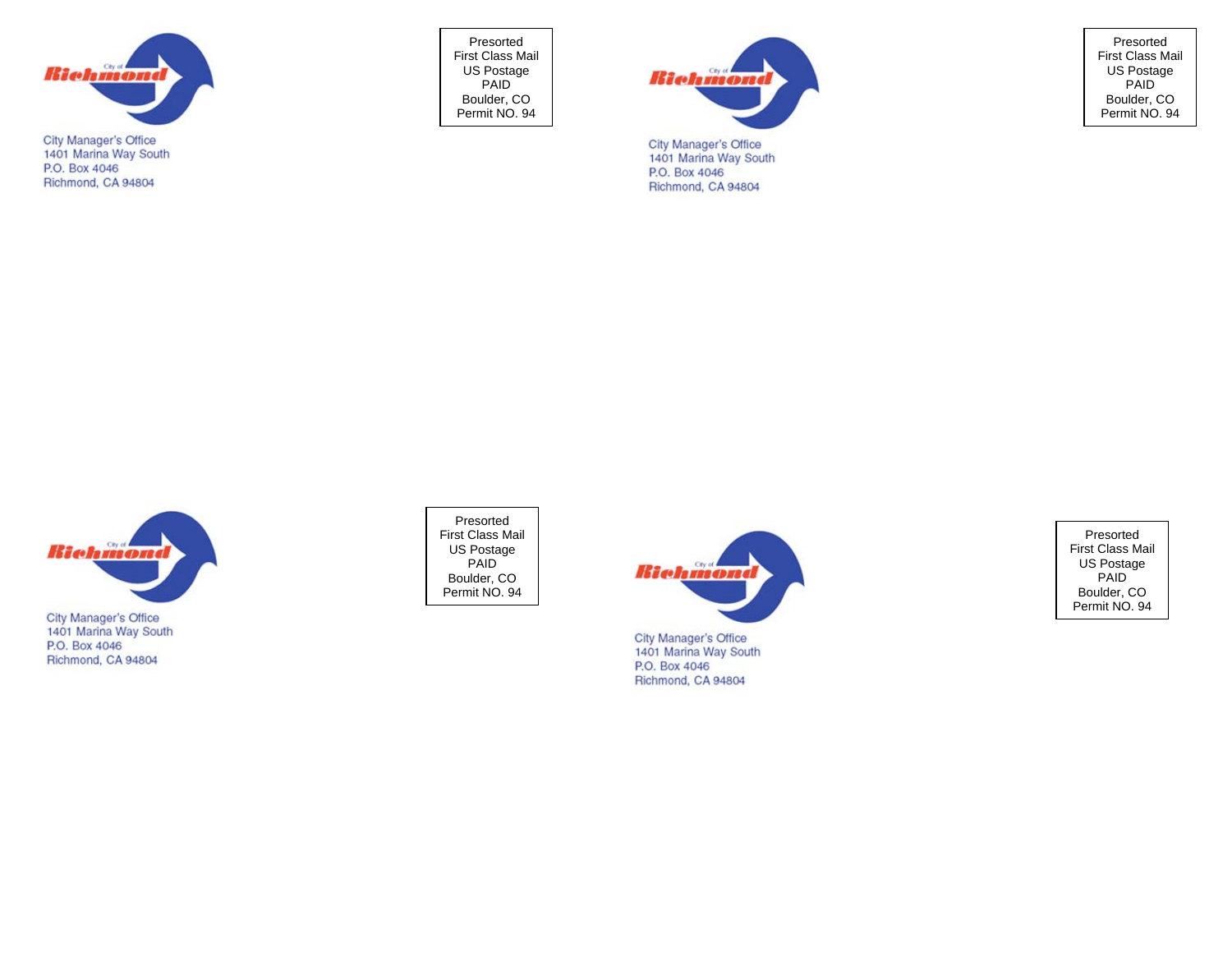Dear City of Richmond Resident,

Your household has been randomly selected to participate in a community survey about the City of Richmond. You will receive a copy of the survey next week in the mail with instructions for completing and returning it. Please be assured that your answers will be kept anonymous. Thank you in advance for helping us improve City services!

Sincerely,

William A. Lindsay City Manager/ Gerente de la Ciudad

Estimado(a) residente de la Ciudad de Richmond,

Su hogar ha sido seleccionado para participar en una encuesta anónima de la comunidad de la Ciudad de Richmond. Usted recibirá una copia de la

encuesta la próxima semana por correo con instrucciones para completarla y regresarla. Gracias de antemano por ayudarnos a mejorar los servicios de la Ciudad!

Atentamente,

Estimado(a) residente de la Ciudad de Richmond,

Su hogar ha sido seleccionado para participar en una encuesta anónima de la comunidad de la Ciudad de Richmond. Usted recibirá una copia de la

encuesta la próxima semana por correo con instrucciones para completarla y regresarla. Gracias de antemano por ayudarnos a mejorar los servicios de la Ciudad!

Atentamente,

Dear City of Richmond Resident,

Your household has been randomly selected to participate in a community survey about the City of Richmond. You will receive a copy of the survey next week in the mail with instructions for completing and returning it. Please be assured that your answers will be kept anonymous. Thank you in advance for helping us improve City services!

Sincerely,

Estimado(a) residente de la Ciudad de Richmond,

Su hogar ha sido seleccionado para participar en una encuesta anónima de la comunidad de la Ciudad de Richmond. Usted recibirá una copia de la encuesta la próxima semana por correo con instrucciones para completarla y regresarla. Gracias de antemano por ayudarnos a mejorar los servicios de la Ciudad!

Atentamente,

Estimado(a) residente de la Ciudad de Richmond,

Su hogar ha sido seleccionado para participar en una encuesta anónima de la comunidad de la Ciudad de Richmond. Usted recibirá una copia de la

encuesta la próxima semana por correo con instrucciones para completarla y regresarla. Gracias de antemano por ayudarnos a mejorar los servicios de la Ciudad!

William A. Lindsay City Manager/ Gerente de la Ciudad

Dear City of Richmond Resident,

Your household has been randomly selected to participate in a community survey about the City of Richmond. You will receive a copy of the survey next week in the mail with instructions for completing and returning it. Please be assured that your answers will be kept anonymous. Thank you in advance for helping us improve City services!

Sincerely,

William A. Lindsay City Manager/ Gerente de la Ciudad

Dear City of Richmond Resident,

Your household has been randomly selected to participate in a community survey about the City of Richmond. You will receive a copy of the survey next week in the mail with instructions for completing and returning it. Please be assured that your answers will be kept anonymous. Thank you in advance for helping us improve City services!

Sincerely,

Atentamente,

William A. Lindsay City Manager/ Gerente de la Ciudad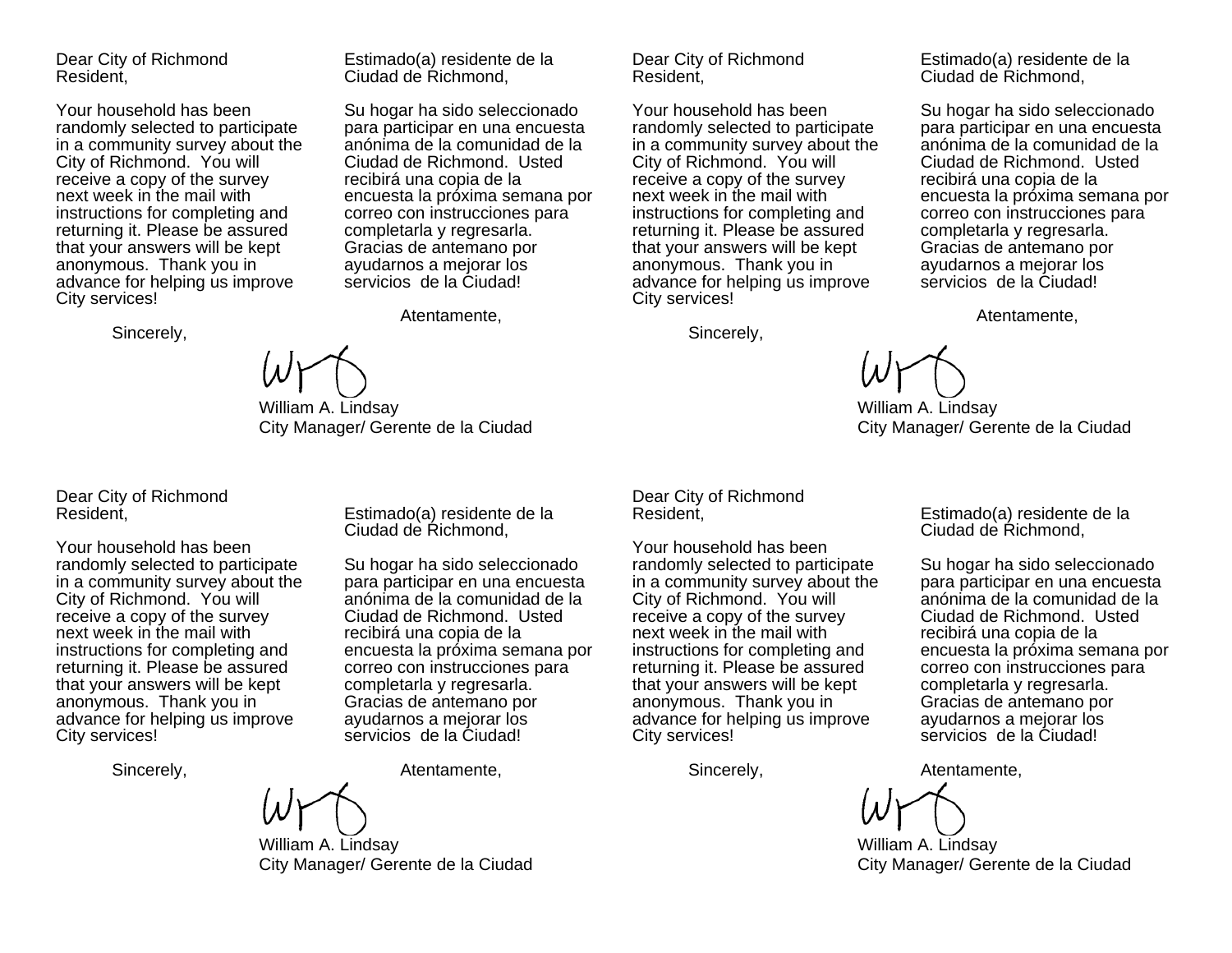

March 2007

Dear Richmond Resident:

The City of Richmond wants to know what you think about our community and City services. You have been randomly selected to participate in Richmond's 2007 Community Survey.

En este documento la Ciudad le da a usted una oportunidad importante para decirnos lo que piensa de los servicios de la Ciudad, y su opinión de la calidad de vida aquí en Richmond. Se seleccionó su hogar al azar para participar en esta encuesta. Si usted no puede hacer la encuesta incluida en inglés, por favor llámenos al número 510-231-3031 para pedir una copia de la encuesta en español. Todas sus respuestas quedarán completamente anónimas. ¡Esperamos sus opiniones! Favor de entregar la encuesta en el sobre adjunto, con el costo postal pagado. Muchas gracias.

Please take a few minutes to fill out the enclosed Community Survey. Your answers will help the City Council make decisions that affect our community. You should find the questions interesting and we will definitely find your answers useful. Please participate!

**To get a representative sample of Richmond residents, the adult (anyone 18 years or older) in your household who most recently had a birthday should complete this survey. Year of birth of the adult does not matter.** 

Please have the appropriate member of the household spend a few minutes to answer all the questions and return the survey in the enclosed postage-paid envelope. **Your responses will remain completely anonymous.** 

You may complete the survey online, if you would prefer, at http://www.n-r-c.com/survey/richmond.htm. To complete the survey online, you will need to enter the special code printed in the upper left corner of this letter.

Your participation in this survey is very important – especially since your household is one of only a small number of households being surveyed. If you have any questions about the Community Survey, please call 510-231-3031. Please help us shape the future of Richmond. Thank you for your time and participation.

Sincerely,

William A. Lindsay City Manager/ Gerente de la Ciudad

1401 MARINA WAY SOUTH, P.O. BOX 4046, RICHMOND, CA 94804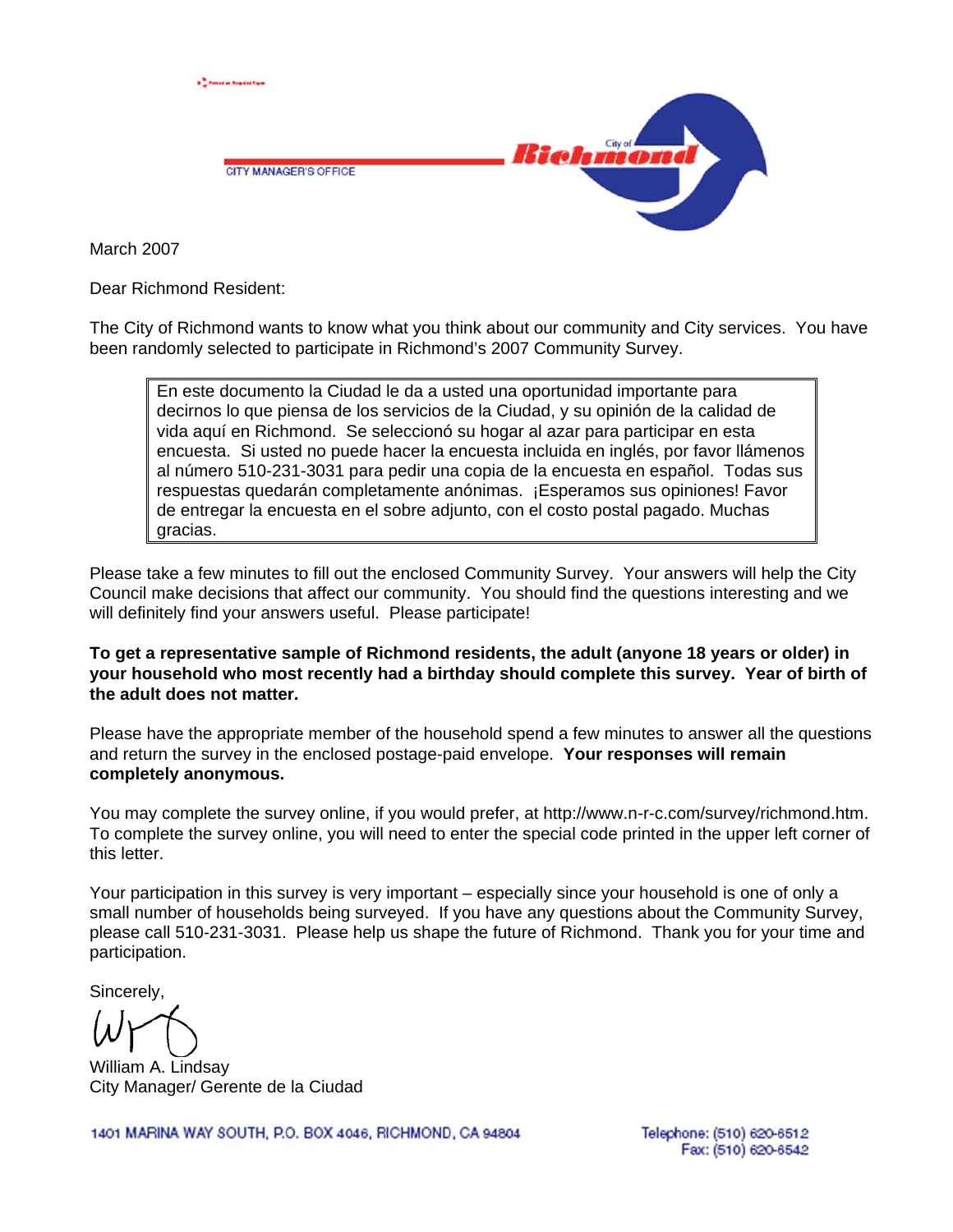

April 2007

Dear Richmond Resident:

About one week ago, you should have received a copy of the enclosed survey. If you completed it and sent it back, we thank you for your time and ask you to discard this survey. Please do not respond twice. If you have not had a chance to complete the survey, we would appreciate your response. The City of Richmond wants to know what you think about our community and City services. You have been randomly selected to participate in the City of Richmond Community Survey.

Hace como una semana, usted debió de haber recibido una copia de la encuesta. Si ya la completó y la regresó, le agradecemos por su tiempo y le pedimos que no llene esta encuesta. En este documento la Ciudad le da a usted una oportunidad importante para decirnos lo que piensa de los servicios de la Ciudad, y su opinión de la calidad de vida aquí en Richmond. Se seleccionó su hogar al azar para participar en esta encuesta. Si usted no puede hacer la encuesta incluida en inglés, por favor llámenos al número 510- 231-3031 para pedir una copia de la encuesta en español. Todas sus respuestas quedarán completamente anónimas. ¡Esperamos sus opiniones! Favor de entregar la encuesta en el sobre adjunto, con el costo postal pagado. Muchas gracias.

Please take a few minutes to fill out the enclosed Community Survey. Your answers will help the City Council make decisions that affect our community. You should find the questions interesting and we will definitely find your answers useful. Please participate!

**To get a representative sample of Richmond residents, the adult (anyone 18 years or older) in your household who most recently had a birthday should complete this survey. Year of birth of the adult does not matter.** 

Please have the appropriate member of the household spend a few minutes to answer all the questions and return the survey in the enclosed postage-paid envelope. **Your responses will remain completely anonymous.** 

You may complete the survey online, if you would prefer, at http://www.n-r-c.com/survey/richmond.htm. To complete the survey online, you will need to enter the special code printed in the upper left corner of this letter.

Your participation in this survey is very important – especially since your household is one of only a small number of households being surveyed. If you have any questions about the Community Survey, please call 510-231-3031. Please help us shape the future of Richmond. Thank you for your time and participation.

Sincerely,

William A. Lindsay City Manager/ Gerente de la Ciudad

1401 MARINA WAY SOUTH, P.O. BOX 4046, RICHMOND, CA 94804

Telephone: (510) 620-6512 Fax: (510) 620-6542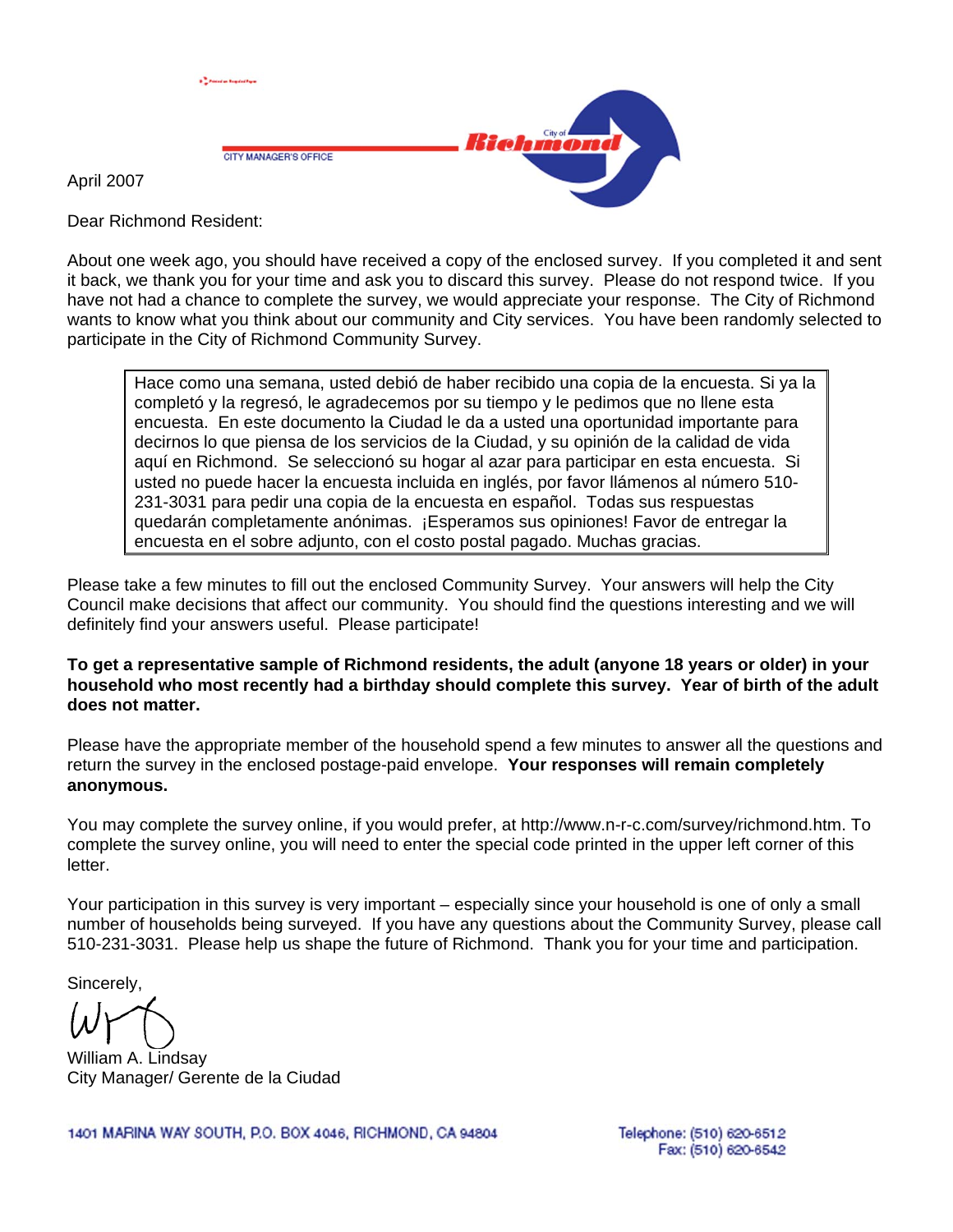# The City of Richmond 2007 community Survey

 **Please complete this questionnaire if you are the adult (age 18 or older) in the household who most recently had a birthday. The adult's year of birth does not matter. Please circle the response that most closely represents your opinion for each question. Your responses are anonymous and will be reported in group form only.** 

#### **1. Please circle the number that comes closest to your opinion for each of the following questions:**

|                                                           | Excellent | Good | Fair | Poor | Don't know |
|-----------------------------------------------------------|-----------|------|------|------|------------|
|                                                           |           |      |      |      |            |
|                                                           |           |      |      |      |            |
| How do you rate Richmond as a place to raise children? 1  |           |      |      |      |            |
|                                                           |           |      |      |      |            |
|                                                           |           |      |      |      |            |
| How do you rate the overall quality of life in Richmond?1 |           |      |      |      |            |

#### **2. Please rate each of the following characteristics as they relate to Richmond as a whole:**

|                                                            | Excellent | Good           | <u>Fair</u> | Poor | Don't know |
|------------------------------------------------------------|-----------|----------------|-------------|------|------------|
|                                                            |           |                |             |      | h          |
| Openness and acceptance of the community towards people of |           |                |             |      |            |
|                                                            |           | $\overline{2}$ | 3           |      | 5          |
|                                                            |           |                |             |      |            |
|                                                            |           |                | 3           |      | 5          |
|                                                            |           |                |             |      |            |
|                                                            |           |                |             |      |            |
|                                                            |           |                |             |      |            |
|                                                            |           |                |             |      | h.         |
|                                                            |           |                |             |      |            |
|                                                            |           |                |             |      | 5          |
|                                                            |           |                |             |      |            |
|                                                            |           |                |             |      |            |
|                                                            |           |                |             |      |            |
|                                                            |           |                |             |      |            |
|                                                            |           |                |             |      |            |
|                                                            |           |                |             |      |            |
|                                                            |           |                |             |      |            |
|                                                            |           |                |             | 4    | 5          |
|                                                            |           |                |             |      |            |
| Overall quality of new development in Richmond 1           |           |                |             |      |            |

#### **3. Please rate the speed of growth in the following categories in Richmond over the past 2 years:**

| Much     | Somewhat | Right  | Somewhat | Much     | Don't |
|----------|----------|--------|----------|----------|-------|
| too slow | too slow | amount | too fast | too fast | know  |
|          |          |        |          |          |       |
|          |          |        |          |          |       |
|          |          |        |          |          |       |

#### **4. To what degree, if at all, are the following problems in Richmond:**

|                                                                | Not a   | Minor   | Moderate | Major                       | Don't |
|----------------------------------------------------------------|---------|---------|----------|-----------------------------|-------|
|                                                                | problem | problem | problem  | problem                     | know  |
| Crime                                                          |         |         |          |                             |       |
|                                                                |         |         |          |                             |       |
|                                                                |         |         |          |                             |       |
|                                                                |         |         |          |                             |       |
| Graffiti                                                       |         |         |          |                             |       |
|                                                                |         |         |          |                             |       |
|                                                                |         |         |          |                             |       |
| Taxes                                                          |         |         |          |                             |       |
|                                                                |         |         |          |                             |       |
|                                                                |         |         |          |                             |       |
|                                                                |         |         |          |                             |       |
| Weeds.                                                         |         |         |          |                             |       |
| Absence of communications from the City of Richmond translated |         |         |          |                             |       |
|                                                                |         |         |          |                             |       |
|                                                                |         |         |          | Continued on following page |       |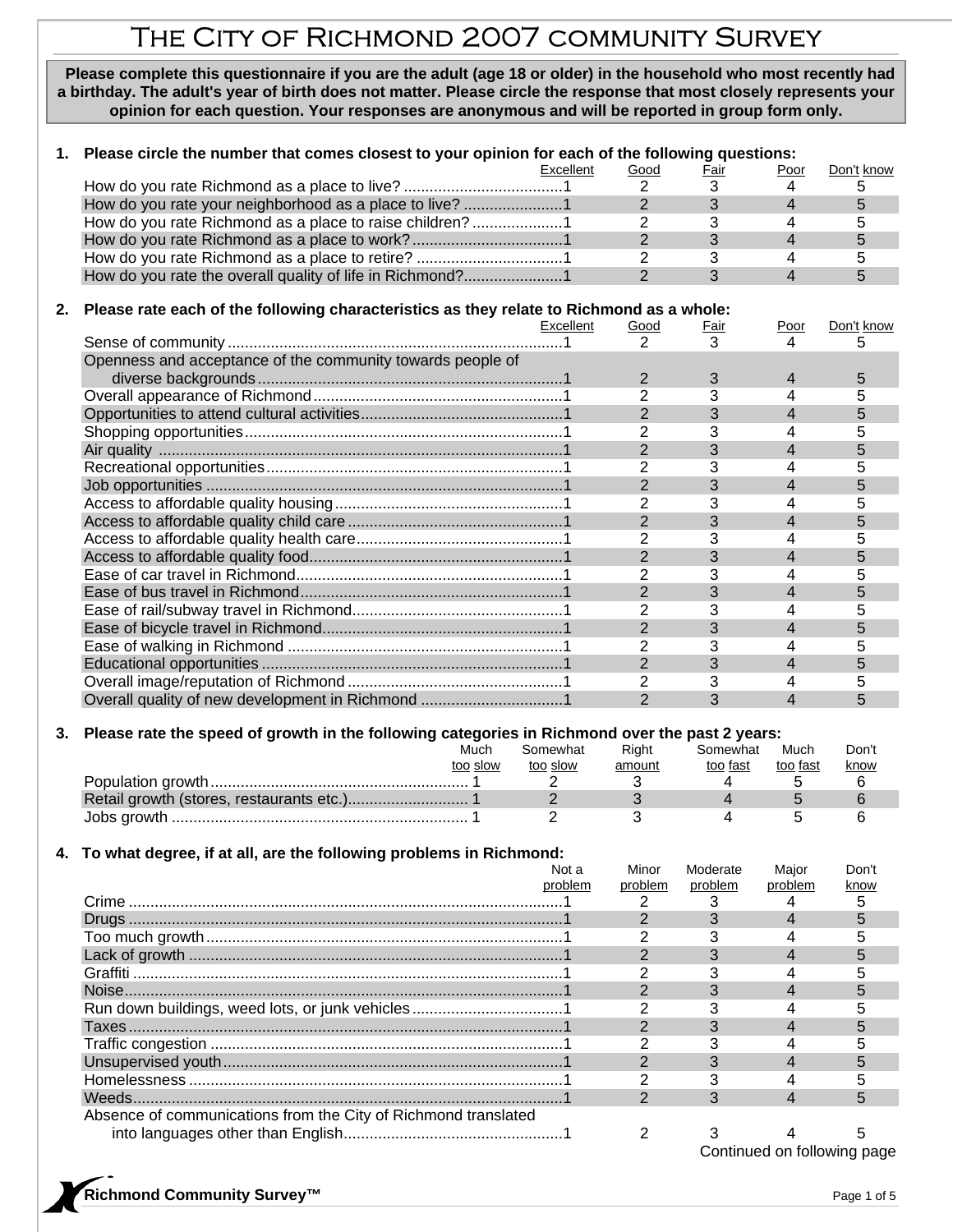|          |                                                                                                                                                                                                      |              |                                             |                |                |                     | The City of Richmond |
|----------|------------------------------------------------------------------------------------------------------------------------------------------------------------------------------------------------------|--------------|---------------------------------------------|----------------|----------------|---------------------|----------------------|
|          | 4. Continued: To what degree, if at all, are the following problems in Richmond:                                                                                                                     |              |                                             |                |                |                     |                      |
|          |                                                                                                                                                                                                      |              | Not a                                       | Minor          | Moderate       | Major               | Don't                |
|          |                                                                                                                                                                                                      |              | problem                                     | problem        | problem        | problem             | <u>know</u>          |
|          |                                                                                                                                                                                                      |              |                                             | 2              | 3              | 4                   | 5                    |
|          |                                                                                                                                                                                                      |              |                                             | $\overline{2}$ | 3              | $\overline{4}$      | 5                    |
|          |                                                                                                                                                                                                      |              |                                             | $\overline{2}$ | 3              | $\overline{4}$      | 5                    |
|          | Residents' inadequate job skills to obtain local jobs 1                                                                                                                                              |              |                                             | $\overline{2}$ | 3              | $\overline{4}$      | 5                    |
|          |                                                                                                                                                                                                      |              |                                             | $\overline{2}$ | 3              | $\overline{4}$      | 5                    |
|          |                                                                                                                                                                                                      |              |                                             | 2              | 3              | 4                   | 5                    |
|          | Please rate how safe you feel from the following occurring to you in Richmond:                                                                                                                       |              |                                             |                |                |                     |                      |
| 5.       |                                                                                                                                                                                                      | Very         | Somewhat                                    | Neither safe   | Somewhat       | Very                | Don't                |
|          |                                                                                                                                                                                                      | safe         | safe                                        | nor unsafe     | unsafe         | unsafe              | know                 |
|          |                                                                                                                                                                                                      |              | $\overline{2}$                              | 3              | 4              | 5                   | 6                    |
|          |                                                                                                                                                                                                      |              | $\overline{2}$                              | 3              | $\overline{4}$ | $5\phantom{1}$      | 6                    |
|          |                                                                                                                                                                                                      |              | $\overline{2}$                              | 3              | 4              | 5                   | 6                    |
|          |                                                                                                                                                                                                      |              |                                             |                |                |                     |                      |
| 6.       | Please rate how safe you feel:                                                                                                                                                                       |              |                                             |                |                |                     |                      |
|          |                                                                                                                                                                                                      | Very         | Somewhat                                    | Neither safe   | Somewhat       | Very                | Don't                |
|          |                                                                                                                                                                                                      | safe         | safe                                        | nor unsafe     | unsafe         | unsafe              | know                 |
|          |                                                                                                                                                                                                      |              | $\overline{2}$                              | 3              | 4              | 5                   | 6                    |
|          |                                                                                                                                                                                                      |              | $\overline{2}$                              | 3              | $\overline{4}$ | 5                   | 6                    |
|          |                                                                                                                                                                                                      |              | 2                                           | 3              | $\overline{4}$ | 5                   | 6                    |
|          |                                                                                                                                                                                                      |              | $\overline{2}$                              | 3              | $\overline{4}$ | 5                   | 6                    |
|          |                                                                                                                                                                                                      |              | $\overline{2}$                              | 3              | 4              | 5                   | 6                    |
|          |                                                                                                                                                                                                      |              | $\overline{2}$                              | $\overline{3}$ | $\overline{4}$ | 5                   | 6                    |
|          | During the past twelve months, were you or anyone in your household the victim of any crime?<br>$\bigcirc$ No $\rightarrow$ Go to question #9                                                        |              | $\circ$ Yes $\rightarrow$ Go to question #8 |                |                | $Q$ Don't know      |                      |
| 8.<br>9. | If yes, was this crime (these crimes) reported to the police?<br>O Yes<br>$\bigcirc$ No<br>In the last 12 months, about how many times, if ever, have you or other household members participated in | O Don't know |                                             |                |                |                     |                      |
|          | the following activities in Richmond?                                                                                                                                                                |              |                                             | Once or        | 3 to 12        | 13 to 26            | More than            |
|          |                                                                                                                                                                                                      |              | Never                                       | twice          | times          | times               | 26 times             |
|          |                                                                                                                                                                                                      |              |                                             | $\overline{2}$ | 3              | 4                   | 5                    |
|          |                                                                                                                                                                                                      |              |                                             | $\overline{2}$ | 3              | $\overline{4}$      | 5                    |
|          |                                                                                                                                                                                                      |              |                                             | $\overline{2}$ | 3              | 4                   | 5                    |
|          |                                                                                                                                                                                                      |              |                                             | $\overline{2}$ | 3              | $\overline{4}$      | 5                    |
|          |                                                                                                                                                                                                      |              |                                             | 2              | 3              | 4                   | 5                    |
|          | Attended a meeting of local elected officials or other local public                                                                                                                                  |              |                                             |                |                |                     |                      |
|          |                                                                                                                                                                                                      |              |                                             | 2              | 3              | $\overline{4}$      | 5                    |
|          | Watched a meeting of local elected officials or other local public                                                                                                                                   |              |                                             |                |                |                     |                      |
|          |                                                                                                                                                                                                      |              |                                             | $\overline{2}$ | 3              | 4                   | 5                    |
|          | Recycled used paper, cans or bottles from your home1                                                                                                                                                 |              |                                             | $\overline{2}$ | 3              | $\overline{4}$      | 5                    |
|          | Volunteered your time to some group/activity in Richmond 1                                                                                                                                           |              |                                             | 2              | 3              | 4                   | 5                    |
|          | Used the Internet to conduct business with Richmond 1                                                                                                                                                |              |                                             | $\overline{2}$ | 3              | $\overline{4}$      | 5                    |
|          |                                                                                                                                                                                                      |              |                                             | $\overline{2}$ | 3              | 4                   | 5                    |
|          | Used COR Connect (citizen request tracking system)1                                                                                                                                                  |              |                                             | $\overline{2}$ | 3              | $\overline{4}$<br>4 | 5                    |
|          | 10. How do you rate the quality of each of the following services in Richmond?                                                                                                                       |              |                                             | 2              | 3              |                     | 5                    |
|          |                                                                                                                                                                                                      |              | Excellent                                   | Good           | <u>Fair</u>    | Poor                | Don't know           |
|          |                                                                                                                                                                                                      |              |                                             | $\overline{2}$ | 3              | 4                   | 5                    |
|          |                                                                                                                                                                                                      |              |                                             | $\overline{2}$ | 3              | 4                   | 5                    |
|          |                                                                                                                                                                                                      |              |                                             | 2              | 3              | 4                   | 5                    |
|          |                                                                                                                                                                                                      |              |                                             | $\overline{2}$ | 3              | $\overline{4}$      | 5                    |

Fire prevention and education...............................................................1 2 3 4 5

Garbage collection.................................................................................1 2 3 4 5 Recycling ...............................................................................................1 2 3 4 5

Continued on following page



Traffic enforcement................................................................................1 2 3 4 5

Yard waste pick-up ................................................................................1 2 3 4 5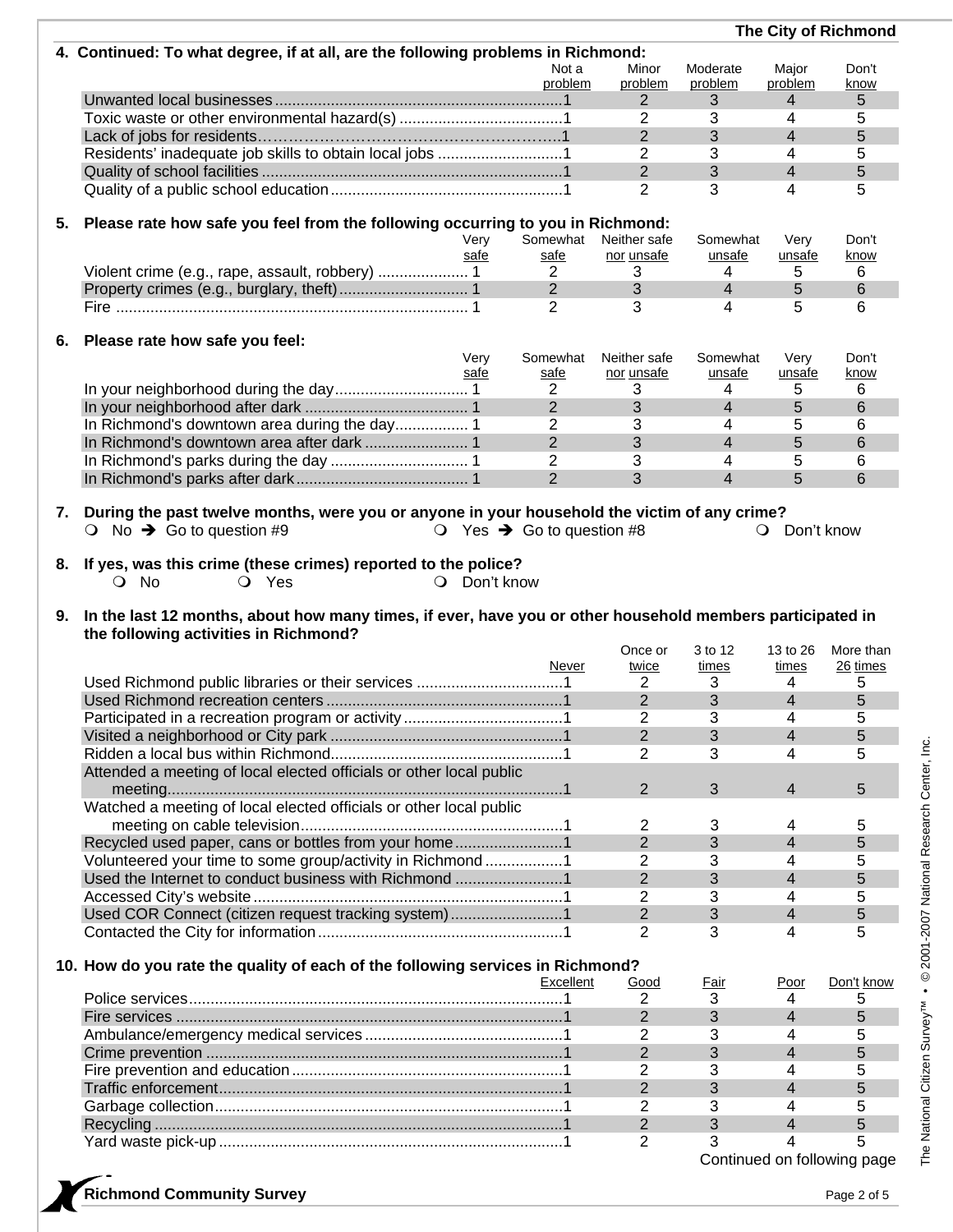|                                                                                                             |                                              |                     |                   |                          | The City of Richmond |
|-------------------------------------------------------------------------------------------------------------|----------------------------------------------|---------------------|-------------------|--------------------------|----------------------|
| 10. Continued: How do you rate the quality of each of the following services in Richmond?                   |                                              |                     |                   |                          |                      |
|                                                                                                             | Excellent                                    | Good                | <u>Fair</u>       | <u>Poor</u>              | Don't know           |
|                                                                                                             |                                              | $\overline{2}$      | 3                 | 4                        | 5                    |
|                                                                                                             |                                              | 2                   | 3                 | 4                        | 5                    |
|                                                                                                             |                                              | $\overline{2}$<br>2 | 3<br>3            | 4<br>4                   | 5<br>5               |
|                                                                                                             |                                              | $\overline{2}$      | 3                 | $\overline{4}$           | 5                    |
|                                                                                                             |                                              | $\overline{2}$      | 3                 | 4                        | 5                    |
|                                                                                                             |                                              | $\overline{2}$      | 3                 | 4                        | 5                    |
|                                                                                                             |                                              | 2                   | 3                 | 4                        | 5                    |
|                                                                                                             |                                              | $\overline{2}$      | 3                 | 4                        | 5                    |
|                                                                                                             |                                              | 2                   | 3                 | 4                        | 5                    |
|                                                                                                             |                                              | $\overline{2}$      | 3                 | 4                        | 5                    |
|                                                                                                             |                                              | 2                   | 3                 | 4                        | 5                    |
|                                                                                                             |                                              | $\overline{2}$      | 3                 | 4                        | 5                    |
|                                                                                                             |                                              | 2                   | 3                 | 4                        | 5                    |
|                                                                                                             |                                              | $\overline{2}$      | 3                 | $\overline{4}$           | 5                    |
|                                                                                                             |                                              | 2                   | 3                 | 4                        | 5                    |
|                                                                                                             |                                              | $\overline{2}$      | 3                 | 4                        | 5                    |
|                                                                                                             |                                              | 2                   | 3                 | 4                        | 5                    |
|                                                                                                             |                                              | $\overline{2}$      | 3                 | 4                        | 5                    |
| Code enforcement (weeds, abandoned buildings, etc) 1                                                        |                                              | 2                   | 3                 | 4                        | 5                    |
|                                                                                                             |                                              | $\overline{2}$      | 3                 | 4                        | 5                    |
|                                                                                                             |                                              | 2<br>$\overline{2}$ | 3<br>3            | 4<br>4                   | 5<br>5               |
|                                                                                                             |                                              | 2                   | 3                 | 4                        | 5                    |
|                                                                                                             |                                              | $\overline{2}$      | 3                 | $\overline{4}$           | 5                    |
|                                                                                                             |                                              | 2                   | 3                 | 4                        | 5                    |
|                                                                                                             |                                              | $\overline{2}$      | 3                 | $\overline{\mathcal{L}}$ | 5                    |
|                                                                                                             |                                              | 2                   | 3                 | 4                        | 5                    |
|                                                                                                             |                                              | $\overline{2}$      | 3                 | $\overline{4}$           | 5                    |
|                                                                                                             |                                              | 2                   | 3                 | 4                        | 5                    |
|                                                                                                             |                                              | $\overline{2}$      | 3                 | 4                        | 5                    |
|                                                                                                             |                                              | 2                   | 3                 | 4                        | 5                    |
|                                                                                                             |                                              | $\overline{2}$      | 3                 | 4                        | 5                    |
|                                                                                                             |                                              | 2                   | 3                 | 4                        | 5                    |
|                                                                                                             |                                              | $\overline{2}$      | 3                 | 4                        | 5                    |
|                                                                                                             |                                              | 2                   | 3                 | 4                        | 5                    |
|                                                                                                             |                                              |                     |                   |                          |                      |
| 11. Overall, how would you rate the quality of the services provided by each of the following?              |                                              |                     |                   |                          |                      |
|                                                                                                             | Excellent                                    | <u>Good</u><br>2    | <u>Fair</u><br>3  | 4                        | Poor Don't know      |
|                                                                                                             |                                              | $\overline{2}$      | 3                 | 4                        | 5<br>5               |
|                                                                                                             |                                              | 2                   | 3                 | 4                        | 5                    |
|                                                                                                             |                                              |                     |                   |                          |                      |
| 12. Have you had any in-person or phone contact with an employee of the City of Richmond within the last 12 |                                              |                     |                   |                          |                      |
| months (including police, receptionists, planners or any others)?                                           |                                              |                     |                   |                          |                      |
| No $\rightarrow$ Go to question #14<br>$\bullet$                                                            | $\circ$ Yes $\rightarrow$ Go to question #13 |                     |                   |                          |                      |
|                                                                                                             |                                              |                     |                   |                          |                      |
| 13. What was your impression of employees of the City of Richmond in your most recent contact? (Rate each   |                                              |                     |                   |                          |                      |
| characteristic below.)                                                                                      | Excellent                                    | Good                | Fair              | Poor                     | Don't know           |
|                                                                                                             |                                              | 2                   | 3                 | 4                        | 5                    |
|                                                                                                             |                                              | $\overline{2}$      | 3                 | $\overline{4}$           | 5                    |
|                                                                                                             |                                              | 2                   | 3                 | 4                        | 5                    |
|                                                                                                             |                                              | $\overline{2}$      | 3                 | 4                        | 5                    |
|                                                                                                             |                                              |                     |                   |                          |                      |
| 14. Please rate the following statements by circling the number that most clearly represents your opinion:  |                                              |                     |                   |                          |                      |
| Strongly                                                                                                    | Somewhat Neither agree                       |                     | Somewhat Strongly |                          | Don't                |
| agree                                                                                                       | agree                                        | nor disagree        | disagree          | disagree                 | <u>know</u>          |
| I receive good value for the City of Richmond taxes I pay 1                                                 | 2                                            | 3                   | 4                 | 5                        | 6                    |
| I am pleased with the overall direction that the City of                                                    |                                              |                     |                   |                          |                      |
| The City of Richmond government welcomes citizen                                                            | $\overline{2}$                               | 3                   | 4                 | 5                        | 6                    |
|                                                                                                             | 2                                            | 3                   | 4                 | 5                        | 6                    |
| The City of Richmond government listens to citizens  1                                                      | 2                                            | 3                   | 4                 | 5                        | 6                    |
|                                                                                                             |                                              |                     |                   |                          |                      |
|                                                                                                             |                                              |                     |                   |                          |                      |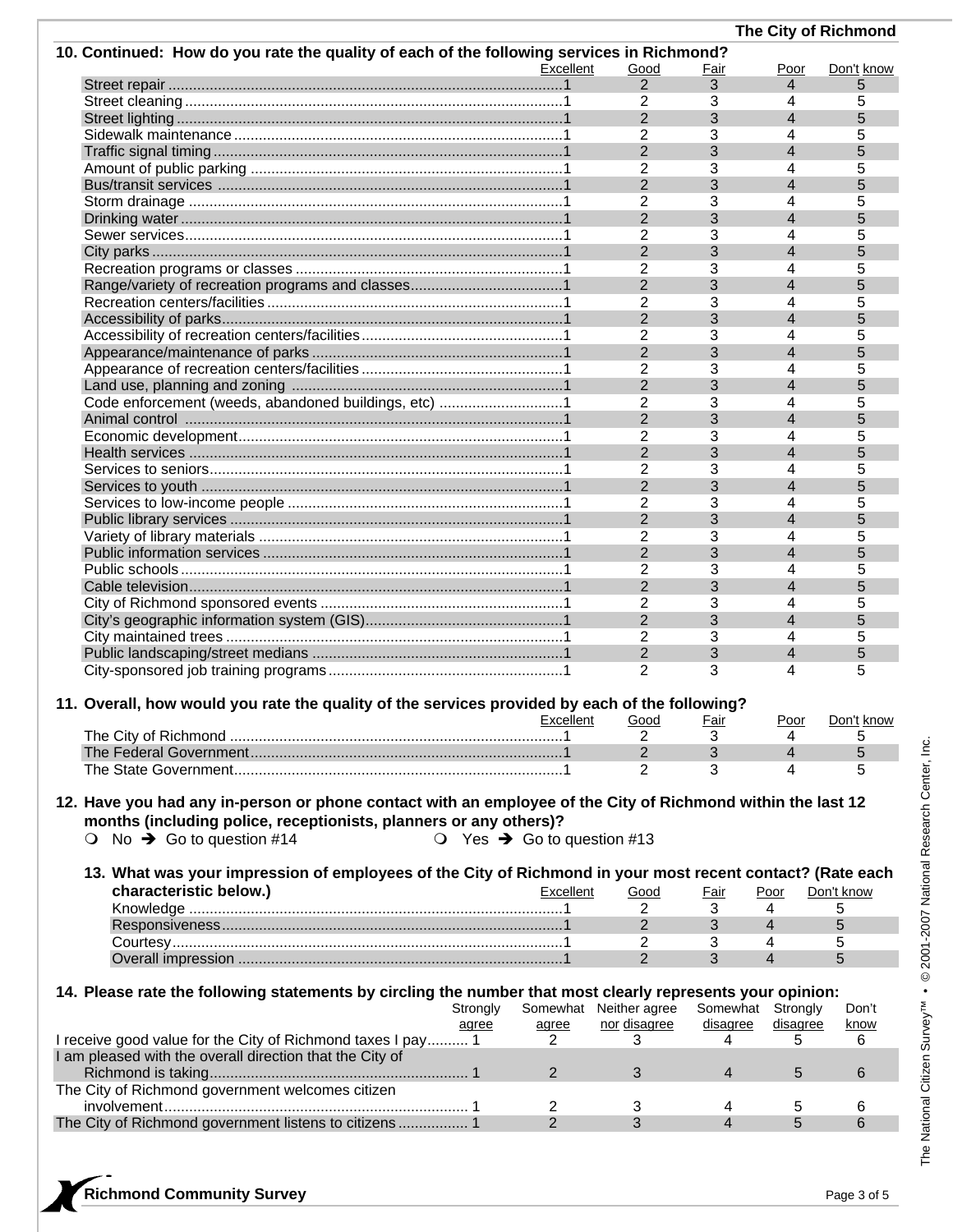|                           |                                                                                                                |           |           |                     |           | The City of Richmond     |       |
|---------------------------|----------------------------------------------------------------------------------------------------------------|-----------|-----------|---------------------|-----------|--------------------------|-------|
| think the impact will be: | 15. What impact, if any, do you think the economy will have on your family income in the next 6 months? Do you |           |           |                     |           |                          |       |
| O Very positive           | O Somewhat positive                                                                                            | O Neutral |           | O Somewhat negative |           | O Very negative          |       |
|                           |                                                                                                                |           |           |                     |           |                          |       |
|                           | 16a. How important if at all are the following issues for the City to address?                                 |           |           | Very                | Somewhat  | Not at all               | Don't |
|                           |                                                                                                                |           | Essential | important           | important | important                | know  |
|                           |                                                                                                                |           |           | 2                   | 3         | 4                        | 5     |
|                           | Preserving historic buildings and completing the Rosie the Riveter                                             |           |           |                     |           |                          |       |
|                           |                                                                                                                |           |           | $\overline{2}$      | 3         | 4                        | 5     |
|                           |                                                                                                                |           |           | $\overline{2}$      | 3         | 4                        | 5     |
|                           | Improving current park conditions and providing more parks and                                                 |           |           |                     |           |                          |       |
|                           |                                                                                                                |           |           | 2                   | 3         | 4                        | 5     |
|                           |                                                                                                                |           |           | 2                   | 3         | 4                        | 5     |
|                           |                                                                                                                |           |           | 2                   | 3         | $\overline{\mathcal{L}}$ | 5     |
|                           |                                                                                                                |           |           | 2                   | 3         | 4                        | 5     |
|                           |                                                                                                                |           |           | $\overline{2}$      | 3         | $\overline{4}$           | 5     |
|                           |                                                                                                                |           |           | $\overline{2}$      | 3         | 4                        | 5     |
|                           |                                                                                                                |           |           | $\overline{2}$      | 3         | $\overline{4}$           | 5     |
|                           | Building a new library facility and opening library branches 1                                                 |           |           | 2                   | 3         | 4                        | 5     |
|                           | Increasing police staffing to meet standard of two officers per                                                |           |           |                     |           |                          |       |
|                           |                                                                                                                |           |           | $\overline{2}$      | 3         | 4                        | 5     |
|                           | Renovating community centers and expanding programming1                                                        |           |           | 2                   | 3         | 4                        | 5     |
|                           | Upgrading existing and developing more athletic fields1                                                        |           |           | $\overline{2}$      | 3         | $\overline{4}$           | 5     |
|                           |                                                                                                                |           |           | 2                   | 3         | 4                        | 5     |
|                           |                                                                                                                |           |           | $\overline{2}$      | 3         | $\overline{4}$           | 5     |
|                           |                                                                                                                |           |           | 2                   | 3         | 4                        | 5     |
|                           |                                                                                                                |           |           | $\overline{2}$      | 3         | $\overline{4}$           | 5     |
|                           |                                                                                                                |           |           | 2                   | 3         | 4                        | 5     |
|                           |                                                                                                                |           |           | $\overline{2}$      | 3         | $\overline{4}$           | 5     |

- 
- -
- 
- O West County Times Q Television news Q None of the above
- O Green Sheet **SEXE SEXES** O SF Chronicle **SEXES** O Televised City Council meetings
- O KCRT programming other than Council meetings **O** Neighborhood council newsletters
- 
- 
- 

## **16d. About how often do you leave Richmond to do the following things?**

|       | 10-20 times 5-9 times 1-4 times |       |
|-------|---------------------------------|-------|
| Jailv | per month per month per month   | Never |
|       |                                 |       |
|       |                                 |       |
|       |                                 |       |
|       |                                 |       |
|       |                                 |       |
|       |                                 |       |
|       |                                 |       |
|       |                                 |       |
|       |                                 |       |
|       |                                 |       |

## **16e. In which area of the City of Richmond do you live?**

- Point Richmond and Marina Bay Neighborhoods O Santa Fe, Coronado, and Cortez/Stege Neighborhoods
- Laurel Park, Eastshore, Pullman, Park Plaza, Parkview, Panhandle Annex, and Richmond Annex, and Southwest Annex Neighborhoods
- O N. Richmond, Iron Triangle, Forest Park, Civic Center, Atchison Village
- Metro/Richmond Village/ North and East Richmond, Richmond Heights
- Hilltop Village, Hilltop Bayview, and Fairmede Hilltop Neighborhoods
- O May Valley, El Sobrante, Green Brier, Green Ridge Carriage Hills N and S, and Quail Hills
- O Parchester Village
- O Belding Woods Neighborhood
- Don't know

# **Richmond Community Survey Page 4 of 5** and  $P$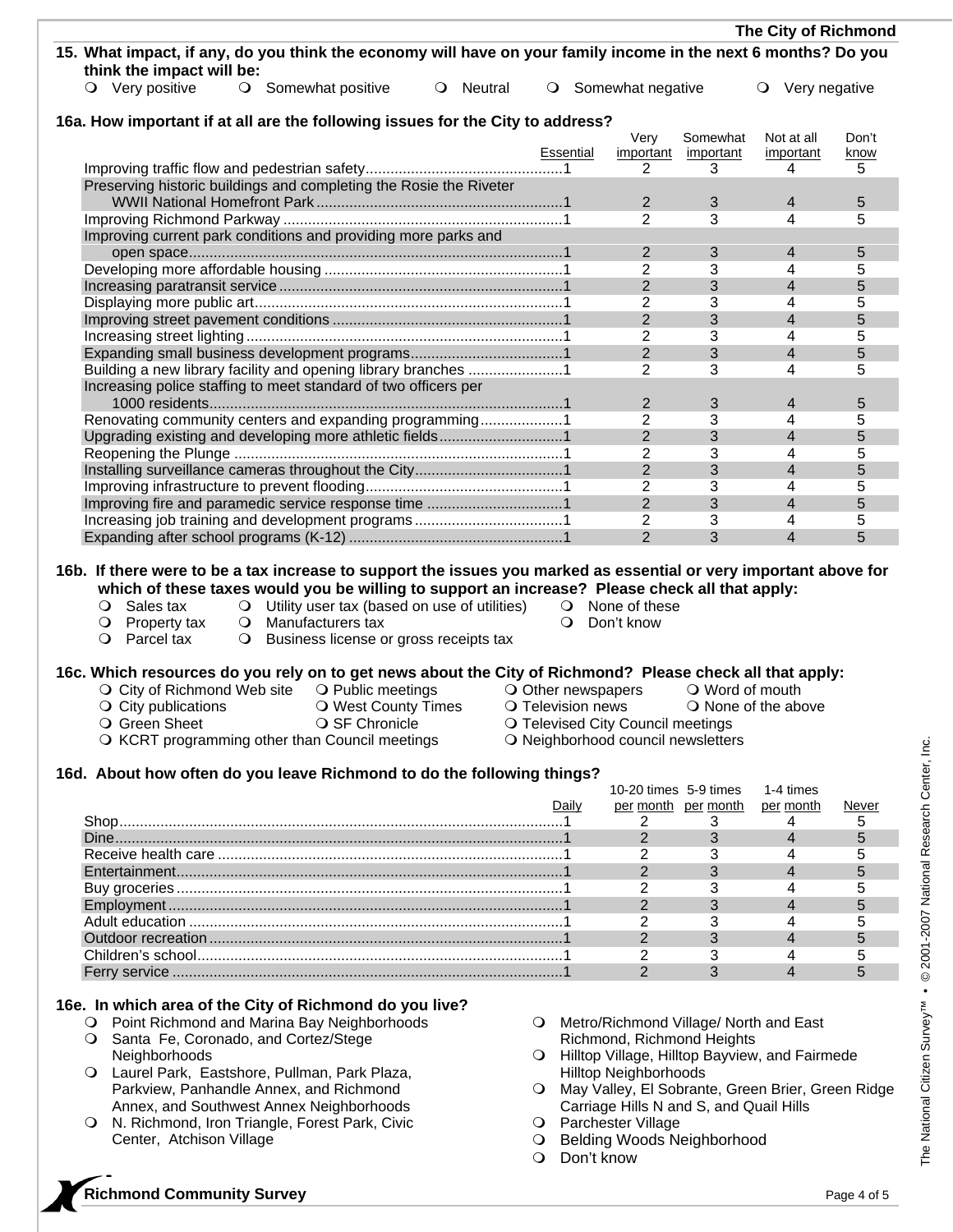**Our last questions are about you and your household. Again, all of your responses to this survey are completely anonymous and will be reported in group form only.** 

**17. Do you live within the City limits of the City of Richmond?** 

O No O Yes

# **18. Are you currently employed?**

- $\bigcirc$  No  $\rightarrow$  Go to question #19
- $\bigcirc$  Yes  $\rightarrow$  Go to question #18a
- **18a.What one method of transportation do you usually use (for the longest distance of your commute) to travel to work?** 
	- O Motorized vehicle (e.g. car, truck, van, motorcycle etc…)
	- O Bus, Rail, Subway, or other public transportation
	- Walk
	- Work at home
	- O Other
- **18b.If you checked the motorized vehicle (e.g. car, truck, van, motorcycle, etc.) box in 18a, do other people (adults or children) usually ride with you to or from work?**  Q No Q Yes

- **19. How many years have you lived in Richmond?** 
	- O Less than 2 years  $\bigcirc$  11-20 years
	- $\overline{Q}$  2-5 years  $\overline{Q}$  More than 20 years
	- $O$  6-10 years

# **20. Which best describes the building you live in?**

- One family house detached from any other houses
- House attached to one or more houses (e.g., a duplex or townhome)
- O Building with two or more apartments or condominiums
- Mobile home
- O Other

# **21. Is this house, apartment, or mobile home...**

- O Rented for cash or occupied without cash payment?
- Owned by you or someone in this house with a mortgage or free and clear?
- **22. Do any children 12 or under live in your household?** 
	- O No O Yes
- **23. Do any teenagers aged between 13 and 17 live in your household?** 
	- O No O Yes
- **24. Are you or any other members of your household aged 65 or older?**  Q No Q Yes
- **25. Does any member of your household have a physical handicap or is anyone disabled?**  O No O Yes
- **26. What is the highest degree or level of school you have completed? (mark one box)** 
	- 12th Grade or less, no diploma
	- High school diploma
	- O Some college, no degree
	- Associate's degree (e.g. AA, AS)
	- O Bachelor's degree (e.g. BA, AB, BS)
	- Graduate degree or professional degree
- **27. How much do you anticipate your household's total income before taxes will be for the current year? (Please include in your total income money from all sources for all persons living in your household.)** 
	- $\overline{Q}$  Less than \$24,999
	- $\circ$  \$25,000 to \$49,999
	- $\circ$  \$50,000 to \$99,999
	- $\bigcirc$  \$100,000 or more
- **28. Are you Spanish/Hispanic/Latino?** 
	- O No O Yes
- **29. What is your race? (Mark one or more races to indicate what race you consider yourself to be)** 
	- American Indian or Alaskan native
	- Asian or Pacific Islander
	- Black, African American
	- White/Caucasian
	- O Other

# **30. In which category is your age?**

- O 18-24 years  $\bigcirc$  55-64 years<br>  $\bigcirc$  25-34 years  $\bigcirc$  65-74 years
- $Q$  65-74 years
- $\overline{O}$  35-44 years  $\overline{O}$  75 years or older
- $Q$  45-54 years
- **31. What is your sex?**  O Female O Male
- **32. Are you registered to vote in your jurisdiction?**  O No O Yes O Don't know
- **33. Did you vote in the last election?**  O No O Yes O Don't know
- **34. Are you likely to vote in the next election?**  O No O Yes O Don't know

**Thank you for completing this survey. Please return the completed survey in the postage paid envelope to: National Research Center, Inc., 3005 30th St., Boulder, CO 80301**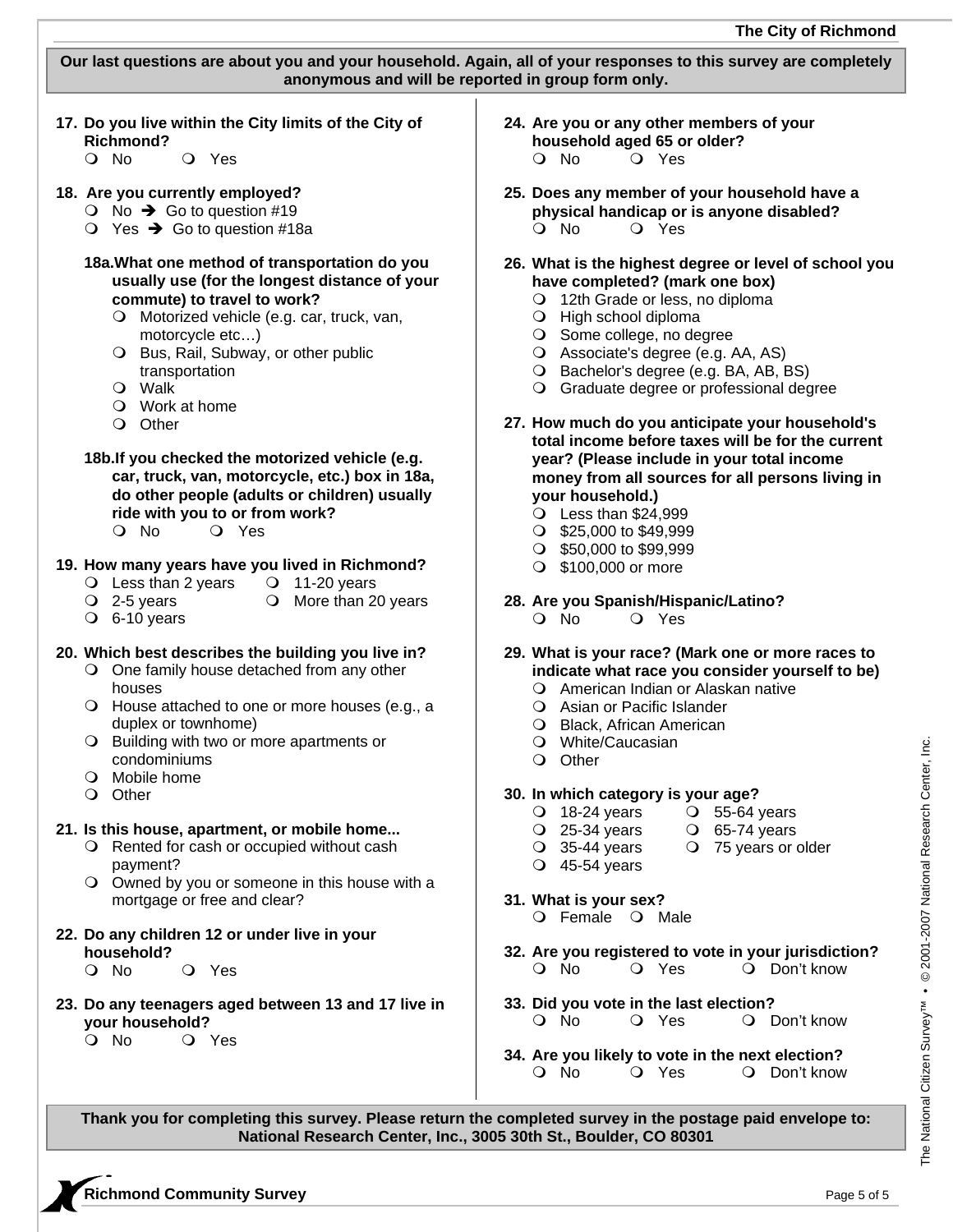

**CITY MANAGER'S OFFICE** 



Marzo 2007

Estimado(a) residente de Richmond:

La Ciudad de Richmond desea saber qué piensa usted sobre la comunidad y los servicios de la Ciudad. Su hogar es uno de entre algunos hogares seleccionados al azar para participar en la Encuesta de la Comunidad de la Ciudad de Richmond 2007.

Por favor tome unos pocos minutos para llenar esta Encuesta de la Comunidad. Sus respuestas ayudarán a que el Concejo de la Ciudad tome decisiones para mejorar los servicios a nuestra comunidad. Encontrará que las preguntas son interesantes y nosotros definitivamente encontraremos que sus respuestas serán útiles. ¡Por favor participe!

**Para obtener una verdadera muestra representativa de los residentes de Richmond, solicitamos que llene la encuesta el adulto que haya tenido su cumpleaños más recientemente. La edad del adulto no importa siempre que tenga 18 años de edad o más. Al seleccionar de ésta forma a la persona que debe llenar la encuesta, se asegura que la encuesta en los hogares de la Ciudad mejorara la exactitud de los resultados. Por favor tenga usted la seguridad de que se mantendrán anónimas.** 

Por favor, haga que el adecuado miembro del hogar pase unos minutos contestando todas las preguntas y devuelva la encuesta en el sobre adjunto con el costo postal pagado. Si tiene alguna pregunta acerca de la Encuesta de la Comunidad por favor llámanos al 510-231-3031.

Su participación en esta encuesta es muy importante especialmente puesto que su hogar es uno del pequeño numero que está siendo encuestado. Por favor, ayúdenos a darle forma al futuro de Richmond. Gracias por su tiempo y participación.

Sinceramente,

William A. Lindsay Gerente de la Ciudad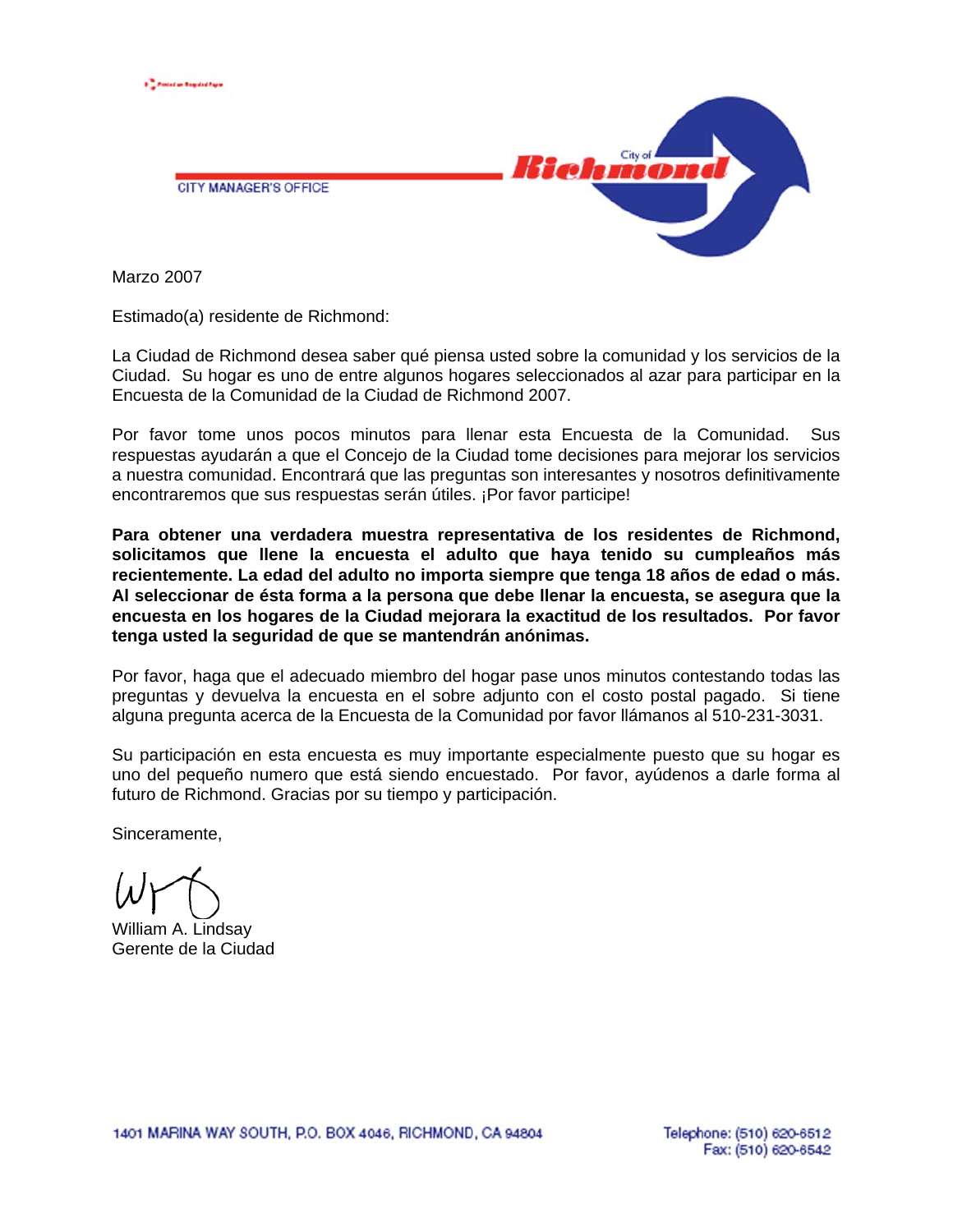# ENCUESTA DE LA COMUNIDAD DE LA CIUDAD DE RICHMOND 2007

Por favor complete este cuestionario si usted es el adulto (18 años o más) de su casa que más recientemente haya celebrado su cumpleaños. El año de **nacimiento del adulto no importa. Por favor encierre en un círculo la respuesta que mejor represente su opinión en cada pregunta. Sus respuestas son anónimas y solo serán reportadas en forma general.** 

| 1. | Por favor encierre en un círculo en el número que mejor represente su opinión para cada una de las siguientes preguntas:       |                |                |                |                                      |                  |
|----|--------------------------------------------------------------------------------------------------------------------------------|----------------|----------------|----------------|--------------------------------------|------------------|
|    |                                                                                                                                | Excelente      | <b>Bueno</b>   | Pasable        | Bajo                                 | <u>No sé</u>     |
|    |                                                                                                                                |                | 2              | 3              | 4                                    | 5                |
|    |                                                                                                                                |                | $\overline{2}$ | 3              | $\overline{4}$                       | 5                |
|    | ¿Cómo evalúa la Ciudad de Richmond como lugar para criar a sus hijos? 1                                                        |                | 2              | 3              | 4                                    | 5                |
|    |                                                                                                                                |                | $\overline{2}$ | 3              | $\overline{4}$                       | 5                |
|    | ¿Cómo evalúa la Ciudad de Richmond como lugar para retirarse? 1                                                                |                | $\overline{2}$ | 3              | 4                                    | 5                |
|    | ¿Cómo evalúa la calidad de vida en general en la Ciudad de                                                                     |                |                |                |                                      |                  |
|    |                                                                                                                                |                | $\overline{2}$ | 3              | 4                                    | 5                |
| 2. | Por favor evalúe la forma en que cada una de las siguientes características se relaciona en general con la Ciudad de Richmond: |                |                |                |                                      |                  |
|    |                                                                                                                                | Excelente      | Bueno          | Pasable        | <u>Bajo</u>                          | <u>No sé</u>     |
|    |                                                                                                                                |                | 2              | 3              | 4                                    | 5                |
|    |                                                                                                                                |                | $\overline{c}$ | 3              | $\overline{4}$                       | 5                |
|    |                                                                                                                                |                | $\overline{c}$ | 3              | 4                                    | 5                |
|    |                                                                                                                                |                | $\overline{c}$ | 3              | $\overline{4}$                       | 5                |
|    |                                                                                                                                |                | 2              | 3              | 4                                    | 5                |
|    |                                                                                                                                |                | $\overline{2}$ | 3              | $\overline{4}$                       | 5                |
|    |                                                                                                                                |                | 2              | 3              | 4                                    | 5                |
|    |                                                                                                                                |                | $\overline{c}$ | 3              | 4                                    | 5                |
|    |                                                                                                                                |                | 2              | 3              | 4                                    | 5                |
|    |                                                                                                                                |                | $\overline{2}$ | 3              | 4                                    | 5                |
|    |                                                                                                                                |                | 2              | 3              | 4                                    | 5                |
|    |                                                                                                                                |                | $\overline{2}$ |                | $\overline{4}$                       | 5                |
|    |                                                                                                                                |                |                | 3              |                                      |                  |
|    |                                                                                                                                |                | 2              | 3              | 4                                    | 5                |
|    |                                                                                                                                |                | $\overline{2}$ | 3              | $\overline{4}$                       | 5                |
|    |                                                                                                                                |                | 2              | 3              | 4                                    | 5                |
|    |                                                                                                                                |                | $\overline{2}$ | 3              | 4                                    | 5                |
|    |                                                                                                                                |                | 2              | 3              | 4                                    | 5                |
|    |                                                                                                                                |                | $\overline{2}$ | 3              | $\overline{\mathbf{4}}$              | 5                |
|    |                                                                                                                                |                | 2              | 3              | 4                                    | 5                |
|    |                                                                                                                                |                | $\overline{2}$ | 3              | 4                                    | 5                |
| 3. | Por favor evalúe la rapidez de crecimiento durante los últimos 2 años en las siguientes categorías:                            |                |                |                |                                      |                  |
|    | demasiado                                                                                                                      | un poco        | cantidad       | un poco        | muy                                  | no               |
|    | lento                                                                                                                          | lento          | apropiada      | rápido         | rápido                               | sé               |
|    |                                                                                                                                | 2              | 3              | 4              | 5                                    | 6                |
|    | Crecimiento del comercio (tiendas, restaurantes, etc.) 1                                                                       | $\overline{2}$ | 3              | $\overline{4}$ | 5                                    | 6                |
|    |                                                                                                                                | $\overline{c}$ | 3              | 4              | 5                                    | 6                |
| 4. | ¿A qué nivel, si es que existe alguno, se encuentran los siguientes problemas en la Ciudad de Richmond?:                       |                |                |                |                                      |                  |
|    |                                                                                                                                | no hay         | problema       | problema       | gran                                 | $\underline{no}$ |
|    |                                                                                                                                | problema       | menor          | moderado       | problema                             | sé               |
|    |                                                                                                                                |                | 2              | 3              | 4                                    | 5                |
|    |                                                                                                                                |                | $\overline{2}$ | 3              | $\overline{4}$                       | 5                |
|    |                                                                                                                                |                | 2              | 3              | 4                                    | 5                |
|    |                                                                                                                                |                | $\overline{2}$ | 3              | 4                                    | 5                |
|    |                                                                                                                                |                | 2              | 3              | 4                                    | 5                |
|    |                                                                                                                                |                | $\overline{2}$ | 3              | 4                                    | 5                |
|    | Edificios sin mantenimiento, terrenos con mala hierba, vehículos abandonados  1                                                |                | 2              | 3              | 4                                    | 5                |
|    |                                                                                                                                |                | $\overline{2}$ | 3              | 4                                    | 5                |
|    |                                                                                                                                |                |                |                | 4                                    |                  |
|    |                                                                                                                                |                | 2              | 3              | 4                                    | 5                |
|    |                                                                                                                                |                | $\overline{2}$ | 3              |                                      | 5                |
|    |                                                                                                                                |                | 2              | 3              | 4                                    | 5                |
|    |                                                                                                                                |                | $\overline{2}$ | 3              | 4<br>continuo en la nácina ciquiente | 5                |

continua en la página siguiente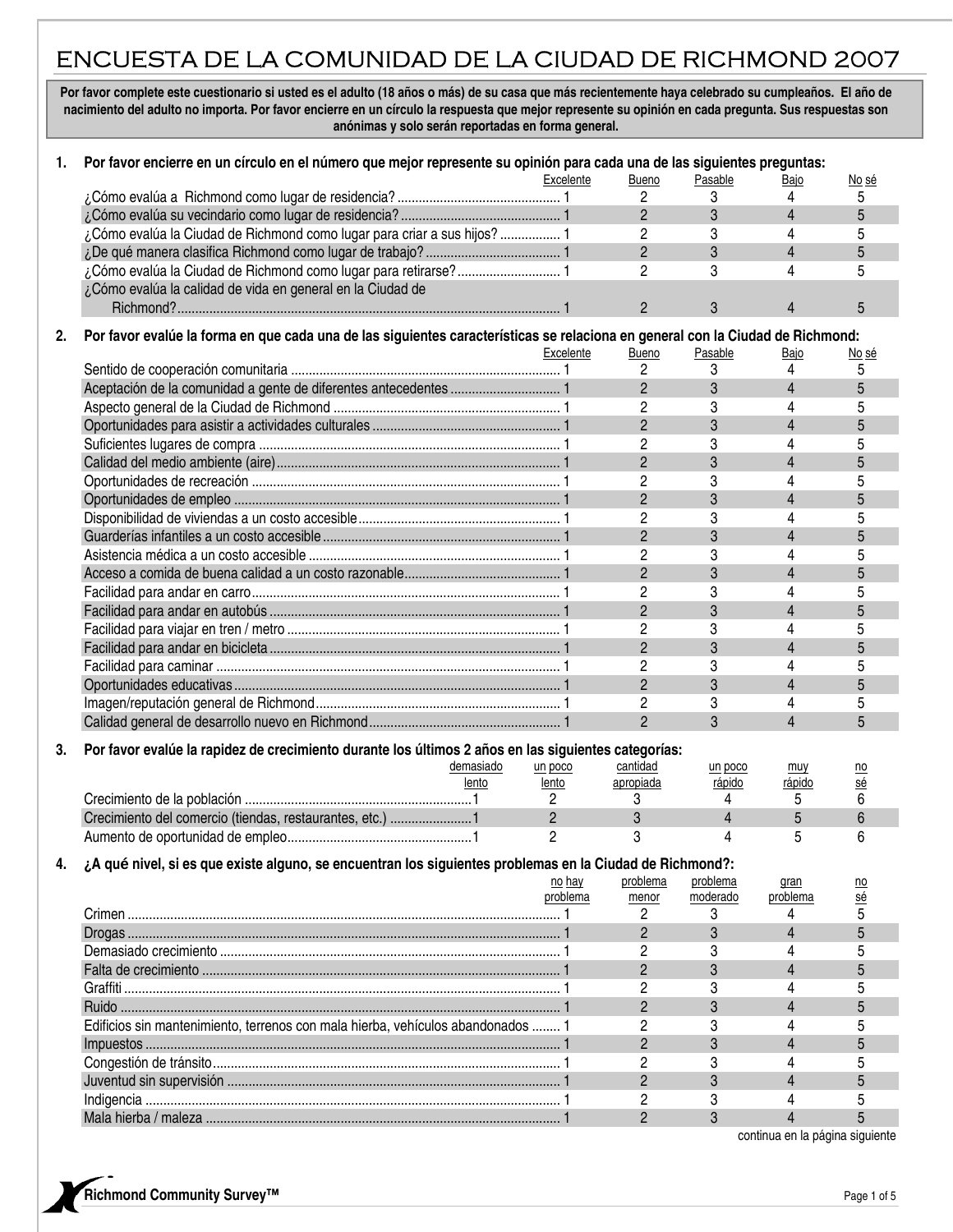|    |                                                                                                                                                                |                                                   |                          |                                | La Ciudad de Richmond           |                  |
|----|----------------------------------------------------------------------------------------------------------------------------------------------------------------|---------------------------------------------------|--------------------------|--------------------------------|---------------------------------|------------------|
| 4. | ¿A qué nivel, si es que existe alguno, se encuentran los siguientes problemas en la Ciudad de Richmond?:                                                       |                                                   |                          |                                |                                 |                  |
|    |                                                                                                                                                                | no hay                                            | problema                 | problema                       | gran                            | $\underline{no}$ |
|    |                                                                                                                                                                | problema                                          | menor                    | moderado                       | problema                        | sé               |
|    | Ausencia de información de la Ciudad de Richmond traducidas a idiomas                                                                                          |                                                   | $\overline{c}$           |                                | 4                               | 5                |
|    |                                                                                                                                                                |                                                   | $\overline{2}$           | 3<br>3                         | $\overline{4}$                  | 5                |
|    |                                                                                                                                                                |                                                   | 2                        | 3                              | 4                               | 5                |
|    |                                                                                                                                                                |                                                   | $\overline{2}$           | 3                              | $\overline{4}$                  | 5                |
|    | Habilidades de trabajo inadecuadas de los residentes para obtener empleos locales 1                                                                            |                                                   | 2                        | 3                              | 4                               | 5                |
|    |                                                                                                                                                                |                                                   | $\overline{c}$           | 3                              | $\overline{4}$                  | 5                |
|    |                                                                                                                                                                |                                                   | $\overline{2}$           | 3                              | 4                               | 5                |
|    |                                                                                                                                                                |                                                   |                          |                                |                                 |                  |
| 5. | Por favor indique que tan seguro se siente contra las cosas que podrían ocurrirle a usted en Richmond:                                                         |                                                   |                          |                                |                                 |                  |
|    | muy                                                                                                                                                            | más o menos                                       | ni seguro<br>ni inseguro | más o menos<br><u>insequro</u> | muy                             | no<br><u>sé</u>  |
|    | seguro                                                                                                                                                         | seguro<br>$\mathbf{2}$                            | 3                        | 4                              | inseguro<br>5                   | 6                |
|    |                                                                                                                                                                | $\overline{2}$                                    | 3                        | $\overline{4}$                 | 5                               | $6\phantom{1}$   |
|    |                                                                                                                                                                | $\overline{2}$                                    | 3                        | 4                              | 5                               | 6                |
|    |                                                                                                                                                                |                                                   |                          |                                |                                 |                  |
| 6. | Por favor indique que tan seguro se siente:                                                                                                                    |                                                   |                          |                                |                                 |                  |
|    | muy                                                                                                                                                            | más o menos                                       | ni seguro                | más o menos                    | muy                             | no               |
|    | seguro                                                                                                                                                         | seguro<br>2                                       | ni inseguro<br>3         | inseguro<br>4                  | inseguro<br>5                   | <u>sé</u><br>6   |
|    |                                                                                                                                                                | $\overline{2}$                                    | 3                        | 4                              | 5                               | 6                |
|    |                                                                                                                                                                | 2                                                 | 3                        | 4                              | 5                               | 6                |
|    |                                                                                                                                                                | $\overline{2}$                                    | 3                        | 4                              | 5                               | 6                |
|    |                                                                                                                                                                | $\overline{c}$                                    | 3                        | 4                              | 5                               | 6                |
|    |                                                                                                                                                                | $\overline{2}$                                    | 3                        | $\overline{\mathbf{4}}$        | 5                               | $6\phantom{1}$   |
|    |                                                                                                                                                                |                                                   |                          |                                |                                 |                  |
| 7. | Durante los últimos 12 meses, ¿usted o alguno de los miembros de su familia fue víctima de algún crimen                                                        |                                                   |                          |                                |                                 |                  |
|    | No $\rightarrow$ Vaya a la pregunta #9<br>$\cup$                                                                                                               | $\bigcirc$ Sí $\rightarrow$ Vaya a la pregunta #8 |                          |                                | No sé<br>$\circ$                |                  |
|    | ¿Si usted marcó sí, denunció esos crímenes a la policía?<br>8.                                                                                                 |                                                   |                          |                                |                                 |                  |
|    | $Q$ No<br>O Sí<br>No sé<br>$\circ$                                                                                                                             |                                                   |                          |                                |                                 |                  |
|    |                                                                                                                                                                |                                                   |                          |                                |                                 |                  |
| 9. | Durante los últimos 12 meses, ¿cuántas veces (usted o algún miembro de su familia) participó en las siguientes actividades en la<br><b>Ciudad de Richmond?</b> |                                                   |                          |                                |                                 |                  |
|    |                                                                                                                                                                |                                                   | 162                      | 3 a 12                         | 13 a 26                         | más de           |
|    |                                                                                                                                                                | Nunca                                             | veces                    | veces                          | veces                           | 26 veces         |
|    | Utilizó las bibliotecas públicas de Richmond y sus servicios                                                                                                   | 1                                                 | 2                        | 3                              | 4                               | 5                |
|    |                                                                                                                                                                |                                                   | $\overline{2}$           | 3                              | 4                               | 5                |
|    |                                                                                                                                                                |                                                   | 2                        | 3                              | 4                               | 5                |
|    |                                                                                                                                                                |                                                   | $\overline{2}$           | 3                              | $\overline{4}$                  | 5                |
|    |                                                                                                                                                                |                                                   | 2                        | 3                              | 4                               | 5                |
|    | Asistió a una reunión de autoridades locales u otra reunión pública 1                                                                                          |                                                   | $\overline{2}$           | 3                              | 4                               | 5                |
|    | Vió por cable (TV) una reunión de autoridades locales u otra reunión pública 1                                                                                 |                                                   | 2                        | 3                              | 4                               | 5                |
|    |                                                                                                                                                                |                                                   | $\overline{2}$           | 3                              | 4                               | 5                |
|    |                                                                                                                                                                |                                                   | 2                        | 3                              | 4                               | 5                |
|    | Utilizó la internet para hacer negocios con la Ciudad de Richmond  1                                                                                           |                                                   | $\overline{2}$           | 3                              | 4                               | 5                |
|    |                                                                                                                                                                |                                                   | 2                        | 3                              | 4                               | 5                |
|    | Usó COR Connect (sistema de rastreo de solicitudes de ciudadanos)                                                                                              |                                                   | $\overline{2}$           | 3                              | 4                               | 5                |
|    |                                                                                                                                                                |                                                   | 2                        | 3                              | 4                               | 5                |
|    | 10. ¿Cómo evalúa la calidad de cada uno de los siguientes servicios en la Ciudad de Richmond?                                                                  |                                                   |                          |                                |                                 |                  |
|    |                                                                                                                                                                | <b>Excelente</b>                                  | <b>Bueno</b>             | Pasable                        | <u>Bajo</u>                     | <u>No sé</u>     |
|    |                                                                                                                                                                |                                                   | 2                        | 3                              | 4                               | 5                |
|    |                                                                                                                                                                |                                                   | $\overline{2}$           | 3                              | $\overline{4}$                  | 5                |
|    |                                                                                                                                                                |                                                   | 2                        | 3                              | 4                               | 5                |
|    |                                                                                                                                                                |                                                   | $\overline{2}$           | 3                              | 4                               | 5                |
|    |                                                                                                                                                                |                                                   | 2                        | 3                              | 4                               | 5                |
|    |                                                                                                                                                                |                                                   | $\overline{2}$           | 3                              | $\overline{4}$                  | 5                |
|    |                                                                                                                                                                |                                                   | $\mathbf{2}$             | 3                              |                                 | 5                |
|    |                                                                                                                                                                |                                                   | $\overline{c}$           | 3                              | 4                               | 5                |
|    |                                                                                                                                                                |                                                   |                          |                                | continua en la página siguiente |                  |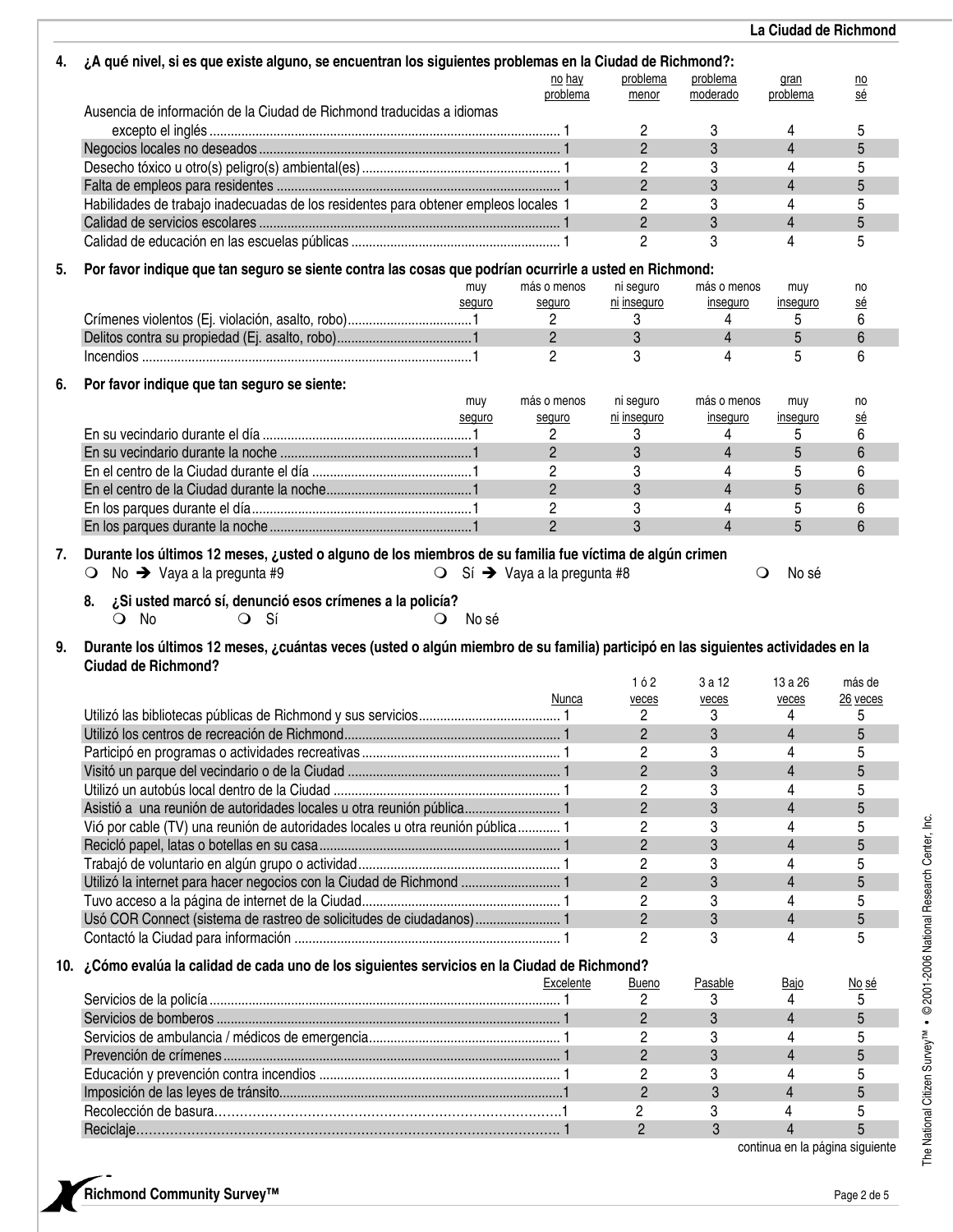| 10. ¿Cómo evalúa la calidad de cada uno de los siguientes servicios en la Ciudad de Richmond?                                 |                |                  |                |                         |       |
|-------------------------------------------------------------------------------------------------------------------------------|----------------|------------------|----------------|-------------------------|-------|
|                                                                                                                               | Excelente      | Bueno            | Pasable        | Bajo                    | No sé |
|                                                                                                                               |                | 2                | 3              | 4                       | 5     |
|                                                                                                                               |                | $\overline{2}$   | 3              | 4                       | 5     |
|                                                                                                                               |                | $\overline{2}$   | 3              | 4                       | 5     |
|                                                                                                                               |                | $\overline{2}$   | 3              | 4                       | 5     |
|                                                                                                                               |                | 2                | 3              | 4                       | 5     |
|                                                                                                                               |                | $\overline{2}$   | 3              | 4                       | 5     |
|                                                                                                                               |                | $\overline{c}$   | 3              | 4                       | 5     |
|                                                                                                                               |                | $\overline{2}$   | 3              | 4                       | 5     |
|                                                                                                                               |                | 2                | 3              | 4                       | 5     |
|                                                                                                                               |                | $\overline{2}$   | 3              | 4                       | 5     |
|                                                                                                                               |                | 2                | 3              | 4                       | 5     |
|                                                                                                                               |                | $\mathbf{2}$     | 3              | 4                       | 5     |
|                                                                                                                               |                |                  |                |                         |       |
|                                                                                                                               |                | $\overline{c}$   | 3              | 4                       | 5     |
|                                                                                                                               |                | $\overline{2}$   | 3              | 4                       | 5     |
|                                                                                                                               |                | 2                | 3              | 4                       | 5     |
|                                                                                                                               |                | $\overline{2}$   | 3              | 4                       | 5     |
|                                                                                                                               |                | 2                | 3              | 4                       | 5     |
|                                                                                                                               |                | $\overline{2}$   | 3              | 4                       | 5     |
|                                                                                                                               |                | $\overline{c}$   | 3              | 4                       | 5     |
|                                                                                                                               |                | $\overline{2}$   | 3              | 4                       | 5     |
| Imposición de las ordenanzas (mala hierba, maleza, edificios abandonados, etc.) 1                                             |                | 2                | 3              | 4                       | 5     |
|                                                                                                                               |                | $\overline{2}$   | 3              | 4                       | 5     |
|                                                                                                                               |                | 2                | 3              | 4                       | 5     |
|                                                                                                                               |                | $\mathbf{2}$     | 3              | 4                       | 5     |
| Servicios para personas mayores (de la tercera edad, ciudadanos de oro, "seniors")  1                                         |                | $\overline{c}$   | 3              | 4                       | 5     |
|                                                                                                                               |                | $\overline{2}$   | 3              | 4                       | 5     |
|                                                                                                                               |                | 2                | 3              | 4                       | 5     |
|                                                                                                                               |                |                  |                | 4                       | 5     |
|                                                                                                                               |                | $\overline{2}$   | 3              |                         |       |
|                                                                                                                               |                | 2                | 3              | 4                       | 5     |
|                                                                                                                               |                | $\overline{2}$   | 3              | 4                       | 5     |
|                                                                                                                               |                | $\overline{c}$   | 3              | 4                       | 5     |
|                                                                                                                               |                | $\overline{2}$   | 3              | 4                       | 5     |
|                                                                                                                               |                | 2                | 3              | 4                       | 5     |
|                                                                                                                               |                | $\overline{2}$   | 3              | 4                       | 5     |
|                                                                                                                               |                | $\overline{c}$   | 3              | 4                       | 5     |
|                                                                                                                               |                | $\overline{2}$   | 3              | 4                       | 5     |
| Programas de entrenamiento para empleo patrocinados por la Ciudad  1                                                          |                | $\overline{2}$   | 3              | 4                       | 5     |
|                                                                                                                               |                |                  |                |                         |       |
| 11. En general, ¿cómo evalúa usted los servicios suministrados por                                                            | Excelente      | Bueno            | Pasable        | Bajo                    | No sé |
|                                                                                                                               |                | 2                | 3              | 4                       | 5     |
|                                                                                                                               |                | $\overline{2}$   | 3              | 4                       | 5     |
|                                                                                                                               |                | 2                | 3              | 4                       | 5     |
| 12. ¿Ha tenido contacto personal o por teléfono con algún empleado de la Ciudad de Richmond durante los últimos 12 meses      |                |                  |                |                         |       |
|                                                                                                                               |                |                  |                |                         |       |
| (incluyendo policías, recepcionistas, planificadores u otros)?                                                                |                |                  |                |                         |       |
| No $\rightarrow$ Vaya a la pregunta #14<br>$\circ$ Sí $\rightarrow$ Vaya a la pregunta #13                                    |                |                  |                |                         |       |
| 13. ¿Cuál fue su impresión de los empleados de la Ciudad de Richmond en su más reciente contacto? (Evalúe cada característica |                |                  |                |                         |       |
|                                                                                                                               |                |                  |                |                         |       |
| abajo.)                                                                                                                       | Excelente      | Bueno            | Pasable        | Bajo                    | No sé |
|                                                                                                                               |                | 2                | 3              | 4                       | 5     |
|                                                                                                                               |                | $\overline{2}$   | 3              | $\overline{\mathbf{4}}$ | 5     |
|                                                                                                                               |                | 2                | 3              | 4                       | 5     |
|                                                                                                                               |                | $\overline{2}$   | 3              | 4                       | 5     |
| 14. Por favor evalúe las siguientes declaraciones encerrando en un círculo en el número que represente mejor su opinión:      |                |                  |                |                         |       |
| Completamente Más o menos                                                                                                     |                | Ni de acuerdo    | Más o menos    | Completamente           | No    |
| de acuerdo                                                                                                                    | de acuerdo     | ni en desacuerdo | en desacuerdo  | en desacuerdo           | sé    |
| Recibo un valor bueno por los impuestos que pago a la Ciudad                                                                  |                |                  |                |                         |       |
|                                                                                                                               | 2              | 3                | 4              | 5                       | 6     |
| Estoy satisfecho con la dirección general de la Ciudad de                                                                     |                |                  |                |                         |       |
|                                                                                                                               | $\mathbf{2}$   | 3                | $\overline{4}$ | 5                       | 6     |
| El gobierno de la Ciudad de Richmond promueve la participación                                                                |                |                  |                |                         |       |
|                                                                                                                               | 2              | 3                | 4              | 5                       | 6     |
| El gobierno de la Ciudad de Richmond escucha a la comunidad  .1                                                               | $\overline{2}$ | 3                | 4              | 5                       | 6     |
|                                                                                                                               |                |                  |                |                         |       |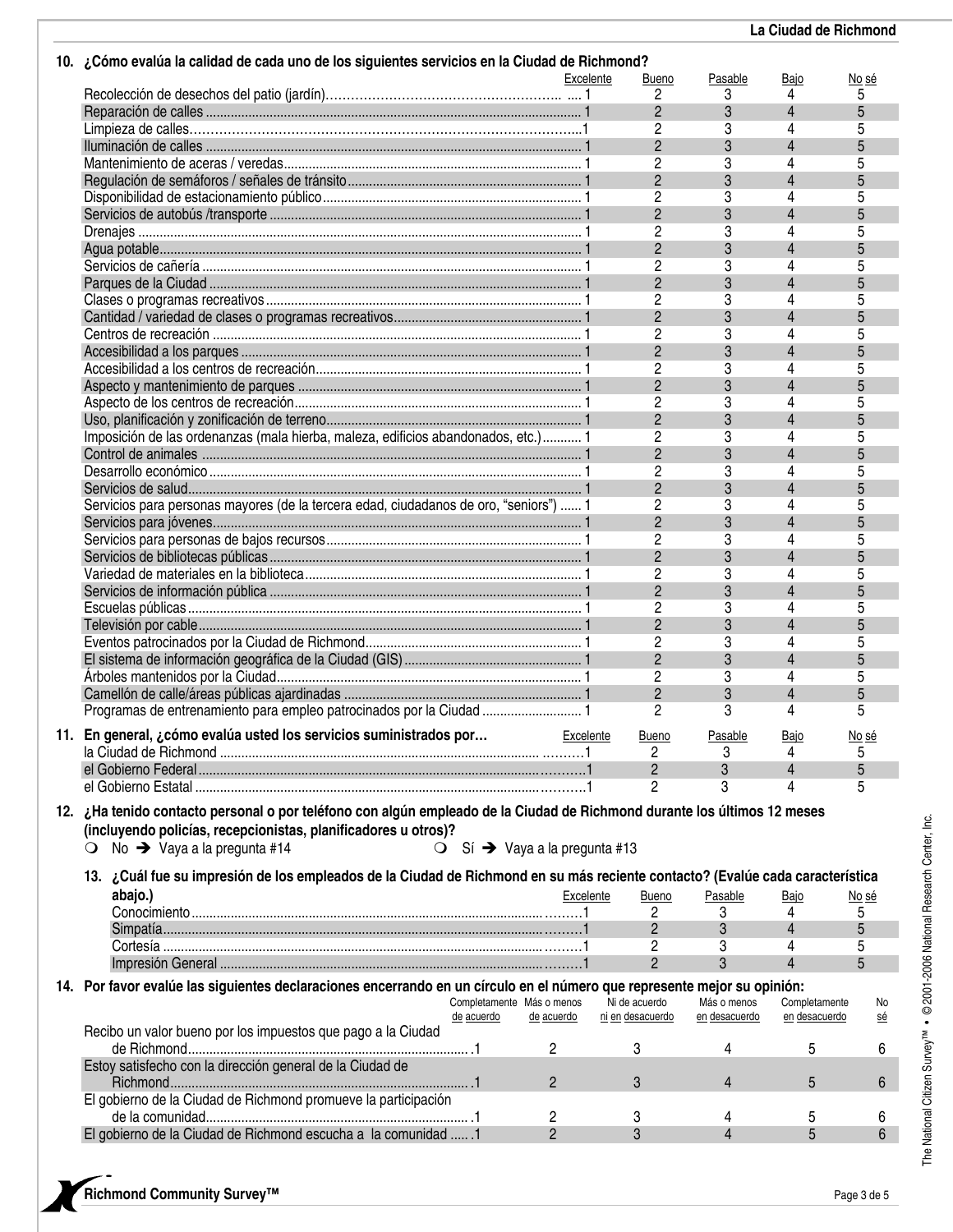|                                                                                                                                                                                                              |                        |                                                                                                      |                    |                          |                                                                                                |                                    | La Ciudad de Richmond   |                |
|--------------------------------------------------------------------------------------------------------------------------------------------------------------------------------------------------------------|------------------------|------------------------------------------------------------------------------------------------------|--------------------|--------------------------|------------------------------------------------------------------------------------------------|------------------------------------|-------------------------|----------------|
| 15. ¿Qué impacto, si existe, piensa usted que la economía tendrá en los ingresos de su familia en los próximos 6 meses? Usted piensa<br>que el impacto será:                                                 |                        |                                                                                                      |                    |                          |                                                                                                |                                    |                         |                |
| $\bigcirc$ Muy positivo                                                                                                                                                                                      | O Más o menos positivo |                                                                                                      | $\bigcirc$ Neutral | $\circ$                  | Más o menos negativo                                                                           |                                    | Muy negativo<br>$\circ$ |                |
| 16a. ¿Qué tan importante son los siguientes asuntos para que la Ciudad los atienda?                                                                                                                          |                        |                                                                                                      |                    |                          |                                                                                                |                                    |                         |                |
|                                                                                                                                                                                                              |                        |                                                                                                      |                    |                          | Muy                                                                                            | Algo                               | No importante           | No             |
|                                                                                                                                                                                                              |                        |                                                                                                      |                    | Esencial                 | importante                                                                                     | importante                         | en absoluto             | <u>sé</u><br>5 |
| Preservar edificios históricos y completar el Parque Rosie the RiveterWWII National                                                                                                                          |                        |                                                                                                      |                    |                          | 2                                                                                              | 3                                  | 4                       |                |
|                                                                                                                                                                                                              |                        |                                                                                                      |                    |                          | $\overline{2}$                                                                                 | 3                                  | $\overline{4}$          | 5              |
|                                                                                                                                                                                                              |                        |                                                                                                      |                    |                          | $\overline{c}$                                                                                 | 3                                  | 4                       | 5              |
| Mejorar condiciones de parques actuales y proporcionar más parques y espacio abierto 1                                                                                                                       |                        |                                                                                                      |                    |                          | $\overline{2}$                                                                                 | 3                                  | $\overline{4}$          | 5              |
|                                                                                                                                                                                                              |                        |                                                                                                      |                    |                          | $\overline{2}$                                                                                 | 3                                  | 4                       | 5              |
|                                                                                                                                                                                                              |                        |                                                                                                      |                    |                          | $\overline{2}$                                                                                 | 3                                  | $\overline{4}$          | 5              |
|                                                                                                                                                                                                              |                        |                                                                                                      |                    |                          | 2                                                                                              | 3                                  | 4                       | 5              |
|                                                                                                                                                                                                              |                        |                                                                                                      |                    |                          | $\sqrt{2}$                                                                                     | 3                                  | $\overline{4}$          | 5              |
|                                                                                                                                                                                                              |                        |                                                                                                      |                    |                          | $\overline{c}$                                                                                 | 3                                  | 4                       | 5              |
|                                                                                                                                                                                                              |                        |                                                                                                      |                    |                          | $\overline{2}$                                                                                 | 3                                  | $\overline{4}$          | 5              |
| Construir un nuevo servicio de biblioteca y abrir sucursales bibliotecarias  1                                                                                                                               |                        |                                                                                                      |                    |                          | $\overline{c}$                                                                                 | 3                                  | 4                       | 5              |
| Aumentar personal de policías para alcanzar el estándar de dos oficiales por                                                                                                                                 |                        |                                                                                                      |                    |                          |                                                                                                |                                    |                         |                |
|                                                                                                                                                                                                              |                        |                                                                                                      |                    |                          | $\overline{2}$                                                                                 | 3                                  | 4                       | 5              |
|                                                                                                                                                                                                              |                        |                                                                                                      |                    |                          | 2                                                                                              | 3                                  | 4                       | 5              |
| Mejorar la calidad de los campos atléticos existentes y desarrollar más 1                                                                                                                                    |                        |                                                                                                      |                    |                          | $\overline{c}$                                                                                 | 3                                  | $\overline{4}$          | 5              |
|                                                                                                                                                                                                              |                        |                                                                                                      |                    |                          | $\overline{c}$                                                                                 | 3                                  | 4                       | 5              |
|                                                                                                                                                                                                              |                        |                                                                                                      |                    |                          | $\overline{2}$                                                                                 | 3                                  | $\overline{4}$          | 5              |
|                                                                                                                                                                                                              |                        |                                                                                                      |                    |                          | $\overline{c}$                                                                                 | 3                                  | 4                       | 5              |
| Mejorar el tiempo de respuesta en servicio para incendio y paramédico  1                                                                                                                                     |                        |                                                                                                      |                    |                          | $\sqrt{2}$                                                                                     | 3                                  | $\overline{4}$          | 5              |
|                                                                                                                                                                                                              |                        |                                                                                                      |                    |                          | 2<br>$\overline{2}$                                                                            | 3<br>3                             | 4<br>$\overline{4}$     | 5<br>5         |
| Impuesto de ventas<br>$\circ$<br>Impuesto de propiedad<br>$\circ$<br>Impuesto de parcela<br>$\circ$                                                                                                          |                        | O Impuesto de usuario de servicios (basado en uso de servicios)<br>$\bigcirc$ Impuesto de fabricante |                    |                          |                                                                                                | O Ninguno de éstos<br>O No sé      |                         |                |
|                                                                                                                                                                                                              |                        | O Impuesto de patente de negocio o recibos brutos                                                    |                    |                          |                                                                                                |                                    |                         |                |
| 16c. ¿Con cuáles fuentes cuenta usted para obtener noticias sobre la Ciudad de Richmond? Por favor marque todas los que se aplican:<br>Sitio de red de la Ciudad de Richmond O Reuniones públicas<br>$\circ$ |                        |                                                                                                      |                    | O Otros periódicos       |                                                                                                | $\bigcirc$ De palabra (no escrita) |                         |                |
| Publicaciones de la Ciudad<br>$\circ$                                                                                                                                                                        |                        | O West County Times                                                                                  |                    | O Noticias de televisión |                                                                                                | ONinguno de los anteriores         |                         |                |
| La Hoja Verde (Green Sheet)<br>$\circ$<br>Programación KCRT excepto reuniones de Consejo                                                                                                                     |                        | ○ SF Chronicle                                                                                       |                    |                          | OReuniones televisadas del Consejo de Ciudad<br>O Hojas informativas del consejo de vecindario |                                    |                         |                |
| 16d. ¿Qué tan a menudo se va de Richmond para hacer las cosas siguientes?                                                                                                                                    |                        |                                                                                                      |                    |                          | $10-20$ veces                                                                                  | 5-9 veces                          | 1-4 veces               |                |
|                                                                                                                                                                                                              |                        |                                                                                                      |                    | Diariamente              | al mes                                                                                         | al mes                             | al mes                  | Nunca          |
|                                                                                                                                                                                                              |                        |                                                                                                      |                    |                          | 2                                                                                              | 3                                  | 4                       | 5              |
|                                                                                                                                                                                                              |                        |                                                                                                      |                    |                          | $\overline{2}$                                                                                 | 3                                  | $\overline{4}$          | 5              |
|                                                                                                                                                                                                              |                        |                                                                                                      |                    |                          | 2<br>$\overline{2}$                                                                            | 3<br>3                             | 4<br>4                  | 5<br>5         |
|                                                                                                                                                                                                              |                        |                                                                                                      |                    |                          | 2                                                                                              | 3                                  | 4                       | 5              |
|                                                                                                                                                                                                              |                        |                                                                                                      |                    |                          | $\overline{2}$                                                                                 | 3                                  | $\overline{4}$          | 5              |
|                                                                                                                                                                                                              |                        |                                                                                                      |                    |                          | 2                                                                                              | 3                                  | 4                       | 5              |
|                                                                                                                                                                                                              |                        |                                                                                                      |                    |                          | $\overline{2}$                                                                                 | 3                                  | 4                       | 5              |
|                                                                                                                                                                                                              |                        |                                                                                                      |                    |                          | 2                                                                                              | 3                                  |                         | 5              |
|                                                                                                                                                                                                              |                        |                                                                                                      |                    |                          | $\overline{2}$                                                                                 | 3                                  | 4                       | 5              |
| 16e. ¿En cuál área de la Ciudad de Richmond vive usted?<br>O Vecindarios Point Richmond y Marina Bay                                                                                                         |                        |                                                                                                      |                    |                          |                                                                                                |                                    |                         |                |
| Vecindarios Santa Fe, Coronado, y Cortez/Stege<br>$\cup$                                                                                                                                                     |                        |                                                                                                      |                    |                          |                                                                                                |                                    |                         |                |
| Vecindarios Laurel Park, Eastshore, Pullman, Park Plaza, Parkview, Panhandle Annex, y Richmond Annex, y Southwest Annex                                                                                      |                        |                                                                                                      |                    |                          |                                                                                                |                                    |                         |                |
| N. Dichmond Iron Trionale, Forget Dark, Civic Contar, Atobiaan Village                                                                                                                                       |                        |                                                                                                      |                    |                          |                                                                                                |                                    |                         |                |

- N. Richmond, Iron Triangle, Forest Park, Civic Center, Atchison Village
- Metro/Richmond Village/ Richmond del Norte y del Este, Richmond Heights
- Vecindarios Hilltop Valley, Hilltop Bayview, y Fairmede Hilltop
- May Valley, El Sobrante, Green Brier, Green Ridge Carriage Hills N y S, y Quail Hills
- O Parchester Village
- Vecindario de Belding Woods
- No sé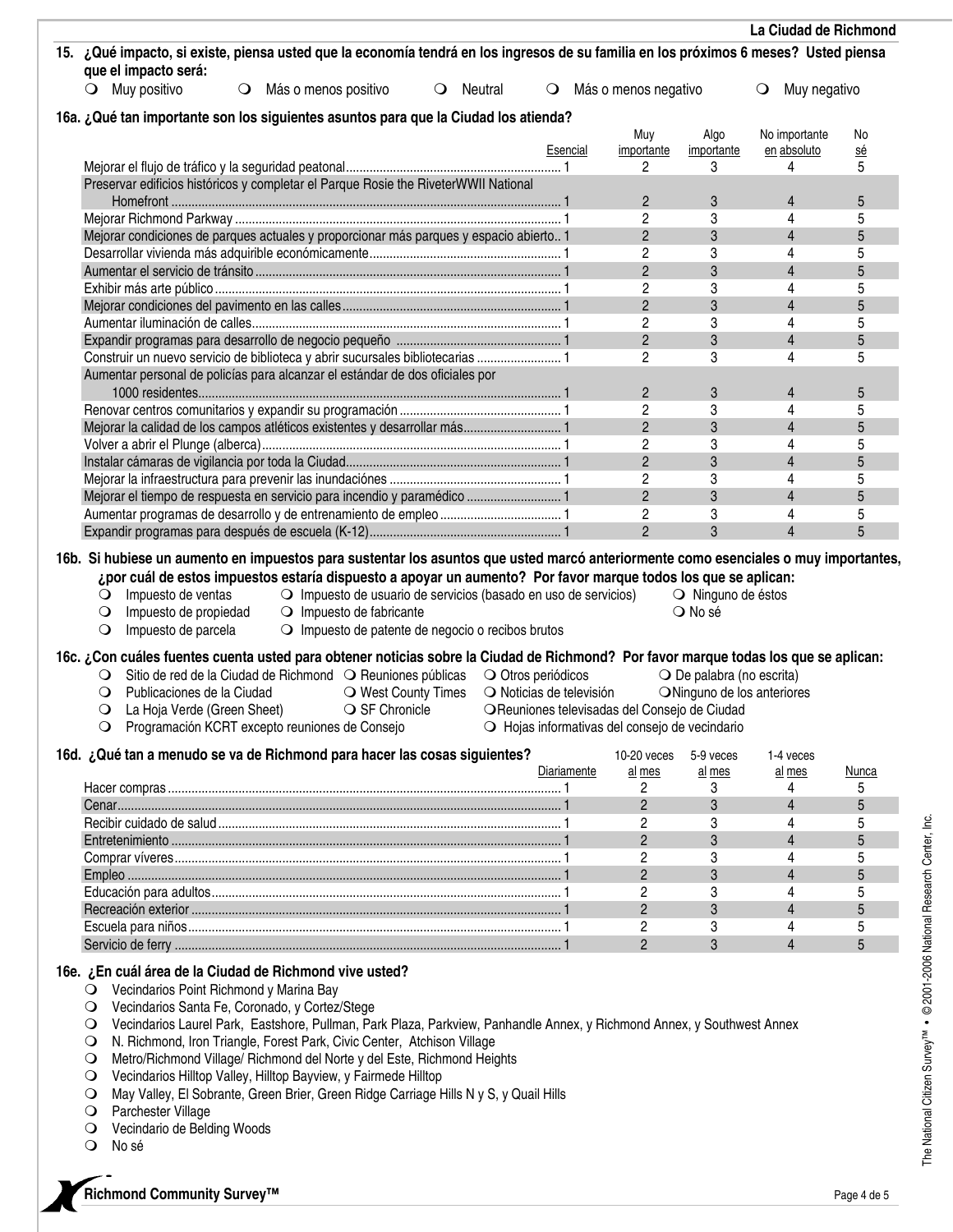| Nuestras últimas preguntas son acerca de usted y su hogar. De nuevo, todas las respuestas son anónimas y serán reportadas en forma<br>general.                                                                                                                                                                                |                                                                                                                                                                                                                                                                                                                                                              |  |  |  |  |  |  |  |
|-------------------------------------------------------------------------------------------------------------------------------------------------------------------------------------------------------------------------------------------------------------------------------------------------------------------------------|--------------------------------------------------------------------------------------------------------------------------------------------------------------------------------------------------------------------------------------------------------------------------------------------------------------------------------------------------------------|--|--|--|--|--|--|--|
| 17. ¿Vive dentro de los límites del Condado de Richmond?<br>$\bigcirc$ No<br>$Q$ Sí<br>18. ¿Está actualmente empleado?<br>$\bigcirc$ No $\rightarrow$ Vaya a la pregunta #19                                                                                                                                                  | 25. ¿Hay algún miembro de su familia que tenga incapacidad<br>física o que esté inhabilitado?<br>$\overline{O}$ No<br>$Q$ Sí<br>26. ¿Cuál es el nivel de estudio más alto que usted alcanzó?                                                                                                                                                                 |  |  |  |  |  |  |  |
| $\bigcirc$ Sí $\rightarrow$ Vaya a la pregunta #18a<br>18a. ¿Qué tipo de transporte utiliza usualmente (para la<br>parte más larga de su viaje) para ir al trabajo?<br>O Vehículo motorizado (Ej. carro, camioneta, van,<br>motocicleta, etc)<br>O Autobús, tren, metro, u otro servicio público de<br>transporte<br>O Camina | (marque solo uno)<br>O Grado 12 ó menos, sin diploma<br>O Diploma de preparatoria / secundaria<br>O Algo de universidad, sin título<br>O Grado asociado (Ej. técnico en artes o ciencias)<br>O Licenciatura (Ej. ciencias y artes)<br>O Grado profesional (master, doctorado)                                                                                |  |  |  |  |  |  |  |
| O Trabaja en la casa<br>Otro<br>$\circ$                                                                                                                                                                                                                                                                                       | 27. ¿Cuánto cree usted que será el ingreso de su familia antes<br>de impuestos para el año actual? (Por favor incluya en su                                                                                                                                                                                                                                  |  |  |  |  |  |  |  |
| 18b. Si marcó la pregunta 18a de vehículo motorizado (Ej.<br>carro, camioneta, van, motocicleta), ¿hay otro familiar<br>(adultos o niños) que usualmente viajan con usted a o<br>del trabajo?<br>$Q$ Sí<br>$\bigcirc$ No                                                                                                      | ingreso total todo ingreso de todas las personas de su<br>casa.)<br>○ Menos de \$24,999<br>$\bigcirc$ \$25,000 a \$49,999<br>$\bigcirc$ \$50,000 a \$99,999<br>\$100,000 o más<br>$\circ$                                                                                                                                                                    |  |  |  |  |  |  |  |
| 19. ¿Cuántos años tiene usted viviendo en Richmond?<br>$\bigcirc$ Menos de 2 años<br>$\bigcirc$ 11-20 años<br>$\bigcirc$ 2-5 años<br>Más de 20 años<br>$\circ$<br>$\bigcirc$ 6-10 años                                                                                                                                        | 28. ¿Es usted Hispano / Latino?<br>$Q$ No<br>$Q$ Sí<br>29. ¿Cuál es su raza? (Marque uno o más grupos que indiquen                                                                                                                                                                                                                                           |  |  |  |  |  |  |  |
| 20. ¿Cuál de las siguientes opciones describe mejor la<br>vivienda (edificio) en la que reside?<br>O Casa familiar separada de cualquier otra casa<br>O Casa unida a una o más casas (Ej. duplex, townhome)<br>Edificio con 2 o más apartamentos o condominios<br>$\cup$<br>Casa rodante / trailer<br>$\bullet$               | lo que usted se considera.)<br>O Indio Americano o nativo de Alaska<br>O Asiático o de las Islas del Pacífico<br>O Negro, Afro-americano<br>O Blanco / Caucásico<br>Otro<br>$\circ$<br>30. ¿En que categoría está su edad?<br>O 18-24 años O 55-64 años<br>O 25-34 años<br>$\bigcirc$ 65-74 años<br>O 35-44 años<br>O 75 años o más<br>$\bigcirc$ 45-54 años |  |  |  |  |  |  |  |
| Otro<br>$\circ$<br>21. ¿Es esta casa, apartamento o casa rodante / trailer es<br>$\bigcirc$ Alquilada o la ocupa sin pago?<br>O Propia, o alguno de su familia la paga con hipoteca o ya<br>está pagada?                                                                                                                      |                                                                                                                                                                                                                                                                                                                                                              |  |  |  |  |  |  |  |
| 22. ¿Hay niños de 12 años o menores que viven en su casa?<br>$\bigcirc$ No<br>O Sí                                                                                                                                                                                                                                            | 31. ¿Cuál es su sexo?<br>O Femenino<br>Masculino<br>$\circ$                                                                                                                                                                                                                                                                                                  |  |  |  |  |  |  |  |
| 23. ¿Hay adolescentes de edades entre 13-17 que viven en su<br>casa?                                                                                                                                                                                                                                                          | 32. ¿Está registrado para votar en su jurisdicción?<br>$Q$ Sí<br>$\bigcirc$ No<br>$\circ$<br>No sé                                                                                                                                                                                                                                                           |  |  |  |  |  |  |  |
| O Sí<br>$\bigcirc$ No<br>24. ¿Tiene usted o cualquiera de los miembros de su familia 65                                                                                                                                                                                                                                       | 33. ¿Votó en las últimas elecciones?<br>$\bigcirc$ No<br>O Sí<br>$\circ$<br>No sé                                                                                                                                                                                                                                                                            |  |  |  |  |  |  |  |
| años o más?<br>O Sí<br>O No                                                                                                                                                                                                                                                                                                   | 34. ¿Cree que votará en las próximas elecciones?<br>$\bigcirc$ No<br>$Q$ Si<br>$\circ$<br>No sé                                                                                                                                                                                                                                                              |  |  |  |  |  |  |  |

**Gracias por completar esta encuesta. Por favor regrese la encuesta en el sobre prepagado a: National Research Center, Inc., 3005 30th St., Boulder, CO 80301** 

**Page 5** de 5 Page 5 de 5